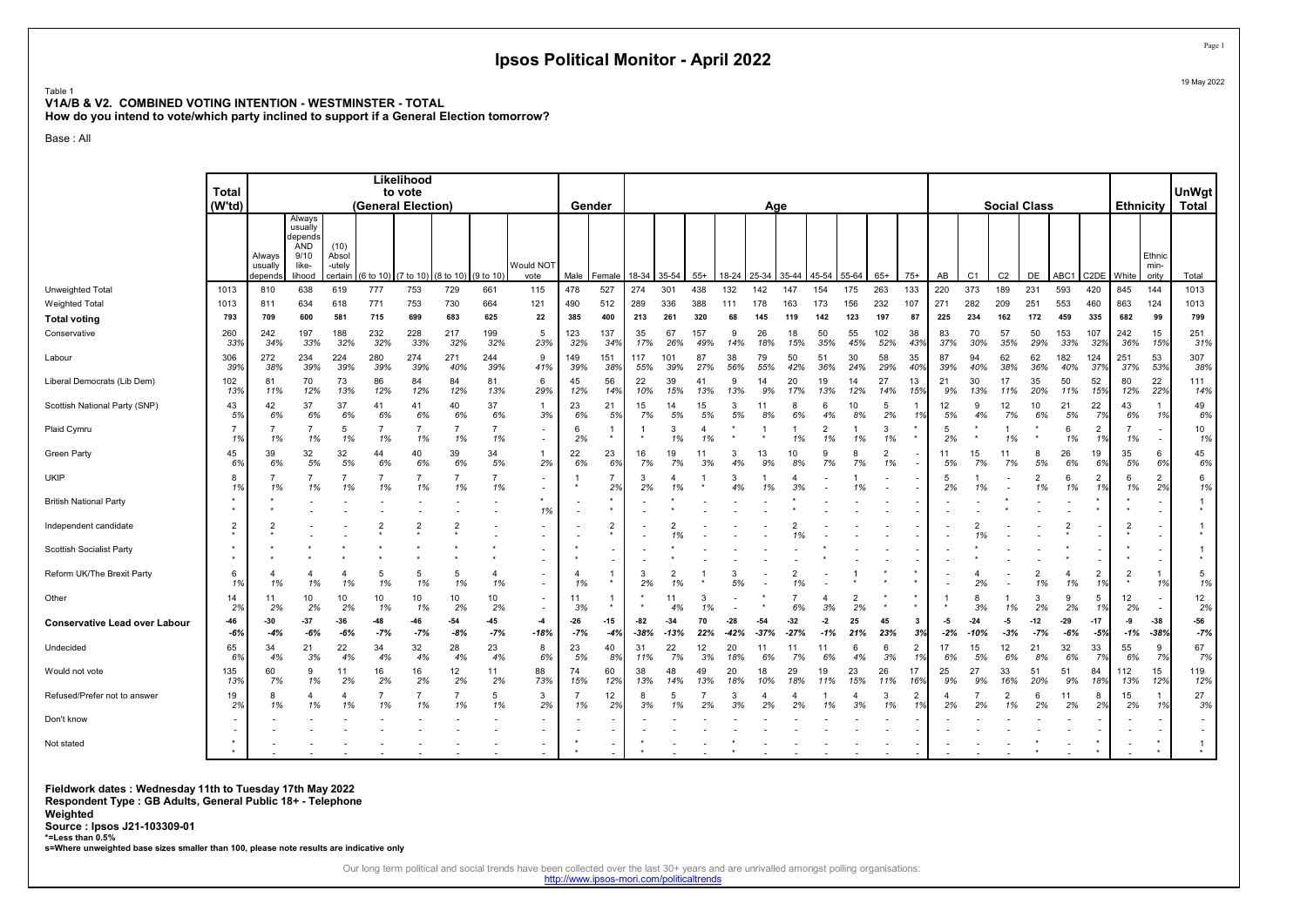#### Table 2 V1A/B & V2. COMBINED VOTING INTENTION - WESTMINSTER - TOTAL

How do you intend to vote/which party inclined to support if a General Election tomorrow?

Base : All

|                                      | <b>Total</b><br>(Weighted) |             |                 | Votina      |                  |                |                                     | <b>Working status</b>             | <b>Work sector</b>   |                      |                             | <b>Tenure</b>          |                      |                                 |                          |               | <b>ONS Regions</b>       |                          |                              |             |                      | Past vote<br>(2019 General Election) |                                |                          | Qualifications              |                      | <b>UnW</b><br>Tot.        |
|--------------------------------------|----------------------------|-------------|-----------------|-------------|------------------|----------------|-------------------------------------|-----------------------------------|----------------------|----------------------|-----------------------------|------------------------|----------------------|---------------------------------|--------------------------|---------------|--------------------------|--------------------------|------------------------------|-------------|----------------------|--------------------------------------|--------------------------------|--------------------------|-----------------------------|----------------------|---------------------------|
|                                      |                            | Con         | Lab             | LD          | Not<br>Con       | Not<br>Lab     | Full-time<br>Incl.<br>Self<br>Empl. | Not full-<br>time/Not work<br>ing | Public               | Private              | Mort<br>gage                | Owned<br>out-<br>right | Renter               | Total<br>owner<br>occup<br>-ier | North<br>excl.<br>Scot   | Mid-<br>lands | South<br>excl.<br>_ondon | Grea<br>-ter<br>London   | Eng-<br>land                 | Scot        | Con                  | Lab                                  | LD                             | No<br>qualif<br>ications | Other<br>qualif<br>ications | Degree ·             |                           |
| Unweighted Total                     | 1013                       | 251         | 307             | 111         | 547              | 491            | 411                                 | 598                               | 198                  | 321                  | 283                         | 404                    | 300                  | 687                             | 226                      | 303           | 230                      | 131                      | 833                          | 123         | 302                  | 262                                  | 79                             | 165                      | 507                         | 341                  | 1013                      |
| <b>Weighted Total</b>                | 1013                       | 260         | 306             | 102         | 533              | 487            | 477                                 | 534                               | 101                  | 496                  | 296                         | 344                    | 364                  | 640                             | 242                      | 313           | 231                      | 139                      | 876                          | 88          | 346                  | 252                                  | 55                             | 195                      | 508                         | 311                  | 1013                      |
| <b>Total voting</b>                  | 793                        | 260         | 306             | 102         | 533              | 487            | 379                                 | 413                               | 80                   | 395                  | 232                         | 291                    | 264                  | 523                             | 176                      | 250           | 170                      | 117                      | 678                          | 80          | 287                  | 242                                  | 54                             | 143                      | 389                         | 261                  | 799                       |
| Conservative                         | 260<br>33%                 | 260<br>100% |                 |             |                  | 260<br>53%     | 98<br>26%                           | 162<br>39%                        | 22<br>27%            | 119<br>30%           | 63<br>27%                   | 147<br>51%             | 48<br>18%            | 210<br>40%                      | 69<br>39%                | 94<br>37%     | 60<br>35%                | 23<br>19%                | 242<br>36%                   | 14<br>17%   | 223<br>78%           | $\overline{4}$<br>2%                 | $\overline{1}$<br>$1\%s$       | 70<br>49%                | 120<br>31%                  | 69<br>27%            | 251<br>31%                |
| Labour                               | 306<br>39%                 |             | 306<br>100%     | $\sim$      | 306<br>57%       |                | 155<br>41%                          | 150<br>36%                        | 32<br>41%            | 157<br>40%           | 105<br>45%                  | 76<br>26%              | 123<br>47%           | 181<br>35%                      | 78<br>44%                | 95<br>38%     | 61<br>36%                | 54<br>46%                | 271<br>40%                   | 18<br>23%   | 21<br>7%             | 196<br>81%                           | 12<br>22%s                     | 39<br>27%                | 161<br>41%                  | 106<br>41%           | 307<br>38%                |
| Liberal Democrats (Lib Dem)          | 102<br>13%                 |             |                 | 102<br>100% | 102<br>19%       | 102<br>21%     | 48<br>13%                           | 54<br>13%                         | 9%                   | 49<br>12%            | 25<br>11%                   | 37<br>13%              | 40<br>15%            | 62<br>12%                       | 17<br>10%                | 23<br>9%      | 28<br>17%                | 28<br>24%                | 94<br>14%                    | 6<br>7%     | 17<br>6%             | 27<br>11%                            | 38<br>70%s                     | 22<br>16%                | 41<br>11%                   | 38<br>15%            | 111<br>14%                |
| Scottish National Party (SNP)        | 43<br>5%                   |             |                 |             | 43<br>8%         | 43<br>9%       | 23<br>6%                            | 20<br>5%                          | 6<br>7%              | 23<br>6%             | 15<br>6%                    | 9<br>3%                | 19<br>7%             | 24<br>5%                        | $\overline{\phantom{a}}$ | 4<br>1%       |                          | $\overline{\phantom{a}}$ | 4<br>1%                      | 40<br>50%   | $\overline{2}$<br>1% | $\star$                              | -s                             | 8<br>5%                  | 22<br>6%                    | 14<br>5%             | 49<br>6%                  |
| Plaid Cymru                          | $\overline{7}$<br>1%       |             |                 |             | 1%               | 2%             | 5<br>1%                             | 3<br>1%                           | $\overline{2}$<br>3% | 3<br>1%              | 3<br>1%                     | $\overline{2}$<br>1%   | 3<br>1%              | $\overline{4}$<br>1%            |                          | 3%            |                          |                          |                              |             |                      | $\overline{2}$<br>1%                 | -S                             |                          | $\overline{2}$<br>1%        | 5<br>2%              | 10 <sup>1</sup><br>1%     |
| <b>Green Party</b>                   | 45<br>6%                   |             |                 |             | 45<br>9%         | 45<br>9%       | 30<br>8%                            | 15<br>4%                          | 9%                   | 26<br>7%             | 15<br>7%                    | 15<br>5%               | 13<br>5%             | 30<br>6%                        | 5<br>3%                  | 15<br>6%      | 14<br>8%                 | 11<br>10%                | 45<br>7%                     | 1%          | 8<br>3%              | 3%                                   | 3<br>$5%$ s                    | 1%                       | 24<br>6%                    | 20<br>8%             | 45<br>6%                  |
| <b>UKIP</b>                          | 8<br>1%                    |             |                 |             | 8<br>2%          | 8<br>2%        | 6<br>2%                             | 2<br>1%                           |                      | 6<br>1%              | $\boldsymbol{\Delta}$<br>2% | $\overline{2}$<br>1%   | $\overline{2}$<br>1% | 5<br>1%                         | $\star$                  | 4<br>1%       | 2<br>1%                  | 1%                       | $\boldsymbol{\Lambda}$<br>1% | 1%          | 5<br>2%              |                                      | $\overline{\phantom{a}}$<br>-s |                          | 5<br>1%                     | 3<br>1%              | 6<br>1%                   |
| <b>British National Party</b>        |                            |             |                 |             |                  |                |                                     |                                   |                      |                      |                             |                        |                      |                                 |                          |               |                          |                          |                              |             |                      |                                      | -s                             |                          |                             |                      | $\mathbf{1}$<br>$\star$   |
| Independent candidate                | $\overline{2}$             |             |                 |             | $\overline{2}$   | $\overline{2}$ | $\overline{2}$                      |                                   |                      | $\overline{2}$       |                             |                        | 1%                   |                                 | 1%                       |               |                          |                          |                              |             |                      | 1%                                   | -S                             |                          |                             | $\overline{2}$<br>1% | $\star$                   |
| Scottish Socialist Party             |                            |             |                 |             |                  |                |                                     |                                   |                      |                      |                             |                        |                      |                                 |                          |               |                          |                          |                              | 1%          |                      |                                      | -s                             |                          |                             | ۰                    | $\overline{1}$<br>$\star$ |
| Reform UK/The Brexit Party           | 6<br>1%                    |             |                 |             | 6<br>1%          | -6<br>1%       | $\overline{2}$<br>1%                | 3<br>1%                           | 1%                   | $\overline{4}$<br>1% | $\overline{2}$<br>1%        |                        | 4<br>1%              | $\overline{2}$<br>$\star$       | $\overline{2}$<br>1%     | 3<br>1%       |                          |                          | 6<br>1%                      |             | $\overline{2}$<br>1% |                                      | -s                             |                          | 6<br>1%                     | ۰                    | 5<br>1%                   |
| Other                                | 14<br>2%                   |             |                 |             | 14<br>3%         | 14<br>3%       | 11<br>3%                            | 3<br>1%                           | 3<br>3%              | 8<br>2%              | $\overline{2}$<br>1%        | $\overline{2}$<br>1%   | 10<br>4%             | $\overline{4}$<br>1%            | $\overline{2}$<br>1%     | 6<br>2%       | 4<br>3%                  |                          | 13<br>2%                     | 1%          | 2%                   | $\overline{2}$<br>1%                 | -1<br>$3%$ s                   | $\overline{2}$<br>2%     | 8<br>2%                     | 3<br>1%              | 12<br>2%                  |
| <b>Conservative Lead over Labour</b> | -46<br>$-6%$               | 260<br>100% | $-306$<br>-100% | 0<br>0%     | $-306$<br>$-57%$ | 260<br>53%     | $-57$<br>$-15%$                     | 12<br>3%                          | $-11$<br>$-14%$      | $-37$<br>$-9%$       | $-42$<br>$-18%$             | 71<br>24%              | $-75$<br>$-28%$      | 30<br>6%                        | -9<br>$-5%$              | $-1$<br>$-1%$ |                          | $-31$<br>$-26%$          | $-30$<br>$-4%$               | $-4$<br>-69 | 202<br>70%           | $-192$<br>$-79%$                     | $-11$<br>$-21%$                | 32<br>22%                | $-41$<br>$-10%$             | $-37$<br>$-14%$      | -56<br>$-7%$              |
| Undecided                            | 65<br>6%                   |             |                 |             |                  |                | 34<br>7%                            | 31<br>6%                          | 6<br>6%              | 34<br>7%             | 19<br>6%                    | 16<br>5%               | 29<br>8%             | 35<br>6%                        | 24<br>10%                | 16<br>5%      | 18<br>8%                 | $\overline{4}$<br>3%     | 62<br>7%                     | 3<br>3%     | 20<br>6%             | $\overline{5}$<br>2%                 | $\sim$<br>$-S$                 | 6<br>3%                  | 37<br>7%                    | 21<br>7%             | 67<br>7%                  |
| Would not vote                       | 135<br>13%                 |             |                 |             |                  |                | 58<br>12%                           | 76<br>14%                         | 12<br>12%            | 62<br>13%            | 43<br>14%                   | 29<br>9%               | 63<br>17%            | 72<br>11%                       | 34<br>14%                | 44<br>14%     | 38<br>16%                | 15<br>11%                | 118<br>13%                   | 5%          | 37<br>11%            | $\overline{5}$<br>2%                 | -1<br>2%s                      | 4 <sup>1</sup><br>21%    | 69<br>14%                   | 25<br>8%             | 119<br>12%                |
| Refused/Prefer not to answer         | 19<br>2%                   |             |                 |             |                  |                | 6<br>1%                             | 13<br>2%                          | 3<br>3%              | 5<br>1%              | 3<br>1%                     | 2%                     | 9<br>3%              | 10<br>2%                        | 8<br>3%                  | 3<br>1%       | 5<br>2%                  | $\overline{2}$<br>2%     | 18<br>2%                     |             |                      | 1%                                   | $\overline{\phantom{a}}$<br>-S | -5<br>2%                 | 11<br>2%                    | 3<br>1%              | 27<br>3%                  |
| Don't know                           |                            |             |                 |             |                  |                |                                     | ٠                                 |                      |                      |                             |                        |                      |                                 |                          |               |                          |                          |                              |             |                      |                                      | -s                             |                          |                             | ٠                    | $\sim$                    |
| Not stated                           |                            |             |                 |             |                  |                |                                     |                                   |                      |                      |                             |                        |                      |                                 |                          |               |                          |                          |                              |             |                      |                                      | -s                             |                          |                             |                      | $\star$                   |

Fieldwork dates : Wednesday 11th to Tuesday 17th May 2022 Respondent Type : GB Adults, General Public 18+ - Telephone Weighted Source : Ipsos J21-103309-01 \*=Less than 0.5% s=Where unweighted base sizes smaller than 100, please note results are indicative only

Our long term political and social trends have been collected over the last 30+ years and are unrivalled amongst polling organisations:<br>http://www.ipsos-mori.com/politicaltrends

Page 2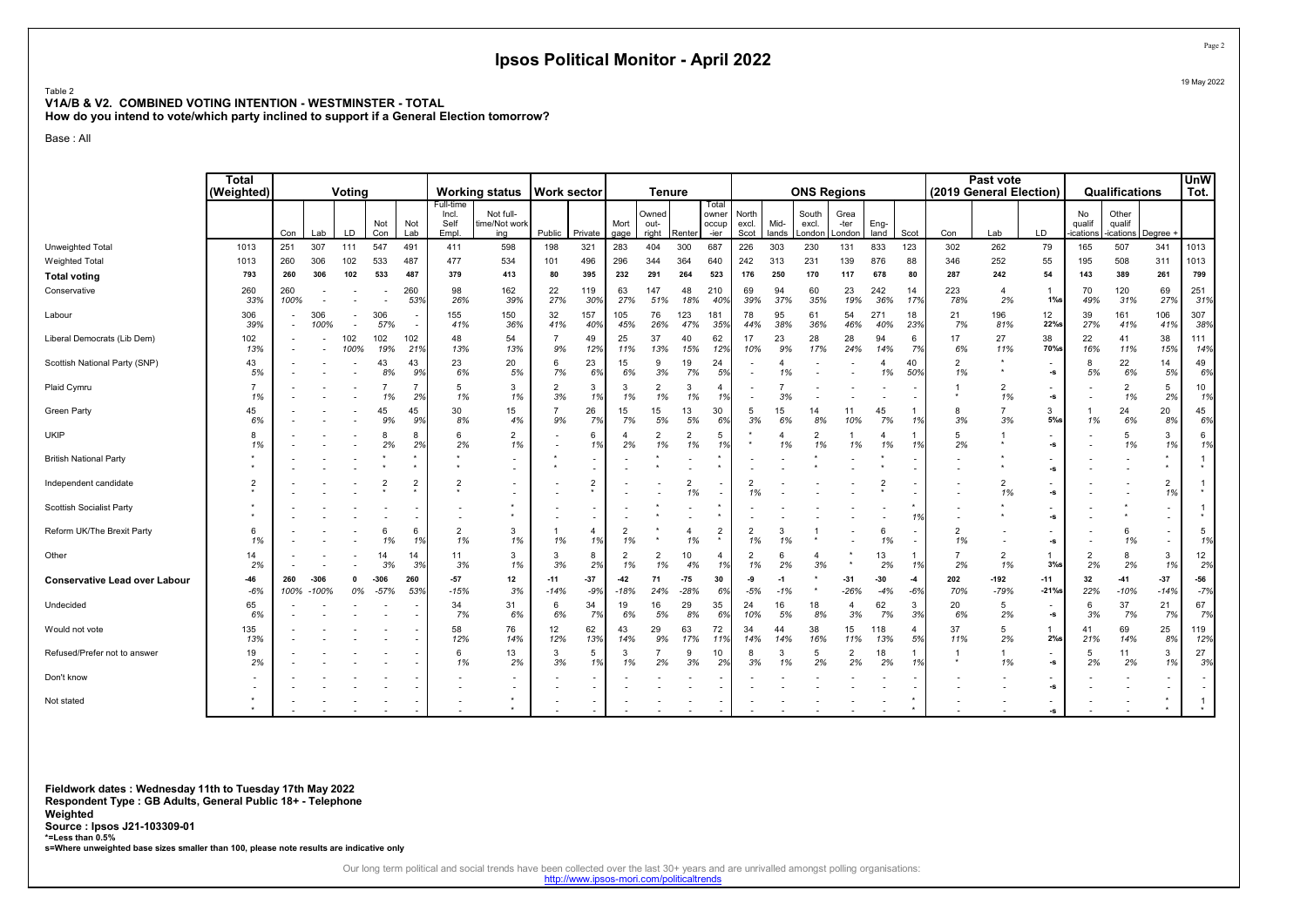#### Table 3 V1A/B & V2. COMBINED VOTING INTENTION - WESTMINSTER - LIKELY TO VOTE How do you intend to vote/which party inclined to support if a General Election tomorrow?

Base : All (9/10 certain to vote at LIKEV & Always/usually/depends at General Election vote frequency)

|                                      | <b>Total</b>         |                              |                                                                |                         |                             | Likelihood<br>to vote |                      |                      |                                                        |                |                          |                      |                      |            |                  |              |                 |                      |           |                      |                       |                 |                |                |                      |                      |                          |                           |                                | UnWgt          |
|--------------------------------------|----------------------|------------------------------|----------------------------------------------------------------|-------------------------|-----------------------------|-----------------------|----------------------|----------------------|--------------------------------------------------------|----------------|--------------------------|----------------------|----------------------|------------|------------------|--------------|-----------------|----------------------|-----------|----------------------|-----------------------|-----------------|----------------|----------------|----------------------|----------------------|--------------------------|---------------------------|--------------------------------|----------------|
|                                      | (W'td)               |                              |                                                                |                         | (General Election)          |                       |                      |                      |                                                        | Gender         |                          |                      |                      |            |                  | Age          |                 |                      |           |                      |                       |                 |                |                | <b>Social Class</b>  |                      |                          | Ethnicity                 |                                | Total          |
|                                      |                      | Always<br>usually<br>depends | Always<br>usually<br>depends<br>AND<br>9/10<br>like-<br>lihood | (10)<br>Absol<br>-utely | certain (6 to 10) (7 to 10) |                       | (8 to 10) (9 to 10)  |                      | Would NOT<br>vote                                      | Male           | Female                   | 18-34                | 35-54                | $55+$      | 18-24            | 25-34        | 35-44           | 45-54                | 55-64     | $65+$                | $75+$                 | AB              | C <sub>1</sub> | C <sub>2</sub> | DE                   | ABC <sub>1</sub>     | C2DE White               |                           | Ethnic<br>min-<br>ority        | Total          |
| Unweighted Total                     | 638                  | 638                          | 638                                                            | 600                     | 638                         | 638                   | 638                  | 638                  |                                                        | 302            | 332                      | 116                  | 203                  | 319        | 41               | 75           | 96              | 107                  | 131       | 188                  | 92                    | 173             | 243            | 112            | 110                  | 416                  | 222                      | 575                       | 54                             | 638            |
| <b>Weighted Total</b>                | 634                  | 634                          | 634                                                            | 594                     | 634                         | 634                   | 634                  | 634                  |                                                        | 307            | 320                      | 139                  | 218                  | 277        | 34               | 105          | 98              | 121                  | 108       | 169                  | 74                    | 215             | 176            | 124            | 118                  | 392                  | 242                      | 582                       | 42                             | 638            |
| <b>Total voting</b>                  | 600                  | 600                          | 600                                                            | 562                     | 600                         | 600                   | 600                  | 600                  |                                                        | 293            | 301                      | 134                  | 204                  | 262        | 32               | 102          | 92              | 112                  | 99        | 163                  | 70                    | 199             | 167            | 123            | 112                  | 366                  | 234                      | 551                       | 38                             | 601            |
| Conservative                         | 197<br>33%           | 197<br>33%                   | 197<br>33%                                                     | 186<br>33%              | 197<br>33%                  | 197<br>33%            | 197<br>33%           | 197<br>33%           | $\overline{\phantom{a}}$<br>$\textbf{-S}$              | 97<br>33%      | 100<br>33%               | 19<br>14%            | 50<br>24%            | 129<br>49% | 4<br>$13%$ s     | 15<br>15%    | 12<br>$13\%$ s  | 38<br>34%            | 45<br>45% | 84<br>51%            | 28<br>40%s            | 64<br>32%       | 49<br>29%      | 43<br>35%      | 42<br>37%            | 113<br>31%           | 85<br>36%                | 189<br>34%                | 6<br>$17%$ s                   | 190<br>32%     |
| Labour                               | 234<br>39%           | 234<br>39%                   | 234<br>39%                                                     | 214<br>38%              | 234<br>39%                  | 234<br>39%            | 234<br>39%           | 234<br>39%           | $\overline{\phantom{a}}$<br>$-S$                       | 111<br>38%     | 118<br>39%               | 76<br>57%            | 88<br>43%            | 71<br>27%  | 16<br>51%s       | 59<br>58%s   | 44<br>48%s      | 44<br>39%            | 20<br>21% | 50<br>31%            | 31<br>44%s            | 83<br>42%       | 67<br>40%      | 45<br>37%      | 39<br>35%            | 150<br>41%           | 84<br>36%                | 207<br>38%                | 26<br>67%s                     | 222<br>37%     |
| Liberal Democrats (Lib Dem)          | 70<br>12%            | 70<br>12%                    | 70<br>12%                                                      | 67<br>12%               | 70<br>12%                   | 70<br>12%             | 70<br>12%            | 70<br>12%            | $\overline{\phantom{a}}$<br>$-S$                       | 27<br>9%       | 42<br>14%                | 11<br>8%             | 25<br>12%            | 34<br>13%  | 4<br>$12\%$ s    | $7\%$ s      | 15<br>17%s      | 10<br>9%             | 14<br>14% | 20<br>12%            | 10<br>$15%$ s         | 20<br>10%       | 24<br>15%      | 12<br>10%      | 13<br>11%            | 45<br>12%            | 25<br>11%                | 65<br>12%                 | 5<br>$13%$ s                   | 88<br>15%      |
| Scottish National Party (SNP)        | 37<br>6%             | 37<br>6%                     | 37<br>6%                                                       | 37<br>7%                | 37<br>6%                    | 37<br>6%              | 37<br>6%             | 37<br>6%             | $-S$                                                   | 22<br>8%       | 15<br>5%                 | 12<br>9%             | 11<br>5%             | 14<br>5%   | 2<br>$8\%$ s     | 10<br>10%s   | 5<br>$5\%$ s    | 6<br>6%              | 10<br>10% | 3%                   | $*_{\mathbf{S}}$      | 12<br>6%        | 3%             | 10<br>8%       | 10<br>9%             | 18<br>5%             | 20<br>8%                 | 37<br>7%                  | $\mathbf{1}$<br>$1\%s$         | 42<br>7%       |
| Plaid Cymru                          | 1%                   | 1%                           | 1%                                                             | -5<br>1%                | $\overline{7}$<br>1%        | 1%                    | $\overline{7}$<br>1% | 1%                   | $\overline{\phantom{a}}$<br>$\textnormal{\texttt{-S}}$ | 6<br>2%        |                          | 1%                   | 2<br>1%              | 2%         | $1\%$ s          | $1\%$ s      | $1\%$ s         | $\overline{2}$<br>1% | 1%        | 3<br>2%              | $1\%$ s               | 5<br>3%         |                | 1%             |                      | 5<br>1%              | $\overline{2}$<br>1%     | 1%                        | $\overline{\phantom{a}}$<br>-s | 9<br>1%        |
| Green Party                          | 32<br>5%             | 32<br>5%                     | 32<br>5%                                                       | 30<br>5%                | 32<br>5%                    | 32<br>5%              | 32<br>5%             | 32<br>5%             | $\overline{\phantom{a}}$<br>$-S$                       | 15<br>5%       | 17<br>6%                 | 11<br>8%             | 14<br>7%             | 3%         | $4\%$ s          | $9%$ s       | 5<br>$5\%$ s    | 9<br>8%              | 6%        | $\overline{2}$<br>1% | -s                    | 8               | 12<br>7%       | 9<br>8%        | 3<br>3%              | 20<br>5%             | 12<br>5%                 | 28<br>5%                  | $*_s$                          | 34<br>6%       |
| <b>UKIP</b>                          | 1%                   | 1%                           | 1%                                                             | 1%                      | $\overline{7}$<br>1%        | 1%                    | 1%                   | 1%                   | $\mathbf{s}$                                           | $\star$        | 5<br>2%                  | 2%                   | 2%                   |            | $4\%$ s          | $1\%$ s      | $4\%$ s         |                      | 1%        |                      | -S                    | 5<br>3%         | 1%             |                | 1%                   | 6<br>2%              |                          | -6<br>1%                  | 2%s                            | 5<br>1%        |
| Independent candidate                |                      |                              |                                                                |                         |                             |                       |                      |                      | $\overline{\phantom{a}}$<br>$-S$                       |                |                          |                      |                      |            |                  |              |                 |                      |           |                      |                       |                 |                |                |                      |                      |                          |                           | $\blacksquare$<br>-S           |                |
| <b>Scottish Socialist Party</b>      |                      |                              |                                                                |                         |                             |                       |                      |                      | $\textbf{-S}$                                          |                |                          |                      |                      |            |                  |              |                 |                      |           |                      | -S                    |                 |                |                |                      |                      |                          |                           | -s                             |                |
| Reform UK/The Brexit Party           | 4<br>1%              | 1%                           | 1%                                                             | 1%                      | 1%                          | 1%                    | 4<br>1%              | 4<br>1%              | $\overline{\phantom{a}}$<br>$\textnormal{\texttt{-S}}$ | 1%             |                          | $\overline{2}$<br>2% | $\overline{2}$<br>1% |            | $7\%$ s          |              | 2%s             |                      |           |                      |                       |                 |                |                | $\overline{2}$<br>2% | $\overline{2}$<br>1% | 2<br>1%                  | $\overline{2}$<br>$\star$ | $-S$                           | $\overline{2}$ |
| Other                                | 10<br>2%             | 10<br>2%                     | 10<br>2%                                                       | 10<br>2%                | 10<br>2%                    | 10<br>2%              | 10<br>2%             | 10<br>2%             | $\textnormal{\texttt{-S}}$                             | 9<br>3%        |                          |                      | 8                    | 1%         | -5               |              | 5<br>$6\%$ s    | 3<br>2%              | 2<br>2%   |                      | $*_{\mathbf{S}}$      | 1%              | 5<br>3%        |                | 3<br>2%              | 6<br>2%              | 4<br>2%                  | 10<br>2%                  | -s                             | 8<br>1%        |
| <b>Conservative Lead over Labour</b> | $-37$<br>$-6%$       | $-37$<br>$-6%$               | $-37$<br>$-6%$                                                 | $-28$<br>$-5%$          | $-37$<br>$-6%$              | $-37$<br>$-6%$        | $-37$<br>$-6%$       | $-37$<br>$-6%$       | $\mathbf 0$<br>$0\%$ s                                 | $-14$<br>$-5%$ | -18<br>$-6%$             | $-57$<br>$-42%$      | -38                  | 58<br>22%  | -12<br>$-39\%$ s | -44<br>-44%s | -32<br>$-35%$ s | -6<br>$-5%$          | 25<br>25% | 33<br>20%            | $-3$<br>$-4%s$        | $-19$<br>$-10%$ | -18            | $-2$<br>$-2%$  | -3<br>3%             | $-38$<br>$-10%$      | $\mathbf 1$              | -19<br>$-3%$              | -19<br>$-50%$ s                | $-32$<br>$-5%$ |
| Undecided                            | 21<br>3%             | 21<br>3%                     | 21<br>3%                                                       | 19<br>3%                | 21<br>3%                    | 21<br>3%              | 21<br>3%             | 21<br>3%             | $\overline{\phantom{a}}$<br>$-S$                       | 3%             | 12<br>4%                 | 3<br>2%              | 11<br>5%             | 2%         | $3%$ s           | $2%$ s       | 3<br>$3\%$ s    | 8<br>6%              | 6%        |                      | $1\%$ s               | 12<br>6%        | 3%             | 1%             | 1%                   | 18<br>5%             | 3<br>1%                  | 18<br>3%                  | $\overline{2}$<br>$5\%$ s      | 20<br>3%       |
| Would not vote                       | 9<br>1%              | $\mathbf{Q}$<br>1%           | 9<br>1%                                                        | 9<br>1%                 | 9<br>1%                     | $\mathbf{Q}$<br>1%    | 9<br>1%              | 9<br>1%              | $\overline{\phantom{a}}$<br>$-S$                       | 3<br>1%        | 6<br>2%                  | 1%                   | 3<br>1%              | -5<br>2%   | $4\%$ s          |              | 3<br>$3%$ s     |                      |           | 5<br>3%              | $\overline{2}$<br>3%s | 3<br>2%         | 1%             |                | $\overline{a}$<br>3% | 5<br>1%              | 4<br>2%                  | 1%                        | $3%$ s                         | 9<br>1%        |
| Refused/Prefer not to answer         | $\overline{4}$<br>1% | 1%                           | 4<br>1%                                                        | 1%                      | 4<br>1%                     | 4<br>1%               | 4<br>1%              | $\overline{4}$<br>1% | $\overline{\phantom{a}}$<br>$\textnormal{\texttt{-S}}$ | 3<br>1%        | 2<br>1%                  |                      |                      | 3<br>1%    |                  |              | $1\%$ s         |                      | 2<br>2%   | $\overline{2}$<br>1% | 1<br>2%s              |                 | 3<br>1%        |                | 1%                   | 3<br>1%              | 1%                       | 1%                        | $\textnormal{-}\mathbb{S}$     | 8<br>1%        |
| Don't know                           |                      |                              |                                                                |                         |                             |                       |                      |                      | $\overline{\phantom{a}}$<br>$\textbf{-S}$              |                | $\overline{\phantom{a}}$ |                      |                      |            | -S               | -s           | -S              |                      |           |                      | -s                    |                 |                |                |                      |                      | $\overline{\phantom{a}}$ |                           | $\overline{\phantom{a}}$<br>-s |                |

Fieldwork dates : Wednesday 11th to Tuesday 17th May 2022 Respondent Type : GB Adults, General Public 18+ - Telephone Weighted Source : Ipsos J21-103309-01 \*=Less than 0.5% s=Where unweighted base sizes smaller than 100, please note results are indicative only

Our long term political and social trends have been collected over the last 30+ years and are unrivalled amongst polling organisations:<br>http://www.ipsos-mori.com/politicaltrends

Page 3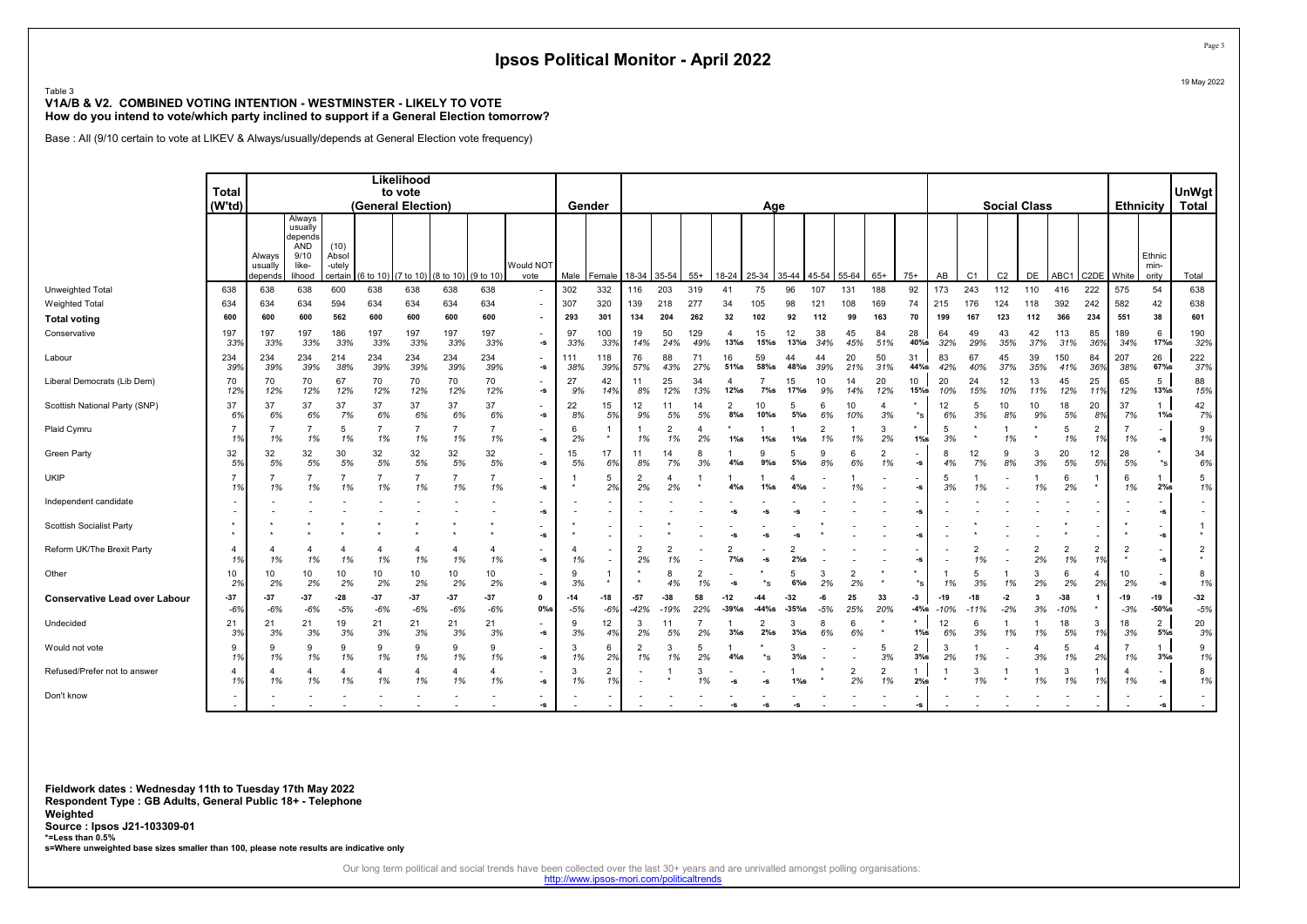#### Table 4 V1A/B & V2. COMBINED VOTING INTENTION - WESTMINSTER - LIKELY TO VOTE How do you intend to vote/which party inclined to support if a General Election tomorrow?

Base : All (9/10 certain to vote at LIKEV & Always/usually/depends at General Election vote frequency)

|                                      | <b>Total</b><br>(Weighted) |             |                      | Votina                     |                  |            |                                     | <b>Working status</b>             | <b>Work sector</b>   |                      |                      | <b>Tenure</b>          |                      |                                 |                        |                      | <b>ONS Regions</b>       |                        |                |                                |                      | Past vote<br>(2019 General Election) |                                |                          | Qualifications              |                      | <b>UnW</b><br>Tot. |
|--------------------------------------|----------------------------|-------------|----------------------|----------------------------|------------------|------------|-------------------------------------|-----------------------------------|----------------------|----------------------|----------------------|------------------------|----------------------|---------------------------------|------------------------|----------------------|--------------------------|------------------------|----------------|--------------------------------|----------------------|--------------------------------------|--------------------------------|--------------------------|-----------------------------|----------------------|--------------------|
|                                      |                            | Con         | Lab                  | <b>LD</b>                  | Not<br>Con       | Not<br>Lab | Full-time<br>Incl.<br>Self<br>Empl. | Not full-<br>time/Not work<br>ing | Public               | Private              | Mort<br>qage         | Owned<br>out-<br>riaht | Renter               | Total<br>owner<br>occup<br>-ier | North<br>excl.<br>Scot | Mid-<br>lands        | South<br>excl.<br>London | Grea<br>-ter<br>London | Eng-<br>land   | Scot                           | Con                  | Lab                                  | LD                             | No<br>qualif<br>ications | Other<br>qualif<br>ications | Dearee -             |                    |
| Unweighted Total                     | 638                        | 190         | 222                  | 88                         | 410              | 378        | 276                                 | 362                               | 133                  | 208                  | 204                  | 291                    | 129                  | 495                             | 132                    | 194                  | 150                      | 72                     | 507            | 90                             | 225                  | 197                                  | 71                             | 85                       | 321                         | 232                  | 638                |
| <b>Weighted Total</b>                | 634                        | 197         | 234                  | 70                         | 402              | 366        | 310                                 | 324                               | 71                   | 316                  | 213                  | 246                    | 171                  | 459                             | 140                    | 215                  | 142                      | 74                     | 536            | 63                             | 251                  | 196                                  | 50                             | 101                      | 313                         | 220                  | 638                |
| <b>Total voting</b>                  | 600                        | 197         | 234                  | 70                         | 402              | 366        | 291                                 | 309                               | 65                   | 302                  | 198                  | 232                    | 166                  | 431                             | 130                    | 203                  | 132                      | 73                     | 504            | 63                             | 237                  | 192                                  | 50                             | 97                       | 297                         | 206                  | 601                |
| Conservative                         | 197<br>33%                 | 197<br>100% |                      | -S                         |                  | 197<br>54% | 69<br>24%                           | 129<br>42%                        | 18<br>28%            | 88<br>29%            | 49<br>25%            | 119<br>51%             | 27<br>16%            | 169<br>39%                      | 54<br>41%              | 75<br>37%            | 47<br>35%                | 13<br>$18%$ s          | 185<br>37%     | 9<br>$14%$ s                   | 185<br>78%           | 3<br>2%                              | $\overline{\phantom{a}}$<br>-S | 56<br>58%s               | 89<br>30%                   | 52<br>25%            | 190<br>32%         |
| Labour                               | 234<br>39%                 |             | 234<br>100%          | $\textnormal{\texttt{-S}}$ | 234<br>58%       |            | 125<br>43%                          | 109<br>35%                        | 25<br>39%            | 122<br>40%           | 88<br>44%            | 63<br>27%              | 82<br>49%            | 151<br>35%                      | 59<br>45%              | 79<br>39%            | 44<br>34%                | 38<br>53%s             | 205<br>41%     | 14<br>22%s                     | 18<br>7%             | 161<br>84%                           | 11<br>23%s                     | 25<br>25%                | 123<br>41%                  | 86<br>42%            | 222<br>37%         |
| Liberal Democrats (Lib Dem)          | 70<br>12%                  |             |                      | 70<br>100%s                | 70<br>17%        | 70<br>19%  | 33<br>11%                           | 37<br>12%                         | 5<br>8%              | 30<br>10%            | 24<br>12%            | 29<br>13%              | 16<br>10%            | 53<br>12%                       | 13<br>10%              | 18<br>9%             | 23<br>17%                | 13<br>$18\%$ s         | 63<br>13%      | 3<br>$5\%$ s                   | 14<br>6%             | 18<br>9%                             | 35<br>69%s                     | 9<br>10%s                | 30<br>10%                   | 30<br>15%            | 88<br>15%          |
| Scottish National Party (SNP)        | 37<br>6%                   |             |                      | -S                         | 37<br>9%         | 37<br>10%  | 22<br>8%                            | 15<br>5%                          | 5<br>7%              | 23<br>7%             | 14<br>7%             | 6<br>2%                | 17<br>10%            | 20<br>5%                        |                        | 2%                   |                          | $-S$                   | 4<br>1%        | 34<br>54%s                     | $\overline{2}$<br>1% |                                      | -S                             | $7\%s$                   | 18<br>6%                    | 12<br>6%             | 42<br>7%           |
| Plaid Cymru                          | 1%                         |             |                      | -S                         | 2%               | 2%         | $\boldsymbol{\Delta}$<br>2%         | 3<br>1%                           | $\overline{2}$<br>3% | 3<br>1%              | $\overline{2}$<br>1% | $\overline{2}$<br>1%   | 3<br>2%              |                                 |                        |                      |                          | -S                     |                | -S                             |                      | $\overline{2}$<br>1%                 | -S                             | -S                       | $\overline{2}$<br>1%        | 5<br>2%              | 9<br>1%            |
| <b>Green Party</b>                   | 32<br>5%                   |             |                      | -S                         | 32<br>8%         | 32<br>9%   | 20<br>7%                            | 12<br>4%                          | 11%                  | 20<br>7%             | 13<br>7%             | 9<br>4%                | 10<br>6%             | 22<br>5%                        | $\overline{2}$<br>2%   | 9<br>4%              | 13<br>10%                | 8<br>$11\%$ s          | 32<br>6%       | $1\%s$                         | 5<br>2%              | $\overline{7}$<br>3%                 | 3<br>$5%$ s                    | -S                       | 16<br>5%                    | 17<br>8%             | 34<br>6%           |
| <b>UKIP</b>                          | 1%                         |             |                      | -S                         | 2%               | 2%         | 6<br>2%                             | $\star$                           |                      | 6<br>2%              | 2%                   | $\overline{2}$<br>1%   | 1%                   | -5<br>1%                        |                        | 2%                   | 2<br>2%                  | -s                     | 3              | $1\%s$                         | 5<br>2%              |                                      | -S                             | -S                       | 5<br>2%                     | $\overline{2}$<br>1% | 5<br>1%            |
| Independent candidate                |                            |             |                      |                            |                  |            |                                     |                                   |                      |                      |                      |                        |                      |                                 |                        |                      |                          | -5                     |                | -S                             |                      |                                      | -s                             | -S                       |                             |                      |                    |
| <b>Scottish Socialist Party</b>      |                            |             |                      | -S                         |                  |            |                                     | $\star$                           |                      |                      |                      |                        |                      |                                 |                        |                      |                          | -S                     |                | $1\%s$                         |                      |                                      | -s                             | -S                       |                             |                      |                    |
| Reform UK/The Brexit Party           | 1%                         |             |                      | -S                         | 1%               | 4<br>1%    | $\overline{2}$<br>1%                | $\overline{2}$<br>1%              |                      | 4<br>1%              | 1%                   |                        | $\overline{2}$<br>1% | $\overline{2}$                  | 1%                     | $\overline{2}$<br>1% |                          | -S                     | 1%             | -S                             | $\overline{2}$<br>1% |                                      | -S                             | -S                       | 4<br>1%                     | ٠                    | $\overline{2}$     |
| Other                                | 10<br>2%                   |             |                      |                            | 10<br>3%         | 10<br>3%   | 10<br>3%                            | $\star$                           | 2<br>4%              | $\overline{7}$<br>2% | $\overline{2}$<br>1% | $\overline{2}$<br>1%   | 4%                   | 1%                              | 1%                     | 5<br>3%              | 3<br>2%                  | $\mathbf{-S}$          | 9<br>2%        | 2%s                            | $\overline{7}$<br>3% | 1%                                   | 3%s                            | $*_{\mathbf{S}}$         | 8<br>3%                     | $\overline{2}$<br>1% | 8<br>1%            |
| <b>Conservative Lead over Labour</b> | $-37$<br>$-6%$             | 197         | $-234$<br>100% -100% | $0\%$ s                    | $-234$<br>$-58%$ | 197<br>54% | $-57$<br>$-19%$                     | 20<br>6%                          | $-7$<br>$-11%$       | $-34$<br>$-11%$      | $-39$<br>$-19%$      | 56<br>24%              | $-55$<br>$-33%$      | 17<br>4%                        | -5<br>$-4%$            | $-4$<br>$-2%$        | 3<br>2%                  | $-25$<br>$-35%$        | $-20$<br>$-4%$ | -5<br>$-8\%$ s                 | 167<br>70%           | $-158$<br>$-82%$                     | $-11$<br>$-23%$                | 31<br>32%s               | $-34$<br>$-11%$             | $-34$<br>$-17%$      | $-32$<br>$-5%$     |
| Undecided                            | 21<br>3%                   |             |                      |                            |                  |            | 14<br>5%                            | 6<br>2%                           | $\overline{A}$<br>5% | 12<br>4%             | 10<br>5%             | 8<br>3%                | 3<br>2%              | 18<br>4%                        | 5%                     | 8<br>4%              | $\overline{4}$<br>3%     | 2%s                    | 20<br>4%       | $\overline{\phantom{a}}$<br>-S | 12<br>5%             | $\overline{2}$<br>1%                 | $\overline{\phantom{a}}$<br>-S | $-S$                     | 10<br>3%                    | 10<br>5%             | 20<br>3%           |
| Would not vote                       | 9<br>1%                    |             |                      |                            |                  |            | 3<br>1%                             | 6<br>2%                           | 2%                   | $\overline{2}$<br>1% | 3<br>1%              | 3<br>1%                | $\overline{2}$<br>1% | 6<br>1%                         | $\overline{2}$<br>2%   | 3<br>1%              | 3<br>2%                  | $\textbf{-S}$          | 9<br>2%        | $\textbf{-S}$                  |                      |                                      | ۰<br>-s                        | 3<br>$3%$ s              | 3<br>1%                     | 3<br>1%              | 9<br>1%            |
| Refused/Prefer not to answer         | 1%                         |             |                      |                            |                  |            | $\star$                             | 3<br>1%                           | 1%                   | $\star$              | 1%                   | 3<br>1%                |                      |                                 |                        | 1%                   | $\overline{2}$<br>2%     | -s                     | 3<br>1%        | $1\%s$                         |                      |                                      | -S                             | $1\%s$                   | 3<br>1%                     |                      | 8<br>1%            |
| Don't know                           |                            |             |                      | $\sim$                     |                  |            |                                     |                                   |                      |                      |                      |                        |                      |                                 |                        |                      |                          | -S                     |                | -S                             |                      |                                      | -s                             |                          |                             |                      |                    |

Fieldwork dates : Wednesday 11th to Tuesday 17th May 2022 Respondent Type : GB Adults, General Public 18+ - Telephone Weighted Source : Ipsos J21-103309-01 \*=Less than 0.5% s=Where unweighted base sizes smaller than 100, please note results are indicative only

Our long term political and social trends have been collected over the last 30+ years and are unrivalled amongst polling organisations:<br>http://www.ipsos-mori.com/politicaltrends

Page 4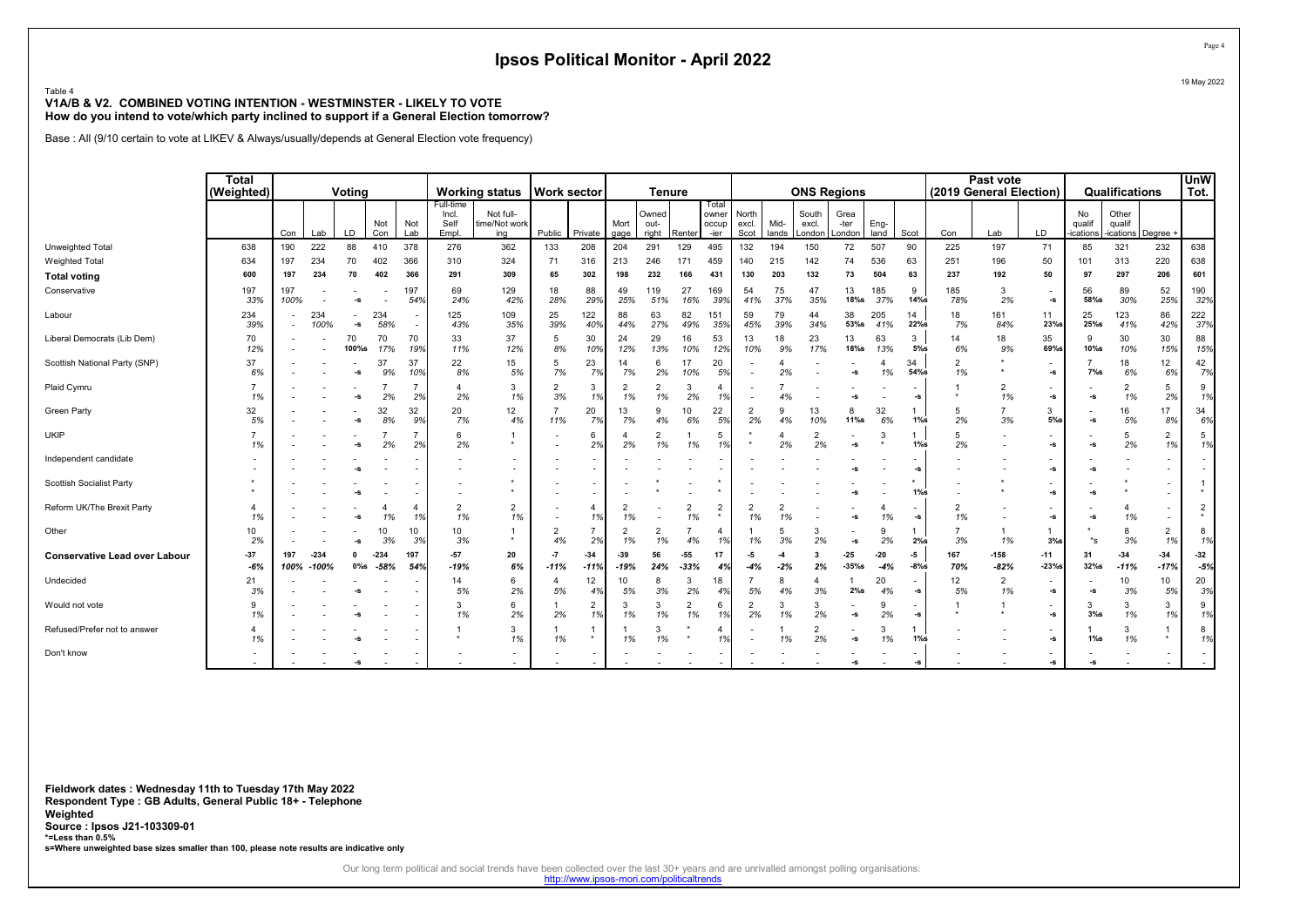#### V1A/B. How do you intend to vote if a General Election tomorrow?

Base : All

Table 5

|                                | Total<br>$(W^{\dagger}td)$ |                              |                                                                |                                    |                | Likelihood<br>to vote<br>(General Election) |                |            |                                                      | Gender         |                          |            |                      |            |           | Age                |                      |                      |                      |           |           |           |           |                | <b>Social Class</b> |                         |                           | <b>Ethnicity</b> |                         | <b>UnWgt</b><br><b>Total</b> |
|--------------------------------|----------------------------|------------------------------|----------------------------------------------------------------|------------------------------------|----------------|---------------------------------------------|----------------|------------|------------------------------------------------------|----------------|--------------------------|------------|----------------------|------------|-----------|--------------------|----------------------|----------------------|----------------------|-----------|-----------|-----------|-----------|----------------|---------------------|-------------------------|---------------------------|------------------|-------------------------|------------------------------|
|                                |                            | Always<br>usually<br>depends | Always<br>usually<br>depends<br>AND<br>9/10<br>like-<br>lihood | (10)<br>Absol<br>-utely<br>certain | (6 to 10)      | $(7 \text{ to } 10)$ (8 to 10) (9 to 10)    |                |            | <b>Would NOT</b><br>vote                             | Male           | Female                   | 18-34      | 35-54                | $55+$      | 18-24     | 25-34              | 35-44                | 45-54                | 55-64                | $65+$     | $75+$     | AB        | C1        | C <sub>2</sub> | DE                  | ABC1                    | C <sub>2</sub> DE         | White            | Ethnic<br>min-<br>ority | Total                        |
| Unweighted Total               | 1013                       | 810                          | 638                                                            | 619                                | 777            | 753                                         | 729            | 661        | 115                                                  | 478            | 527                      | 274        | 301                  | 438        | 132       | 142                | 147                  | 154                  | 175                  | 263       | 133       | 220       | 373       | 189            | 231                 | 593                     | 420                       | 845              | 144                     | 1013                         |
| <b>Weighted Total</b>          | 1013                       | 811                          | 634                                                            | 618                                | 771            | 753                                         | 730            | 664        | 121                                                  | 490            | 512                      | 289        | 336                  | 388        | 111       | 178                | 163                  | 173                  | 156                  | 232       | 107       | 271       | 282       | 209            | 251                 | 553                     | 460                       | 863              | 124                     | 1013                         |
| Conservative                   | 226<br>22%                 | 214<br>26%                   | 181<br>29%                                                     | 173<br>28%                         | 208<br>27%     | 205<br>27%                                  | 194<br>27%     | 182<br>27% | $\overline{4}$<br>3%                                 | 106<br>22%     | 120<br>23%               | 23<br>8%   | 58<br>17%            | 144<br>37% | 9<br>8%   | 14<br>8%           | 16<br>10%            | 42<br>24%            | 52<br>34%            | 91<br>39% | 32<br>30% | 73<br>27% | 55<br>20% | 51<br>24%      | 47<br>19%           | 128<br>23%              | 97<br>21%                 | 211<br>24%       | 12<br>9%                | 211<br>21%                   |
| Labour                         | 281<br>28%                 | 251<br>31%                   | 219<br>35%                                                     | 209<br>34%                         | 259<br>34%     | 255<br>34%                                  | 252<br>35%     | 229<br>34% | 9<br>7%                                              | 134<br>27%     | 141<br>28%               | 105<br>36% | 98<br>29%            | 78<br>20%  | 35<br>32% | 69<br>39%          | 49<br>30%            | 49<br>28%            | 26<br>17%            | 51<br>22% | 32<br>30% | 82<br>30% | 87<br>31% | 52<br>25%      | 60<br>24%           | 169<br>31%              | 112<br>24%                | 231<br>27%       | 48<br>38%               | 287<br>28%                   |
| Liberal Democrats (Lib Dem)    | 88<br>9%                   | 69<br>8%                     | 58<br>9%                                                       | 61<br>10%                          | 73<br>10%      | 72<br>10%                                   | 71<br>10%      | 70<br>10%  | 5<br>4%                                              | 43<br>9%       | 44<br>9%                 | 16<br>6%   | 31<br>9%             | 41<br>10%  | 6<br>5%   | 10<br>6%           | 17<br>10%            | 14<br>8%             | 14<br>9%             | 26<br>11% | 12<br>11% | 14<br>5%  | 24<br>9%  | 16<br>7%       | 34<br>13%           | 38<br>7%                | 49<br>11%                 | 69<br>8%         | 19<br>15%               | 98<br>10%                    |
| Scottish National Party (SNP)  | 41<br>4%                   | 41<br>5%                     | 36<br>6%                                                       | 36<br>6%                           | 40<br>5%       | 40<br>5%                                    | 39<br>5%       | 36<br>5%   | $\overline{1}$<br>1%                                 | 21<br>4%       | 20<br>4%                 | 12<br>4%   | 14<br>4%             | 15<br>4%   | 3<br>3%   | <sub>9</sub><br>5% | 8<br>5%              | 6<br>4%              | 10<br>6%             | -5<br>2%  | 1%        | 11<br>4%  | 3%        | 11<br>5%       | 10<br>4%            | 20<br>4%                | 21<br>5%                  | 40<br>5%         |                         | 47<br>5%                     |
| Plaid Cymru                    | 1%                         | 1%                           | 1%                                                             | 5<br>1%                            | 1%             | 1%                                          | 1%             | 1%         | $\blacksquare$<br>$\blacksquare$                     | 6<br>1%        | $\star$                  |            | $\overline{2}$<br>1% | 1%         |           |                    |                      | $\overline{2}$<br>1% | 1%                   | 3<br>1%   |           | 5<br>2%   |           | 1%             |                     | 5<br>1%                 | $\overline{2}$<br>$\star$ | 6<br>1%          |                         | 9<br>1%                      |
| Green Party                    | 38<br>4%                   | 31<br>4%                     | 28<br>4%                                                       | 27<br>4%                           | 37<br>5%       | 33<br>4%                                    | 32<br>4%       | 29<br>4%   | -1<br>$\star$                                        | 18<br>4%       | 20<br>4%                 | 16<br>5%   | 15<br>4%             | 8          | 3<br>2%   | 13<br>7%           | 5%                   | 4%                   | 5<br>3%              | 1%        |           | g<br>3%   | 11<br>4%  | 4%             | 8<br>3%             | 20<br>4%                | 17                        | 28<br>3%         | 6<br>5%                 | 37<br>4%                     |
| UKIP                           | 8<br>1%                    | 1%                           | 1%                                                             | 1%                                 | 1%             | $\overline{7}$<br>1%                        | 1%             | 1%         | $\overline{\phantom{a}}$<br>$\blacksquare$           | -1             | $\overline{7}$<br>1%     | 3<br>1%    | 4                    |            | 3<br>2%   |                    | 2%                   |                      | 1%                   |           |           | 5<br>2%   |           |                | 2<br>1%             | 6<br>1%                 | $\overline{2}$<br>$\star$ | 6<br>1%          | $\overline{2}$<br>2%    | 6<br>1%                      |
| Scottish Socialist Party (SNP) |                            |                              |                                                                |                                    |                |                                             |                |            | $\overline{\phantom{a}}$                             |                | $\overline{\phantom{a}}$ |            |                      |            |           |                    |                      |                      |                      |           |           |           |           |                |                     |                         |                           |                  |                         | $\star$                      |
| British National Party (BNP)   |                            |                              |                                                                |                                    |                |                                             |                |            |                                                      |                | ۰<br>۰                   |            |                      |            |           |                    |                      |                      |                      |           |           |           |           |                |                     |                         |                           |                  |                         |                              |
| Independent candidate          | 2                          |                              |                                                                |                                    | $\overline{2}$ | $\overline{2}$                              | $\overline{2}$ |            | $\overline{\phantom{a}}$<br>$\overline{\phantom{a}}$ |                | $\overline{2}$<br>۰      |            |                      |            |           |                    | 1%                   |                      |                      |           |           |           | 1%        |                |                     | $\overline{2}$          |                           |                  |                         |                              |
| Reform UK/The Brexit Party     | 4                          | 2                            | $\overline{2}$                                                 | $\overline{2}$                     | 3              | 3                                           | 3              |            | $\overline{\phantom{a}}$<br>$\blacksquare$           | $\overline{2}$ | ۰                        |            | $\overline{2}$<br>1% |            | 1%        |                    | $\overline{c}$<br>1% |                      |                      |           |           |           | 1%        |                | 2<br>1%             | $\overline{\mathbf{c}}$ | $\overline{2}$<br>$\star$ | $\overline{2}$   | 1<br>1%                 | $\overline{4}$<br>$\star$    |
| Other                          | 11<br>1%                   | 10<br>1%                     | 1%                                                             | 10<br>2%                           | 10<br>1%       | 10<br>1%                                    | 10<br>1%       | 10<br>1%   | $\overline{\phantom{a}}$<br>$\overline{\phantom{a}}$ | 10<br>2%       | $\star$                  |            | 2%                   | 3<br>1%    |           |                    | 5<br>3%              | 3<br>2%              | $\overline{2}$<br>2% | $\star$   |           | $\star$   | 2%        |                | 3<br>1%             | 8<br>1%                 | 1%                        | 11<br>1%         |                         | 10<br>1%                     |
| Undecided                      | 153<br>15%                 | 106<br>13%                   | 68<br>11%                                                      | 67<br>11%                          | 98<br>13%      | 93<br>12%                                   | 90<br>12%      | 71<br>11%  | 13<br>11%                                            | 72<br>15%      | 79<br>15%                | 65<br>23%  | 52<br>15%            | 36<br>9%   | 29<br>26% | 36<br>20%          | 22<br>13%            | 31<br>18%            | 17<br>11%            | 19<br>8%  | 11<br>10% | 41<br>15% | 47<br>17% | 34<br>17%      | 30<br>12%           | 88<br>16%               | 65<br>14%                 | 128<br>15%       | 20<br>16%               | 153<br>15%                   |
| Would not vote                 | 126<br>12%                 | 53<br>7%                     | 6<br>1%                                                        | 8<br>1%                            | 13<br>2%       | 13<br>2%                                    | 9<br>1%        | 8<br>1%    | 86<br>71%                                            | 68<br>14%      | 57<br>11%                | 34<br>12%  | 44<br>13%            | 48<br>12%  | 17<br>16% | 17<br>9%           | 27<br>17%            | 17<br>10%            | 23<br>15%            | 25<br>11% | 16<br>15% | 21<br>8%  | 26<br>9%  | 30<br>14%      | 49<br>20%           | 47<br>8%                | 79<br>17%                 | 105<br>12%       | 14<br>11%               | 112<br>11%                   |
| Refused/Prefer not to answe    | 29<br>3%                   | 18<br>2%                     | 12<br>2%                                                       | 13<br>2%                           | 15<br>2%       | 15<br>2%                                    | 15<br>2%       | 13<br>2%   | 3<br>2%                                              | 2%             | 20<br>4%                 | 12.<br>4%  | 6<br>2%              | 11<br>3%   | 5<br>4%   |                    | 5<br>3%              | 1%                   | 2<br>2%              | 9<br>4%   | 3<br>2%   | 10<br>4%  | 10<br>4%  | 2%             | 5<br>2%             | 20<br>4%                | 9<br>2%                   | 23<br>3%         | $\overline{2}$<br>2%    | 36<br>4%                     |
| Don't know                     |                            |                              |                                                                |                                    |                |                                             |                |            |                                                      |                |                          |            |                      |            |           |                    |                      |                      |                      |           |           |           |           |                |                     |                         |                           |                  |                         |                              |

Fieldwork dates : Wednesday 11th to Tuesday 17th May 2022 Respondent Type : GB Adults, General Public 18+ - Telephone Weighted Source : Ipsos J21-103309-01 \*=Less than 0.5% s=Where unweighted base sizes smaller than 100, please note results are indicative only

Our long term political and social trends have been collected over the last 30+ years and are unrivalled amongst polling organisations:<br>http://www.ipsos-mori.com/politicaltrends

Page 5 19 May 2022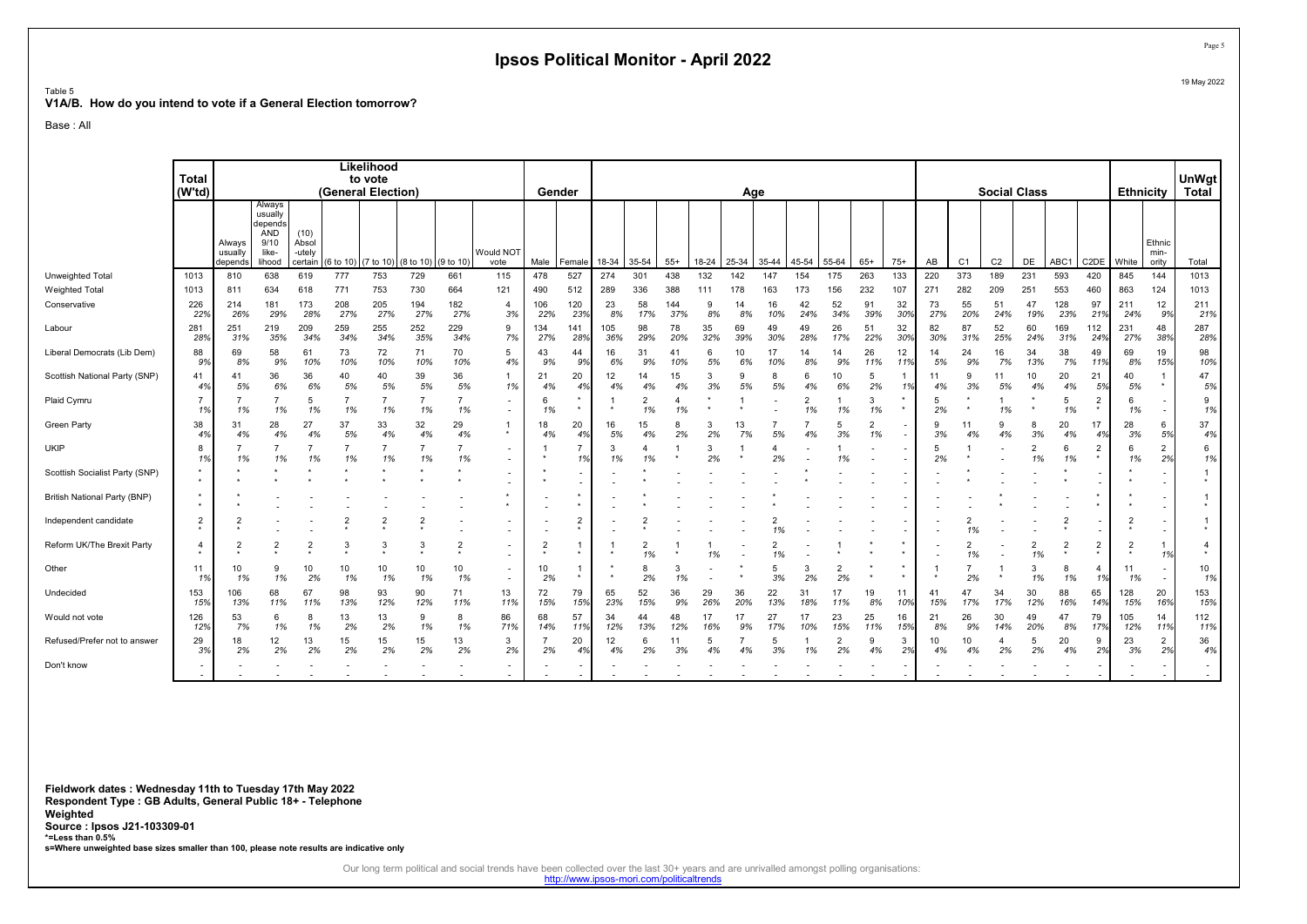#### Table 6 V1A/B. How do you intend to vote if a General Election tomorrow?

Base : All

|                                | <b>Total</b><br>(Weighted) |            |            | Voting    |                |                             |                                    | <b>Working status</b>             |                      | Work sector               |                      | <b>Tenure</b>             |                      |                                 |                        |               | <b>ONS Regions</b>       |                        |              |           |                      | Past vote<br>(2019 General Election) |                           |                         | Qualifications               |                      | <b>UnW</b><br>Tot.       |
|--------------------------------|----------------------------|------------|------------|-----------|----------------|-----------------------------|------------------------------------|-----------------------------------|----------------------|---------------------------|----------------------|---------------------------|----------------------|---------------------------------|------------------------|---------------|--------------------------|------------------------|--------------|-----------|----------------------|--------------------------------------|---------------------------|-------------------------|------------------------------|----------------------|--------------------------|
|                                |                            | Con        | Lab        | LD.       | Not<br>Con     | Not<br>Lab                  | Full-time<br>Incl<br>Self<br>Empl. | Not full-<br>time/Not work<br>ina | Public               | Private                   | Mort<br>gage         | Owned<br>out-<br>right    | Renter               | Total<br>owner<br>occup<br>-ier | North<br>excl.<br>Scot | Mid-<br>lands | South<br>excl.<br>.ondon | Grea<br>-ter<br>London | Eng-<br>land | Scot      | Con                  | Lab                                  | LD                        | No<br>qualif<br>ication | Other<br>qualif<br>-ications | Degree               |                          |
| Unweighted Total               | 1013                       | 251        | 307        | 111       | 547            | 491                         | 411                                | 598                               | 198                  | 321                       | 283                  | 404                       | 300                  | 687                             | 226                    | 303           | 230                      | 131                    | 833          | 123       | 302                  | 262                                  | 79                        | 165                     | 507                          | 341                  | 1013                     |
| <b>Weighted Total</b>          | 1013                       | 260        | 306        | 102       | 533            | 487                         | 477                                | 534                               | 101                  | 496                       | 296                  | 344                       | 364                  | 640                             | 242                    | 313           | 231                      | 139                    | 876          | 88        | 346                  | 252                                  | 55                        | 195                     | 508                          | 311                  | 1013                     |
| Conservative                   | 226<br>22%                 | 226<br>87% |            |           |                | 226<br>46%                  | 78<br>16%                          | 147<br>28%                        | 19<br>19%            | 100<br>20%                | 55<br>19%            | 129<br>38%                | 39<br>11%            | 185<br>29%                      | 59<br>24%              | 86<br>28%     | 49<br>21%                | 20<br>14%              | 209<br>24%   | 12<br>14% | 202<br>58%           | $\overline{4}$<br>2%                 | -1<br>$1\%$ s             | 66<br>34%               | 102<br>20%                   | 57<br>18%            | 211<br>21%               |
| Labour                         | 281<br>28%                 |            | 281<br>92% |           | 281<br>53%     | $\overline{\phantom{a}}$    | 143<br>30%                         | 137<br>26%                        | 31<br>31%            | 144<br>29%                | 101<br>34%           | 67<br>20%                 | 110<br>30%           | 168<br>26%                      | 75<br>31%              | 89<br>28%     | 57<br>25%                | 42<br>31%              | 250<br>29%   | 18<br>20% | 18<br>5%             | 191<br>76%                           | 11<br>$20%$ s             | 35<br>18%               | 148<br>29%                   | 98<br>31%            | 287<br>28%               |
| Liberal Democrats (Lib Dem)    | 88<br>9%                   |            |            | 88<br>86% | 88<br>16%      | 88<br>18%                   | 43<br>9%                           | 45<br>8%                          | 7%                   | 43<br>9%                  | 21<br>7%             | 35<br>10%                 | 31<br>9%             | 56<br>9%                        | 17<br>7%               | 17<br>5%      | 25<br>11%                | 23<br>16%              | 79<br>9%     | 6<br>6%   | 16<br>5%             | 19<br>8%                             | 36<br>65%s                | 22<br>11%               | 38<br>7%                     | 28<br>9%             | 98<br>10%                |
| Scottish National Party (SNP)  | 41<br>4%                   |            |            |           | 41<br>8%       | $\mathbf{4}^{\prime}$<br>8% | 22<br>5%                           | 19<br>4%                          | 6<br>6%              | 21<br>4%                  | 15<br>5%             | 9<br>3%                   | 17<br>5%             | 24<br>4%                        |                        | 1%            |                          |                        |              | 37<br>43% | $\overline{2}$<br>1% |                                      | $\blacksquare$<br>-s      | 4%                      | 22<br>4%                     | 12<br>4%             | 47<br>5%                 |
| Plaid Cymru                    | 1%                         |            |            |           | 1%             | 1%                          | $\overline{4}$<br>1%               | 3<br>1%                           | 1%                   | 3<br>1%                   | 1%                   | $\overline{2}$<br>$\star$ | 3<br>1%              | 3<br>1%                         |                        | 2%            |                          |                        |              |           |                      | 1%                                   | -<br>-s                   |                         | $\star$                      | 5<br>1%              | 9<br>1%                  |
| <b>Green Party</b>             | 38<br>4%                   |            |            |           | 38<br>7%       | 38<br>8%                    | 27<br>6%                           | 11<br>2%                          | 6<br>6%              | 23<br>5%                  | 15<br>5%             | 10<br>3%                  | 12<br>3%             | 25<br>4%                        | 3<br>1%                | 11<br>4%      | 11<br>5%                 | 8%                     | 37<br>4%     | 1%        | 5<br>1%              | 2%                                   | 3<br>$5%$ s               | 1%                      | 17<br>3%                     | 19<br>6%             | 37<br>4%                 |
| <b>UKIP</b>                    | 8<br>1%                    |            |            |           | 8<br>2%        | 8<br>2%                     | 6<br>1%                            | $\overline{2}$                    |                      | 6<br>1%                   | 1%                   | $\overline{2}$<br>1%      | $\overline{2}$<br>1% | 5<br>1%                         |                        | 1%            | $\overline{2}$<br>1%     | 1%                     | *            | 1%        | 5<br>1%              |                                      | -s                        |                         | 5<br>1%                      | 3<br>1%              | 6<br>1%                  |
| Scottish Socialist Party (SNP) |                            |            |            |           |                |                             |                                    |                                   |                      |                           |                      |                           |                      |                                 |                        |               |                          |                        |              |           |                      |                                      | -S                        |                         |                              |                      |                          |
| British National Party (BNP)   |                            |            |            |           |                |                             |                                    |                                   |                      |                           |                      |                           |                      |                                 |                        |               |                          |                        |              |           |                      |                                      | -S                        |                         |                              |                      |                          |
| Independent candidate          | 2                          |            |            |           | $\overline{2}$ | $\overline{2}$              | $\overline{2}$<br>$\star$          |                                   |                      | $\overline{2}$            |                      |                           | $\overline{2}$       |                                 | 1%                     |               |                          |                        |              |           |                      | $\overline{2}$<br>1%                 | -s                        |                         |                              | $\overline{2}$<br>1% | $\star$                  |
| Reform UK/The Brexit Party     |                            |            |            |           | 1%             | 1%                          | $\overline{2}$                     |                                   | 1%                   | $\overline{2}$<br>$\star$ | 1%                   |                           | $\overline{2}$       | $\overline{2}$<br>$\star$       | $\overline{2}$<br>1%   |               |                          |                        |              |           | $\overline{2}$<br>1% |                                      | -S                        |                         | $\overline{a}$<br>1%         |                      | $\star$                  |
| Other                          | 11<br>1%                   |            |            |           | 11<br>2%       | 11<br>2%                    | 10<br>2%                           |                                   | $\overline{2}$<br>2% | 8<br>2%                   | $\overline{2}$<br>1% | $\overline{2}$<br>1%      | 2%                   | 4<br>1%                         |                        | 6<br>2%       | 4<br>2%                  |                        | 10<br>1%     |           | $\overline{7}$<br>2% |                                      | $2%$ s                    |                         | 8<br>2%                      | $\overline{2}$<br>1% | 10<br>1%                 |
| Undecided                      | 153<br>15%                 | 29<br>11%  | 22<br>7%   | 13<br>13% | 48<br>9%       | 56<br>11%                   | 77<br>16%                          | 76<br>14%                         | 14<br>13%            | 83<br>17%                 | 36<br>12%            | 49<br>14%                 | 65<br>18%            | 85<br>13%                       | 46<br>19%              | 37<br>12%     | 38<br>17%                | 25<br>18%              | 144<br>16%   | 8%        | 48<br>14%            | 21<br>8%                             | $\overline{2}$<br>$4\%$ s | 17<br>9%                | 80<br>16%                    | 55<br>18%            | 153<br>15%               |
| Would not vote                 | 126<br>12%                 |            |            |           |                | $\overline{\phantom{a}}$    | 53<br>11%                          | 71<br>13%                         | 12<br>12%            | 56<br>11%                 | 41<br>14%            | 26<br>7%                  | 59<br>16%            | 67<br>10%                       | 30<br>12%              | 43<br>14%     | 34<br>15%                | 15<br>11%              | 109<br>12%   | 5%        | 35<br>10%            | 5<br>2%                              | $2\%s$                    | 39<br>20%               | 64<br>13%                    | 23<br>7%             | 112<br>11%               |
| Refused/Prefer not to answer   | 29<br>3%                   | 6<br>2%    | 1%         | 1%        | 6<br>1%        | 8<br>2%                     | 9<br>2%                            | 19<br>4%                          | 3<br>3%              | 6<br>1%                   | 3<br>1%              | 13<br>4%                  | 13<br>4%             | 15<br>2%                        | 9<br>4%                | 9<br>3%       | 9<br>4%                  | 1%                     | 24<br>3%     | 1%        | 5<br>2%              | 1%                                   | -<br>-s                   | 2%                      | 17<br>3%                     | 2%                   | 36<br>4%                 |
| Don't know                     |                            |            |            |           |                |                             |                                    |                                   |                      |                           |                      |                           |                      |                                 |                        |               |                          |                        |              |           |                      |                                      | -S                        |                         |                              |                      | $\overline{\phantom{a}}$ |

Fieldwork dates : Wednesday 11th to Tuesday 17th May 2022 Respondent Type : GB Adults, General Public 18+ - Telephone Weighted Source : Ipsos J21-103309-01 \*=Less than 0.5% s=Where unweighted base sizes smaller than 100, please note results are indicative only

Our long term political and social trends have been collected over the last 30+ years and are unrivalled amongst polling organisations:<br>http://www.ipsos-mori.com/politicaltrends

19 May 2022

Page 6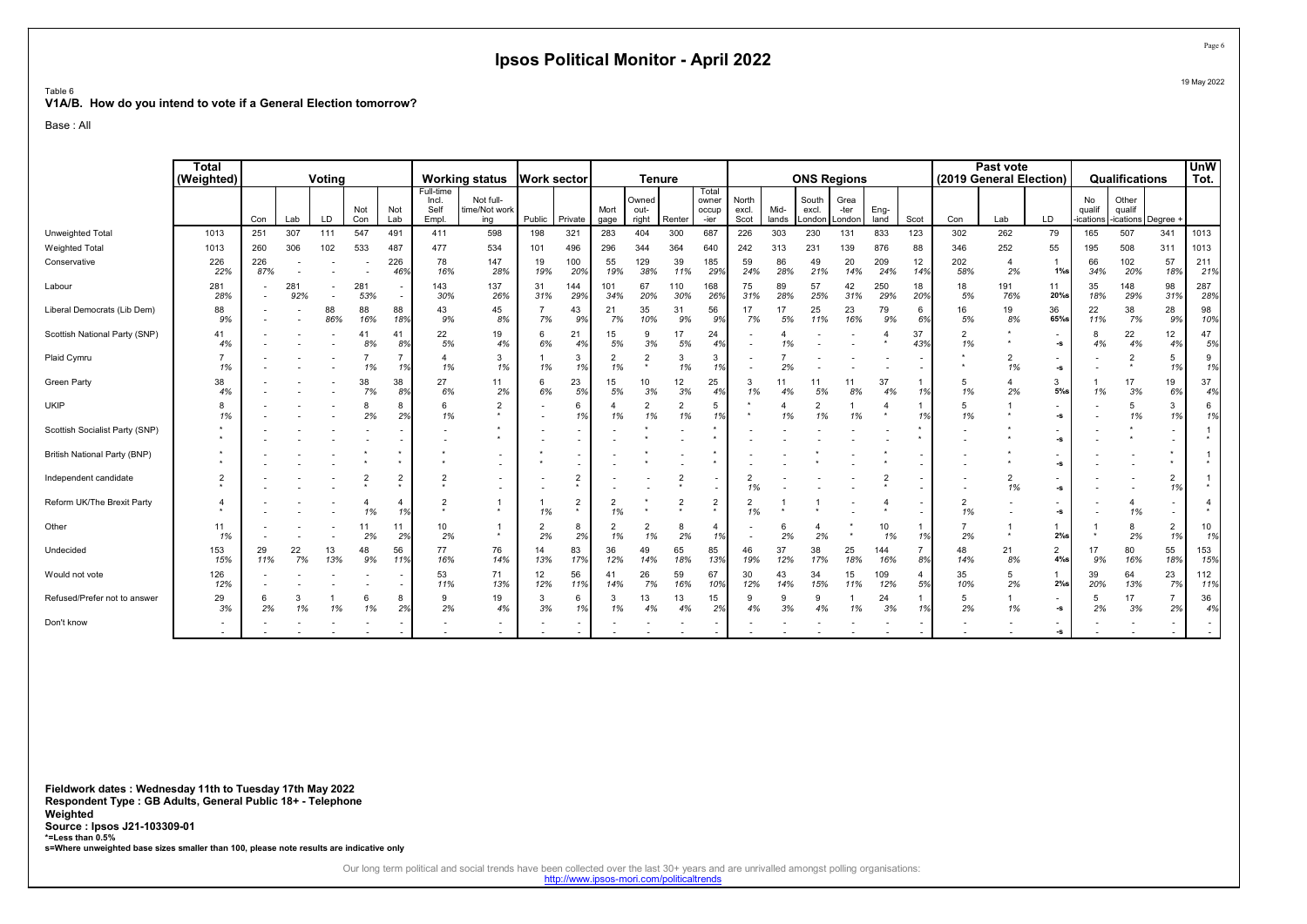Table 7

#### V2. Which party are you most inclined to support? (if a General Election tomorrow)

Base : All undecided or prefer not to answer (V1a/b)

|                                 |                      |                              |                                                                |                                    |                     | Likelihood                    |                                |                                |                                |                          |           |                |               |               |                          |              |                          |                          |              |              |                           |            |                |                           |                           |           |                           |                      |                          |                          |
|---------------------------------|----------------------|------------------------------|----------------------------------------------------------------|------------------------------------|---------------------|-------------------------------|--------------------------------|--------------------------------|--------------------------------|--------------------------|-----------|----------------|---------------|---------------|--------------------------|--------------|--------------------------|--------------------------|--------------|--------------|---------------------------|------------|----------------|---------------------------|---------------------------|-----------|---------------------------|----------------------|--------------------------|--------------------------|
|                                 | Total<br>(W'td)      |                              |                                                                |                                    |                     | to vote<br>(General Election) |                                |                                |                                | Gender                   |           |                |               |               |                          | Age          |                          |                          |              |              |                           |            |                | <b>Social Class</b>       |                           |           |                           | <b>Ethnicity</b>     |                          | UnWgt<br><b>Total</b>    |
|                                 |                      |                              |                                                                |                                    |                     |                               |                                |                                |                                |                          |           |                |               |               |                          |              |                          |                          |              |              |                           |            |                |                           |                           |           |                           |                      |                          |                          |
|                                 |                      | Always<br>usually<br>depends | Always<br>usually<br>depends<br>AND<br>9/10<br>like-<br>lihood | (10)<br>Absol<br>-utely<br>certain | (6 to 10) (7 to 10) |                               | $(8 \text{ to } 10)$ (9 to 10) |                                | Would NOT<br>vote              | Male                     | Female    | 18-34          | 35-54         | $55+$         | 18-24                    | 25-34        | 35-44                    | 45-54                    | 55-64        | $65+$        | $75+$                     | AB         | C <sub>1</sub> | C <sub>2</sub>            | DE                        | ABC1      | C <sub>2</sub> DE         | White                | Ethnic<br>min-<br>ority  | Total                    |
| Unweighted Total                | 189                  | 129                          | 80                                                             | 80                                 | 117                 | 109                           | 106                            | 85                             | 18                             | 74                       | 112       | 74             | 51            | 64            | 36                       | 38           | 24                       | 27                       | 28           | 36           | 21                        | 45         | 70             | 35                        | 39                        | 115       | 74                        | 149                  | 31                       | 189                      |
| <b>Weighted Total</b>           | 182                  | 123                          | 81                                                             | 79                                 | 113                 | 108                           | 104                            | 84                             | 16                             | 80                       | 99        | 77             | 58            | 47            | 34                       | 43           | 26                       | 32                       | 19           | 28           | 13                        | 50         | 58             | 38                        | 35                        | 108       | 74                        | 151                  | 23                       | 189                      |
| Conservative                    | 34<br>19%            | 29<br>23%                    | 16<br>20%s                                                     | 15<br>18%s                         | 24<br>21%           | 23<br>21%                     | 23<br>22%                      | 17<br>20%s                     | $8%$ s                         | 18<br>$22%$ s            | 17<br>17% | 12<br>$15%$ s  | 9<br>$15%$ s  | 14<br>29%s    | $1\%s$                   | 12<br>27%s   | $4\%$ s                  | 8<br>$24%$ s             | 3<br>$13%$ s | 11<br>39%s   | 6<br>43%s                 | 10<br>19%s | 15<br>25%s     | 6<br>17%s                 | 3<br>10%s                 | 24<br>23% | 10<br>$13\%$ s            | 31<br>21%            | 3<br>14%s                | 40<br>21%                |
| Labour                          | 25<br>14%            | 21<br>17%                    | 15<br>19%s                                                     | 14<br>18%s                         | 20<br>18%           | 19<br>18%                     | 19<br>18%                      | 15<br>18%s                     | 3%s                            | 14<br>18%s               | 11<br>11% | 13<br>$16\%$ s | 3<br>$5\%$ s  | 9<br>20%s     | $7\%s$                   | 10<br>23%s   | 2%s                      | $7\%$ s                  | 17%          | 6<br>$22%$ s | 3<br>21%                  | -5<br>10%s | 13%s           | 10<br>$26%$ s             | $\overline{2}$<br>$6\%$ s | 13<br>12% | 12<br>$17%$ s             | 20<br>13%            | 5<br>21%                 | 20<br>11%                |
| Liberal Democrats (Lib Dem)     | 14<br>8%             | 12<br>10%                    | 12<br>$14\%$ s                                                 | 12<br>15%                          | 13<br>11%           | 13<br>12%                     | 13<br>12%                      | 12<br>14%s                     | 1<br>$8%$ s                    | 3<br>$4\%$ s             | 12<br>12% | ĥ<br>$8\%$ s   | 8<br>13%s     | $1\%$ s       | 3<br>$8%$ s              | 3<br>$7\%$ s | 3<br>$12%$ s             | 5<br>$14%$ s             | -s           | 2%s          | -1<br>$5\%$ s             | 13%        | 5<br>$9%$ s    | $4\%$ s                   | $3%$ s                    | 12<br>11% | $\overline{a}$<br>3%s     | 12<br>8%             | $\overline{2}$<br>11%s   | 13<br>7%                 |
| Scottish National Party         | $\overline{2}$<br>1% | 1%                           | $1\%s$                                                         | 2%s                                | 1%                  | -1<br>1%                      | 1%                             | $\mathbf{1}$<br>$1\%$ s        | $\overline{\phantom{a}}$<br>-S | $1\%$ s                  | 1%        | 3%s            | -9            | -9            |                          |              |                          |                          | $\sim$       | -S           | $-S$                      | 2%s        | $\sim$         | 3%s                       | -S                        | 1%        | $1\%s$                    | $\overline{2}$<br>1% | -5                       | $\overline{2}$<br>1%     |
| Plaid Cymru                     | $\bullet$            | 1%                           | $1\%s$                                                         | $1\%s$                             | 1%                  | 1%                            | 1%                             | $1\%s$                         | $\overline{\phantom{a}}$<br>-s | -S                       | 1%        | $\textbf{-S}$  | 1%s           | -9            |                          |              | 3%s                      | -S                       | -s           | -S           | -S                        | $1\%$ s    | -S             | -S                        | -S                        | 1%        | -S                        |                      | -S                       | 1%                       |
| <b>Green Party</b>              | 8<br>4%              | 8<br>6%                      | $6\%$ s                                                        | $6\%$ s                            | 8<br>7%             | 6%                            | 6%                             | $\overline{4}$<br>$5\%$ s      | -S                             | $5%$ s                   | 3<br>3%   | $-S$           | 5<br>$8\%$ s  | 3<br>$7\%s$   |                          |              | $\overline{c}$<br>$8%$ s | $8%$ s                   | 16%s         | -s           | -5                        | $3%$ s     | $7%$ s         | $5\%$ s                   | -S                        | 5%        | $\overline{c}$<br>3%s     | 5%                   | -S                       | 8<br>4%                  |
| <b>UKIP</b>                     |                      |                              | -S                                                             |                                    |                     |                               |                                | $-S$                           | -S                             | -S                       |           | -S             |               |               |                          |              |                          |                          |              | -S           | -S                        |            |                |                           |                           |           | -S                        |                      |                          | $\overline{\phantom{a}}$ |
| <b>Scottish Socialist Party</b> |                      |                              |                                                                |                                    |                     |                               |                                |                                | -S                             | -S                       |           | -S             |               |               |                          |              |                          |                          | -s           | -s           | -S                        |            |                |                           | -5                        |           | -S                        |                      | -5                       |                          |
| Independent candidate           | $\sim$               |                              | $-S$                                                           | -5                                 |                     |                               |                                | $-S$                           | -S                             | -s                       |           | $-S$           |               |               |                          |              |                          |                          |              | -S           | $-S$                      |            |                |                           | -S                        |           | -S                        |                      | -9                       | $\overline{\phantom{a}}$ |
| Reform UK/The Brexit Party      | $\overline{2}$<br>1% | $\overline{2}$<br>2%         | 2<br>3%s                                                       | $\overline{2}$<br>$3%$ s           | 2<br>2%             | 2%                            | $\overline{2}$<br>2%           | $\overline{2}$<br>$3%$ s       | $\overline{\phantom{a}}$<br>-S | $\overline{2}$<br>$3%$ s |           | $3\%s$         | -S            | -9            | $7\%$ s                  |              |                          | -9                       | 2-           | -S           | -5                        | -S         | $4\%$ s        | -S                        | -s                        | 2%        | -S                        |                      | -5                       | 1%                       |
| Other                           | $\overline{2}$<br>1% | 1%                           | $1\%s$                                                         | $1\%$ s                            | 1%                  | 1%                            | 1%                             | $\overline{1}$<br>$1\%$ s      | $\overline{\phantom{a}}$<br>-S | $1\%$ s                  |           | $-S$           | 4%s           | -5            |                          |              | $6\%$ s                  | 2%s                      | -s           | -S           | -S                        |            | $3%$ s         | $2\%s$                    | -S                        | 1%        | $1\%$ s                   | 1%                   | -S                       | $\overline{2}$<br>1%     |
| Undecided                       | 65<br>36%            | 34<br>27%                    | 21<br>$26%$ s                                                  | 22<br>27%s                         | 34<br>30%           | 32<br>29%                     | 28<br>27%                      | 23<br>28%s                     | 8<br>49%s                      | 23<br>29%s               | 40<br>40% | 31<br>40%s     | 22<br>$38%$ s | 12<br>$26%$ s | 20<br>59%s               | 11<br>24%s   | 11<br>43%s               | 11<br>$34%$ s            | 6<br>$33%$ s | 6<br>21%     | $\overline{2}$<br>$12%$ s | 17<br>33%s | 15<br>26%s     | 12<br>$31%$ s             | 21<br>60%s                | 32<br>30% | 33<br>45%s                | 55<br>36%            | 9<br>41%s                | 67<br>35%                |
| Would not vote                  | 9<br>5%              | 6<br>5%                      | 3<br>$4\%$ s                                                   | 3<br>$4\%$ s                       | 3<br>3%             | 3<br>3%                       | 3<br>3%                        | 3<br>$4\%$ s                   | 2<br>16%s                      | 6<br>$8%$ s              | 3<br>3%   | $5\%$ s        | $6\%$ s       | $3%$ s        | $\overline{2}$<br>$7\%s$ | 3%s          | $\overline{2}$<br>$6%$ s | $\overline{2}$<br>$6%$ s | -s           | $5\%$ s      | -1<br>$8\%$ s             | $8\%$ s    | $1\%$ s        | 3<br>$7\%s$               | 2<br>5%                   | -5<br>4%  | $\overline{4}$<br>$6\%$ s | 5%                   | $\overline{2}$<br>$7%$ s | $\overline{7}$<br>4%     |
| Prefer not to answer/Refusa     | 19<br>11%            | 8<br>7%                      | 4<br>$6\%$ s                                                   | 4<br>$6\%$ s                       | 6%                  | 6%                            | 6%                             | 5<br>$6\%$ s                   | 3<br>17%s                      | $9%$ s                   | 12<br>12% | $10\%$ s       | 5<br>$8\%$ s  | 15%           | 3<br>10%s                | $9%$ s       | 14%s                     | $3%$ s                   | $21%$ s      | 3<br>10%s    | $\overline{2}$<br>$12%$ s | $8%$ s     | 12%s           | $\overline{c}$<br>$6\%$ s | 6<br>17%s                 | 11<br>10% | 8<br>11%s                 | 15<br>10%            | $\mathbf{1}$<br>$5%$ s   | 27<br>14%                |
| Don't know                      |                      |                              |                                                                |                                    |                     |                               |                                | $\overline{\phantom{a}}$<br>-S | $\sim$<br>-s                   | -5                       |           | -S             | -S            | -S            |                          |              |                          | -S                       | -s           | -s           | -S                        |            |                |                           | -S                        |           | -S                        |                      | -5                       | $\sim$                   |
| Not stated                      |                      |                              | $\sim$                                                         |                                    |                     |                               |                                |                                | -S                             | $*_{\mathbf{S}}$         |           | ×s             |               |               |                          |              |                          |                          |              | -S           | -S                        |            |                |                           | $*_{\mathbf{S}}$          |           |                           |                      |                          | 1%                       |

Fieldwork dates : Wednesday 11th to Tuesday 17th May 2022 Respondent Type : GB Adults, General Public 18+ - Telephone Weighted Source : Ipsos J21-103309-01 \*=Less than 0.5% s=Where unweighted base sizes smaller than 100, please note results are indicative only

Our long term political and social trends have been collected over the last 30+ years and are unrivalled amongst polling organisations:<br>http://www.ipsos-mori.com/politicaltrends

Page 7 19 May 2022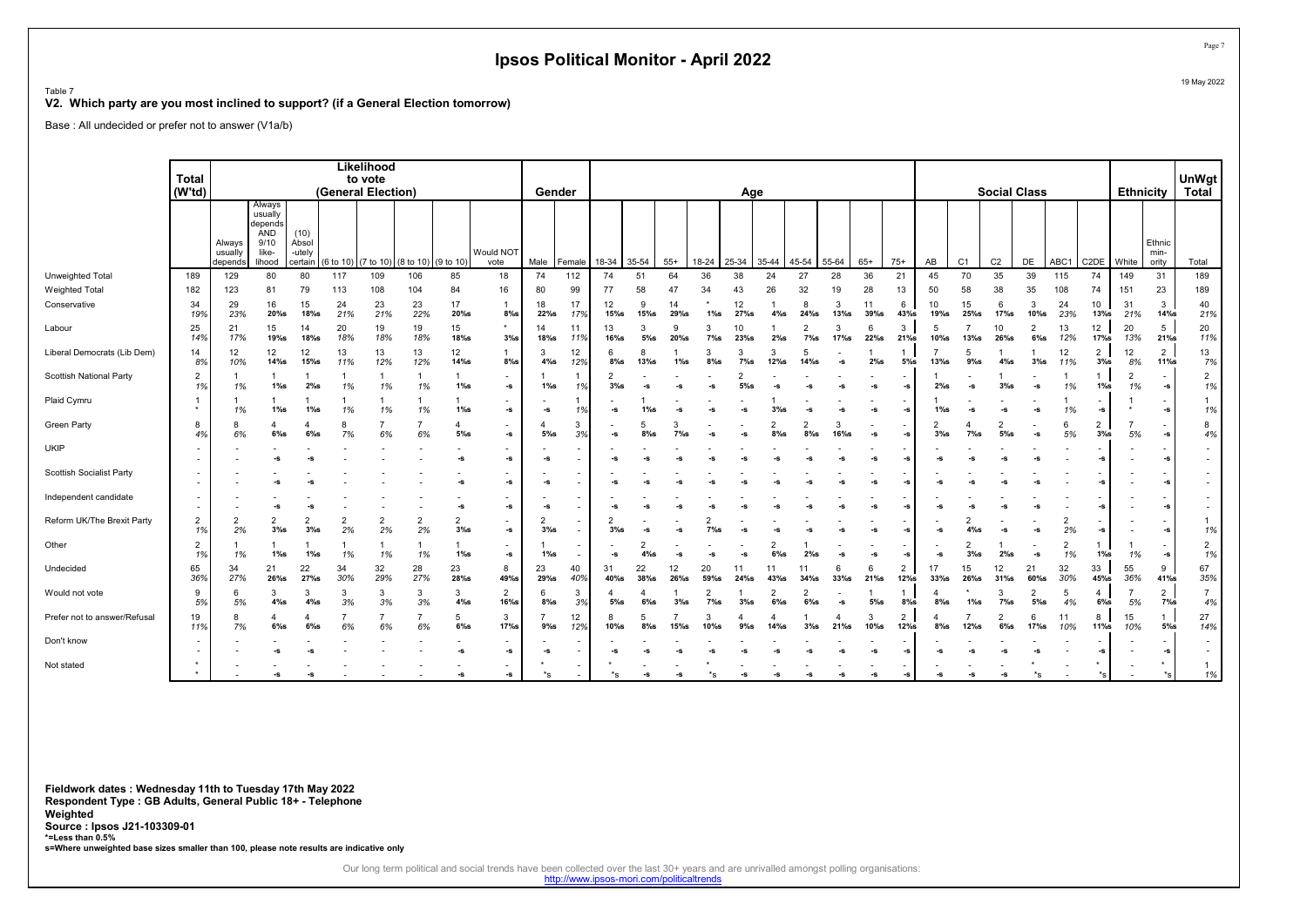Table 8

#### V2. Which party are you most inclined to support? (if a General Election tomorrow)

Base : All undecided or prefer not to answer (V1a/b)

|                                 | <b>Total</b><br>(Weighted) |              |             | Votina      |                           |                          |                                     | <b>Working status</b>                                | <b>Work sector</b>        |                                          |                           | <b>Tenure</b>             |                       |                                 |                        |                | <b>ONS Regions</b>       |                           |              |                       |                           | Past vote<br>(2019 General Election) |                                           |                          | Qualifications              |                          | <b>UnW</b><br>Tot.   |
|---------------------------------|----------------------------|--------------|-------------|-------------|---------------------------|--------------------------|-------------------------------------|------------------------------------------------------|---------------------------|------------------------------------------|---------------------------|---------------------------|-----------------------|---------------------------------|------------------------|----------------|--------------------------|---------------------------|--------------|-----------------------|---------------------------|--------------------------------------|-------------------------------------------|--------------------------|-----------------------------|--------------------------|----------------------|
|                                 |                            | Con          | Lab         | LD          | Not<br>Con                | Not<br>Lab               | Full-time<br>Incl.<br>Self<br>Empl. | Not full-<br>time/Not work<br>ing                    | Public                    | Private                                  | Mort<br>gage              | Owned<br>out-<br>right    | Renter                | Total<br>owner<br>occup<br>-ier | North<br>excl.<br>Scot | Mid-<br>lands  | South<br>excl.<br>London | Grea<br>-ter<br>London    | Eng-<br>land | Scot                  | Con                       | Lab                                  | LD                                        | No<br>qualif<br>ications | Other<br>qualif<br>ications | Degree ·                 |                      |
| Unweighted Total                | 189                        | 40           | 20          | 13          | 47                        | 67                       | 76                                  | 113                                                  | 34                        | 58                                       | 37                        | 77                        | 68                    | 114                             | 48                     | 53             | 49                       | 24                        | 167          | 15                    | 54                        | 25                                   | 5                                         | 22                       | 99                          | 68                       | 189                  |
| Weighted Total                  | 182                        | 34           | 25          | 14          | 55                        | 64                       | 87                                  | 96                                                   | 17                        | 90                                       | 39                        | 61                        | 79                    | 100                             | 55                     | 46             | 47                       | 26                        | 168          | 8                     | 54                        | 22                                   | $\overline{2}$                            | 22                       | 97                          | 63                       | 189                  |
| Conservative                    | 34<br>19%                  | 34<br>100%s  |             | -S          | $-S$                      | 34<br>54%s               | 19<br>$22%$ s                       | 15<br>16%                                            | $\overline{2}$<br>15%     | 19<br>$21%$ s                            | 8<br>20%s                 | 18<br>29%s                | 9<br>$11\%$ s         | 26<br>26%                       | 11<br>$20%$ s          | $16\%$ s       | 11<br>23%s               | 3<br>$13%$ s              | 32<br>19%    | $\overline{2}$<br>21% | 22<br>41%s                | $1\%s$                               | $-S$                                      | $\overline{4}$<br>18%s   | 18<br>$18%$ s               | 13<br>$20%$ s            | 40<br>21%            |
| Labour                          | 25<br>14%                  | $\mathbf{s}$ | 25<br>100%s | -S          | 25<br>46%s                | -S                       | 12<br>$14\%$ s                      | 13<br>14%                                            | $\overline{2}$<br>$9\%$ s | 13<br>$14%$ s                            | $9%$ s                    | 9<br>$14\%$ s             | 12<br>$16%$ s         | 12<br>12%                       | 3<br>$6\%$ s           | 6<br>$13%$ s   | 3<br>$7\%s$              | 11<br>44%s                | 21<br>13%    | $\star$<br>5%         | 3<br>$5\%$ s              | 5<br>$24%$ s                         | $\mathbf{1}$<br>28%s                      | 4<br>$16%$ s             | 13<br>13%s                  | 8<br><b>13%s</b>         | 20<br>11%            |
| Liberal Democrats (Lib Dem)     | 14<br>8%                   | $-S$         |             | 14<br>100%s | 14<br>26%s                | 14<br>$23%$ s            | 5<br>$6\%$ s                        | 9<br>9%                                              | 2%s                       | 6<br>$7%$ s                              | $9%$ s                    | $\overline{2}$<br>$4\%$ s | 9<br>$11\%$ s         | 6<br>6%                         | -S                     | -6<br>$13%$ s  | 3<br>$7\%s$              | 5<br>20%s                 | 14<br>8%     | -S                    | 2%s                       | 8<br>$35%$ s                         | 2<br>72%s                                 | 2%s                      | 4<br>$4\%$ s                | 11<br>$17%$ s            | 13<br>7%             |
| Scottish National Party         | $\overline{2}$<br>1%       | -S           |             | -s          | $\overline{2}$<br>$4\%$ s | $\overline{2}$<br>$3%$ s | $1\%s$                              | 1%                                                   | -S                        | $1\%s$                                   | -S                        | -S                        | $\overline{2}$<br>3%s |                                 | -S                     | $\sim$         |                          |                           |              | $\overline{2}$<br>27% | -S                        | -S                                   | -S                                        | -S                       | -s                          | $\overline{2}$<br>$4%$ s | $\overline{2}$<br>1% |
| Plaid Cymru                     |                            |              |             | -S          | $1\%$ s                   | $1\%$ s                  | $1\%s$                              |                                                      | $4\%$ s                   | $\overline{\phantom{0}}$<br>$\mathbf{s}$ | 2%s                       |                           | -S                    | 1%                              | -S                     | 2%             |                          |                           |              | -S                    | $1\%$ s                   | -S                                   | -S                                        | -S                       | -s                          | $1\%$ s                  | 1%                   |
| Green Party                     | 8<br>4%                    | -S           |             | -S          | 8<br>$14%$ s              | 8<br>$12%$ s             | $3%$ s                              | 5<br>5%                                              | $9\%$ s                   | 3<br>3%s                                 | $1\%$ s                   | 5<br>$8\%$ s              | $1\%s$                | 5<br>5%                         | $4\%$ s                | 7%s            | 2<br>5%                  | -S                        | 5%           | -S                    | $6%$ s                    | $\overline{2}$<br>10%s               | -S                                        | -s                       | $7\%s$                      | $2%$ s                   | 4%                   |
| <b>UKIP</b>                     |                            | $\sim$       |             |             |                           | -5                       | -S                                  |                                                      | -S                        | $\mathbf{s}$                             |                           |                           | $\sim$                |                                 |                        |                |                          |                           |              |                       | -S                        | -S                                   | -S                                        | -S                       | -S                          | -9                       |                      |
| <b>Scottish Socialist Party</b> |                            |              |             |             | -s                        | -5                       | -S                                  | $\overline{\phantom{a}}$<br>$\overline{\phantom{a}}$ | -S                        | -<br>-S                                  | -9                        |                           | $-S$                  |                                 | -9                     |                |                          |                           |              | -9                    | -S                        | -S                                   | -S                                        | -S                       | -S                          | -5                       |                      |
| Independent candidate           |                            |              |             |             |                           | -S                       | -S                                  | ۰                                                    | -S                        | -<br>-S                                  |                           |                           |                       |                                 |                        |                |                          |                           |              | -S                    | -9                        | -S                                   | -S                                        |                          | -S                          | -S                       |                      |
| Reform UK/The Brexit Party      | $\overline{2}$<br>1%       | -S           |             | -S          | $\overline{2}$<br>$4\%$ s | $\overline{2}$<br>$3%$ s | -S                                  | $\overline{2}$<br>2%                                 | -S                        | $\overline{2}$<br>2%s                    | -5                        |                           | $\overline{2}$<br>3%s |                                 | -s                     | $5%$ s         | -5                       | -5                        | 2<br>1%      | -5                    | -S                        | -S                                   | -S                                        | -S                       | $\overline{2}$<br>2%s       | -S                       | 1%                   |
| Other                           | $\overline{2}$<br>1%       | $\sim$       |             | -S          | $\overline{2}$<br>$4\%$ s | $\overline{2}$<br>4%s    | $1\%s$                              | $\overline{2}$<br>2%                                 | $5%$ s                    | -<br>$\textbf{-S}$                       | -5                        | -5                        | $\overline{2}$<br>3%s |                                 | $4\%$ s                | $\sim$         |                          | -5                        | 2<br>1%      | -S                    | -s                        | 3%s                                  | -S                                        | 2<br>$7%$ s              | -s                          | $1\%$ s                  | $\overline{2}$<br>1% |
| Undecided                       | 65<br>36%                  |              |             | -S          | -s                        | -5                       | 34<br>$39%$ s                       | 31<br>33%                                            | 6<br>$37%$ s              | 34<br>$38%$ s                            | 19<br>48%s                | 16<br>27%s                | 29<br>$36\%$ s        | 35<br>35%                       | 24<br>44%s             | 16<br>$34\%$ s | 18<br>$39%$ s            | $\overline{4}$<br>$15%$ s | 62<br>37%    | 3<br>$32%$ s          | 20<br>38%s                | 5<br>$20%$ s                         | $\overline{\phantom{a}}$<br>$\textbf{-S}$ | 6<br>27%s                | 37<br>39%s                  | 21<br>34%                | 67<br>35%            |
| Would not vote                  | 9<br>5%                    |              |             | c.          | -s                        | -S                       | 5%                                  | 5<br>5%                                              | $\textbf{-S}$             | 6<br>$7\%s$                              | $\overline{2}$<br>$4\%$ s | $6\%$ s                   | $5\%$ s               | 5<br>5%                         | $7\%s$                 | 2<br>$4\%s$    | $7\%s$                   | -S                        | 9<br>5%      | -S                    | $\overline{2}$<br>$4\%$ s | -S                                   | $\overline{\phantom{a}}$<br>$\textbf{-S}$ | 2<br>$9%$ s              | 5<br>$5\%$ s                | $\overline{2}$<br>$3%$ s | $\overline{7}$<br>4% |
| Prefer not to answer/Refusal    | 19<br>11%                  | -S           |             | -S          | -s                        | -S                       | $7\%$ s                             | 13<br>14%                                            | 3<br>20%s                 | 5<br>$5\%$ s                             | 3<br>$7\%s$               | 12%s                      | $12%$ s               | 10<br>10%                       | 15%                    | $7\%s$         | 5<br>10%s                | $\overline{2}$<br>$9\%$ s | 18<br>11%    | $13%$ s               | 3%s                       | $6\%s$                               | -S                                        | 5<br>21%                 | 11<br>12%s                  | 3<br>$5%$ s              | 27<br>14%            |
| Don't know                      |                            |              |             |             |                           |                          | -S                                  | $\overline{\phantom{a}}$                             | -S                        | -<br>$\mathbf{s}$                        |                           |                           |                       |                                 |                        |                |                          |                           |              |                       | -9                        | 2.                                   | -S                                        |                          | -5                          |                          |                      |
| Not stated                      |                            |              |             |             |                           |                          | $\sim$                              |                                                      | -9                        | -5                                       |                           |                           |                       |                                 |                        |                |                          |                           |              | $1\%$ s               |                           |                                      | -S                                        |                          |                             | $*_{\mathbf{S}}$         |                      |

Fieldwork dates : Wednesday 11th to Tuesday 17th May 2022 Respondent Type : GB Adults, General Public 18+ - Telephone Weighted Source : Ipsos J21-103309-01 \*=Less than 0.5% s=Where unweighted base sizes smaller than 100, please note results are indicative only

Our long term political and social trends have been collected over the last 30+ years and are unrivalled amongst polling organisations:<br>http://www.ipsos-mori.com/politicaltrends

Page 8 19 May 2022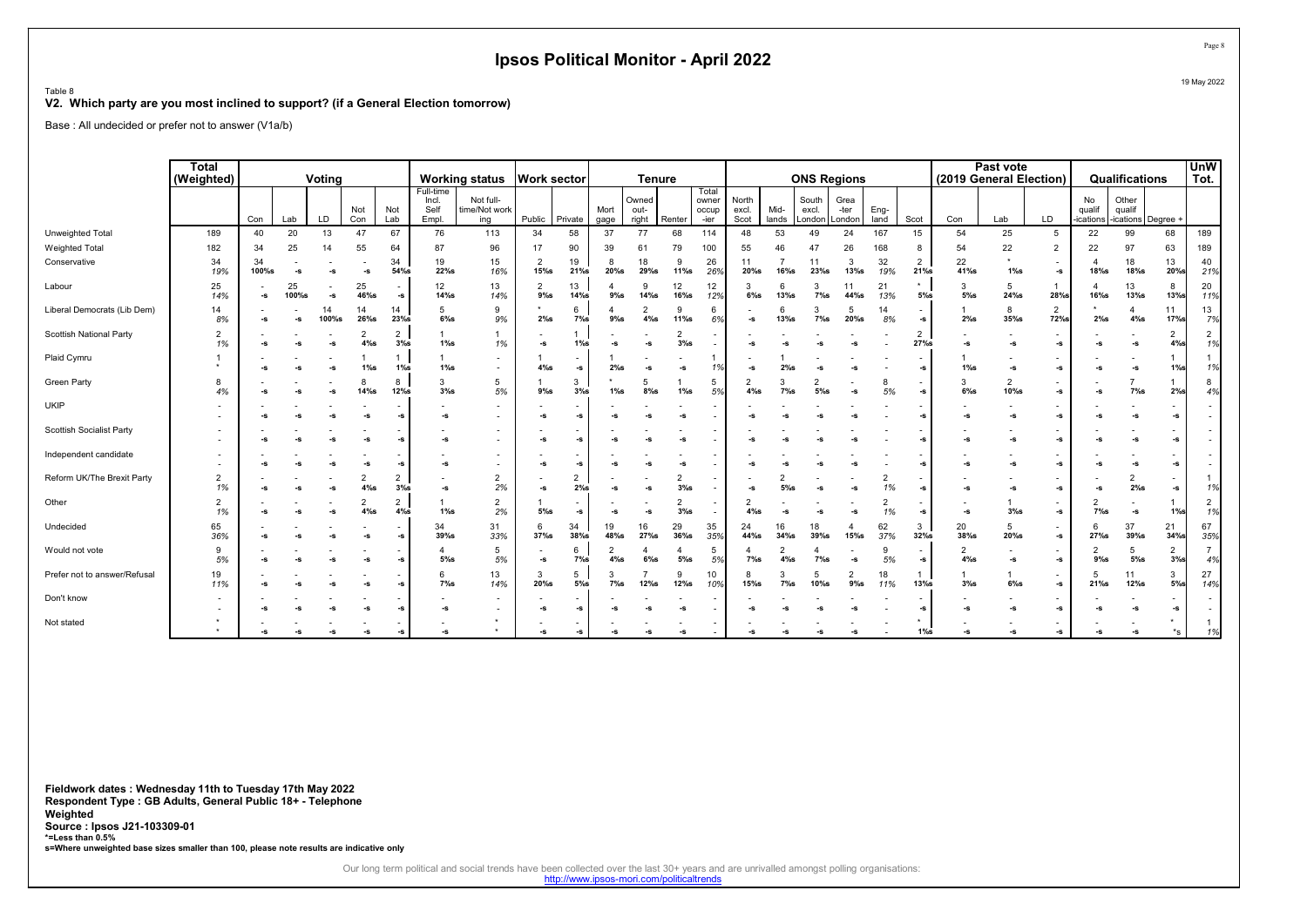Table 9

(LIKEV). And how likely will you be to vote in an immediate General Election, on a scale of 1 to 10,

where 10 means you would be absolutely certain to vote and 1 that you would be absolutely certain NOT to vote?

#### Base : All

|                                       | <b>Total</b><br>(W'td) |                              |                                                                       |                         |                     | Likelihood<br>to vote<br>(General Election) |            |            |                                                      |            | Gender                    |            |            |            |           | Age       |                      |            |                      |            |                          |                      |                | <b>Social Class</b> |            |            |                   | <b>Ethnicity</b> |                         | UnWgt<br>Total |
|---------------------------------------|------------------------|------------------------------|-----------------------------------------------------------------------|-------------------------|---------------------|---------------------------------------------|------------|------------|------------------------------------------------------|------------|---------------------------|------------|------------|------------|-----------|-----------|----------------------|------------|----------------------|------------|--------------------------|----------------------|----------------|---------------------|------------|------------|-------------------|------------------|-------------------------|----------------|
|                                       |                        | Always<br>usually<br>depends | Always<br>usually<br>depends<br><b>AND</b><br>9/10<br>like-<br>lihood | (10)<br>Absol<br>-utelv | certain $(6 to 10)$ | (7 to 10) (8 to 10) (9 to 10)               |            |            | Would NOT<br>vote                                    | Male       | Female                    | 18-34      | 35-54      | $55+$      | 18-24     | 25-34     | 35-44                | 45-54      | 55-64                | $65+$      | $75+$                    | AB                   | C <sub>1</sub> | C <sub>2</sub>      | DE         | ABC1       | C <sub>2</sub> DE | <b>White</b>     | Ethnic<br>min-<br>ority | Total          |
| <b>Unweighted Total</b>               | 1013                   | 810                          | 638                                                                   | 619                     | 777                 | 753                                         | 729        | 661        | 115                                                  | 478        | 527                       | 274        | 301        | 438        | 132       | 142       | 147                  | 154        | 175                  | 263        | 133                      | 220                  | 373            | 189                 | 231        | 593        | 420               | 845              | 144                     | 1013           |
| <b>Weighted Total</b>                 | 1013                   | 811                          | 634                                                                   | 618                     | 771                 | 753                                         | 730        | 664        | 121                                                  | 490        | 512                       | 289        | 336        | 388        | 111       | 178       | 163                  | 173        | 156                  | 232        | 107                      | 271                  | 282            | 209                 | 251        | 553        | 460               | 863              | 124                     | 1013           |
| 1 - Absolutely certain not to<br>vote | 121<br>12%             | 44<br>5%                     |                                                                       |                         |                     |                                             |            |            | 121<br>100%                                          | 62<br>13%  | 58<br>11%                 | 36<br>12%  | 36<br>11%  | 48<br>12%  | 17<br>16% | 19<br>10% | 23<br>14%            | 13<br>8%   | 24<br>15%            | 24<br>10%  | 16<br>15%                | 14<br>5%             | 20<br>7%       | 36<br>17%           | 51<br>20%  | 34<br>6%   | 87<br>19%         | 95<br>11%        | 18<br>15%               | 115<br>11%     |
| 2                                     | 10<br>1%               |                              |                                                                       |                         |                     |                                             |            |            |                                                      | 1%         | $\overline{2}$<br>$\star$ | 6<br>2%    | 2<br>1%    |            | 3<br>3%   | 3<br>2%   | $\overline{2}$<br>1% |            |                      |            | $\overline{\phantom{a}}$ |                      | 2%             |                     | 2<br>1%    | 1%         | 3<br>1%           | 1%               | 1%                      | 10<br>1%       |
|                                       | 15                     | 6<br>1%                      |                                                                       |                         |                     |                                             |            |            |                                                      | 8<br>2%    | 6<br>1%                   | 2%         | 2%         | 1%         | 3<br>2%   | ∠<br>1%   | 2%                   | 5<br>3%    | 1%                   | 1%         | 1%                       | 5<br>2%              | 1%             | 2%                  | 1%         | 2%         | 6<br>1%           | 10<br>1%         |                         | 16<br>2%       |
|                                       | 16<br>2%               | 1%                           |                                                                       |                         |                     |                                             |            |            |                                                      | 2%         | 9<br>2%                   | 10<br>3%   | 1%         |            | 3<br>2%   | 8<br>4%   | 3%                   |            | 1%                   |            |                          | 2%                   |                | 3<br>2%             | 3%         | 1%         | 10<br>2%          | 1%               | 5<br>4%                 | 13<br>1%       |
| 5                                     | 57<br>6%               | 32                           |                                                                       |                         |                     |                                             |            |            |                                                      | 24<br>5%   | 31<br>6%                  | 23<br>8%   | 15<br>4%   | 18<br>5%   | 12<br>11% | 6%        | 2%                   | 12<br>7%   | 5%                   | 11<br>5%   | $\overline{2}$<br>2%     | 5<br>2%              | 6%             | 14<br>7%            | 20<br>8%   | 22<br>4%   | 34<br>7%          | 48<br>6%         | 8<br>7%                 | 54<br>5%       |
| 6                                     | 18<br>2%               | 11<br>1%                     |                                                                       |                         | 18<br>2%            |                                             |            |            |                                                      | 14<br>3%   | 4<br>1%                   | 3%         | 5<br>2%    | 1%         | 6<br>5%   | 2<br>1%   | 3%                   | 1%         | $\overline{2}$<br>1% | 1%         | 2<br>1%                  | $\overline{2}$<br>1% | 2%             | 5<br>2%             | 6<br>2%    | 1%         | 11<br>2%          | 10<br>1%         | 6%                      | 24<br>2%       |
|                                       | 23<br>2%               | 2%                           |                                                                       |                         | 23<br>3%            | 23<br>3%                                    |            |            |                                                      | 11<br>2%   | 11<br>2%                  | 2%         | 2%         | 2%         | 3%        | 3<br>2%   | 2%                   | 3<br>2%    | 4%                   | 2<br>1%    | 1%                       | 2%                   | 2%             | 6<br>3%             | 1%         | 13<br>2%   | 10<br>2%          | 21<br>2%         | 1%                      | 24<br>2%       |
|                                       | 66<br>6%               | 51<br>6%                     |                                                                       |                         | 66<br>9%            | 66<br>9%                                    | 66<br>9%   |            |                                                      | 23<br>5%   | 43<br>8%                  | 27<br>9%   | 21         | 4%         | 12        | 15<br>8%  | 14<br>9%             |            | 5<br>3%              | 12<br>5%   | 7%                       | 12<br>4%             | 28<br>10%      | 11<br>5%            | 15<br>6%   | 40<br>7%   | 26<br>6%          | 44<br>5%         | 21<br>17%               | 68<br>7%       |
|                                       | 46<br>5%               | 40<br>5%                     | 40<br>6%                                                              |                         | 46<br>6%            | 46<br>6%                                    | 46<br>6%   | 46<br>7%   | $\overline{\phantom{a}}$                             | 23<br>5%   | 21<br>4%                  | 21<br>7%   | 15<br>5%   | 10<br>3%   | 6<br>5%   | 15<br>8%  | 4%                   | 8<br>5%    | 3<br>2%              | 3%         | 3<br>3%                  | 17<br>6%             | 10<br>4%       | 2%                  | 15<br>6%   | 27<br>5%   | 19<br>4%          | 40<br>5%         | 6<br>5%                 | 42<br>4%       |
| 10 - Absolutely certain to<br>vote    | 618<br>61%             | 594<br>73%                   | 594<br>94%                                                            | 618<br>100%             | 618<br>80%          | 618<br>82%                                  | 618<br>85% | 618<br>93% | $\overline{\phantom{a}}$<br>$\overline{\phantom{a}}$ | 305<br>62% | 307<br>60%                | 133<br>46% | 216<br>64% | 270<br>70% | 38<br>34% | 95<br>54% | 96<br>59%            | 120<br>69% | 105<br>67%           | 165<br>71% | 73<br>68%                | 199<br>73%           | 177<br>63%     | 122<br>59%          | 120<br>48% | 376<br>68% | 242<br>53%        | 560<br>65%       | 48<br>38%               | 619<br>61%     |
| Don't know                            | 13<br>1%               | 1%                           |                                                                       |                         |                     |                                             |            |            |                                                      |            | 11<br>2%                  | 6<br>2%    | 1%         | 1%         | 4%        | 1%        |                      | 2%         |                      | 1%         | 2<br>2%                  |                      | 2%             | 1%                  | 3%         | 1%         | 8<br>2%           | 10<br>1%         | 2<br>2%                 | 15<br>1%       |
| Prefer not to answer                  | 11<br>1%               |                              |                                                                       |                         |                     |                                             |            |            |                                                      |            | 8<br>2%                   | 8<br>3%    | ∠<br>1%    |            | 4%        | 3%        | 1%                   |            |                      |            | ٠<br>$\star$             | 3<br>1%              | 1%             | 1%                  | 3<br>1%    | 1%         | 5<br>1%           | 1%               | $\overline{2}$          | 13<br>1%       |

Fieldwork dates : Wednesday 11th to Tuesday 17th May 2022 Respondent Type : GB Adults, General Public 18+ - Telephone Weighted Source : Ipsos J21-103309-01 \*=Less than 0.5% s=Where unweighted base sizes smaller than 100, please note results are indicative only

Our long term political and social trends have been collected over the last 30+ years and are unrivalled amongst polling organisations:<br>http://www.ipsos-mori.com/politicaltrends

Page 9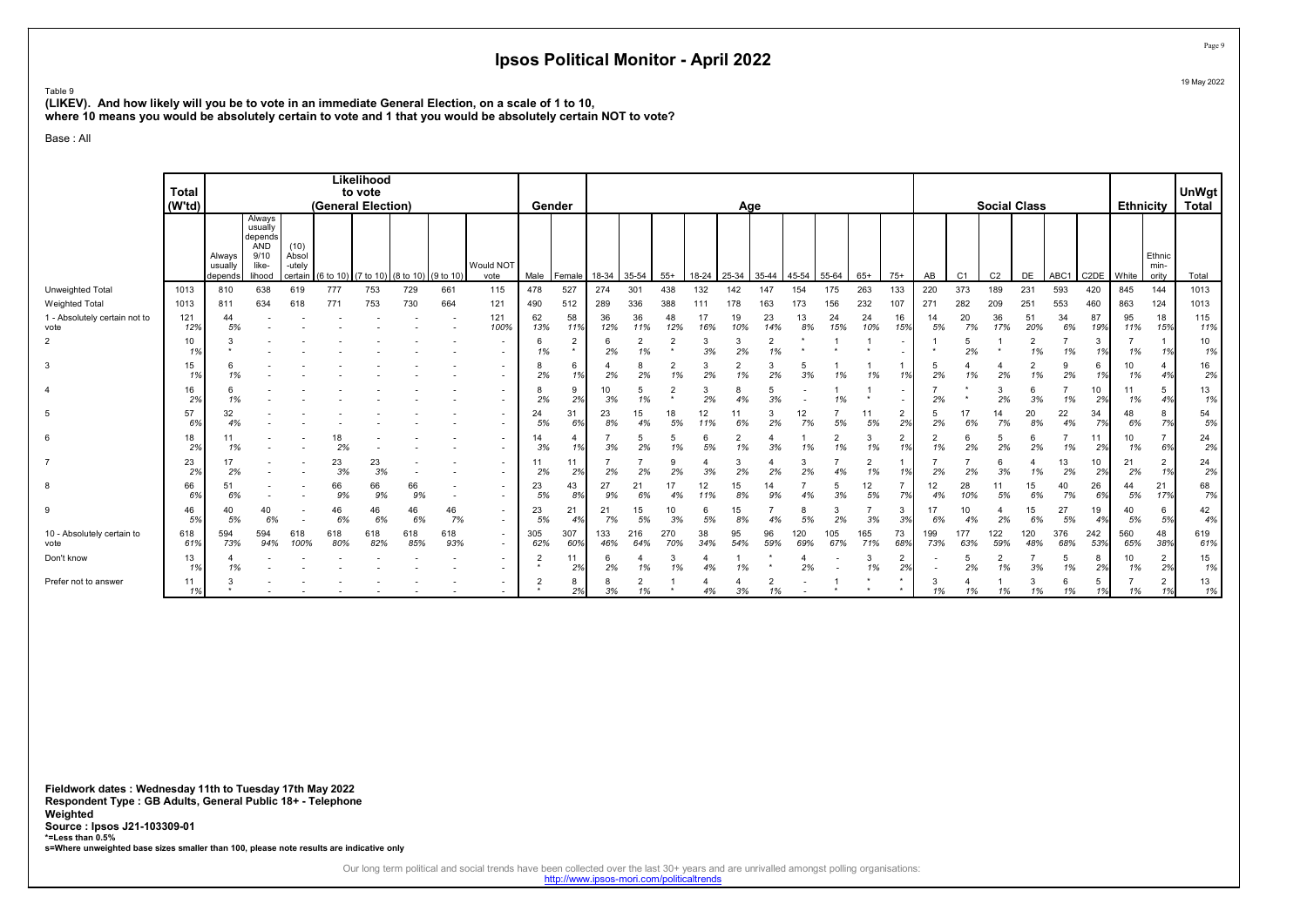Table 10

(LIKEV). And how likely will you be to vote in an immediate General Election, on a scale of 1 to 10, where 10 means you would be absolutely certain to vote and 1 that you would be absolutely certain NOT to vote?

Base : All

|                                       | <b>Total</b><br>(Weighted) |            |            | Voting               |            |            |                                     | <b>Working status</b>             | <b>Work sector</b> |                |              |                        | <b>Tenure</b> |                                 |                        |               | <b>ONS Regions</b>       |                        |                      |           | (2019 General Election) | Past vote  |                      |                          | Qualifications                        |                      | <b>UnW</b><br>Tot. |
|---------------------------------------|----------------------------|------------|------------|----------------------|------------|------------|-------------------------------------|-----------------------------------|--------------------|----------------|--------------|------------------------|---------------|---------------------------------|------------------------|---------------|--------------------------|------------------------|----------------------|-----------|-------------------------|------------|----------------------|--------------------------|---------------------------------------|----------------------|--------------------|
|                                       |                            | Con        | Lab        | LD                   | Not<br>Con | Not<br>Lab | Full-time<br>Incl.<br>Self<br>Empl. | Not full-<br>time/Not work<br>ina | Public             | Private        | Mort<br>gage | Owned<br>out-<br>right | Renter        | Total<br>owner<br>occup<br>-ier | North<br>excl.<br>Scot | Mid-<br>lands | South<br>excl.<br>London | Grea<br>-ter<br>London | Eng-<br>land         | Scot      | Con                     | Lab        | LD                   | No<br>qualif<br>ications | Other<br>qualif<br>-ications Degree + |                      |                    |
| Unweighted Total                      | 1013                       | 251        | 307        | 111                  | 547        | 491        | 411                                 | 598                               | 198                | 321            | 283          | 404                    | 300           | 687                             | 226                    | 303           | 230                      | 131                    | 833                  | 123       | 302                     | 262        | 79                   | 165                      | 507                                   | 341                  | 1013               |
| Weighted Total                        | 1013                       | 260        | 306        | 102                  | 533        | 487        | 477                                 | 534                               | 101                | 496            | 296          | 344                    | 364           | 640                             | 242                    | 313           | 231                      | 139                    | 876                  | 88        | 346                     | 252        | 55                   | 195                      | 508                                   | 311                  | 1013               |
| 1 - Absolutely certain not to<br>vote | 121<br>12%                 | 2%         | 3%         | 6%                   | 17<br>3%   | 13<br>3%   | 46<br>10%                           | 74<br>14%                         | 11<br>10%          | 54<br>11%      | 28<br>10%    | 32<br>9%               | 60<br>17%     | 60<br>9%                        | 26<br>11%              | 44<br>14%     | 33<br>14%                | 11<br>8%               | 104<br>12%           | 8%        | 21<br>6%                | 3%         | $2%$ s               | 41<br>21%                | 65<br>13%                             | 14<br>5%             | 115<br>11%         |
| $\overline{2}$                        | 10<br>1%                   |            |            |                      | 1%         | 1%         | 6<br>1%                             | 4<br>1%                           | 1%                 | 1%             | 1%           |                        | 2%            | 1%                              | 1%                     | 1%            | 3<br>1%                  | 1%                     | 1%                   | 1%        | 2<br>1%                 |            | -S                   | 3%                       | 3<br>1%                               | 2<br>1%              | 10<br>1%           |
| 3                                     | 15<br>1%                   | 2%         |            | 1%                   |            | 1%         | 10<br>2%                            | 5<br>1%                           | 1%                 | 2%             | 2%           | 1%                     | 2%            | 8<br>1%                         | 2%                     | 1%            | 2%                       | 3%                     | 12<br>1%             |           | 3<br>1%                 |            | -S                   |                          | 3<br>1%                               | 11<br>4%             | 16<br>2%           |
|                                       | 16<br>2%                   |            |            | 4%                   | 1%         | 1%         | 2%                                  | 8<br>2%                           |                    | 11<br>2%       | 2%           | 1%                     | 2%            | 8<br>1%                         | 1%                     |               | 6<br>2%                  | 5%                     | 15<br>2%             | 1%        | 2%                      |            | -9                   |                          | 5<br>1%                               | 4%                   | 13<br>1%           |
| 5                                     | 57<br>6%                   | 12<br>5%   | 12<br>4%   | 5<br>5%              | 22<br>4%   | 21<br>4%   | 21<br>4%                            | 35<br>6%                          | 7%                 | 23<br>5%       | 10<br>3%     | 15<br>4%               | 32<br>9%      | 24<br>4%                        | 20<br>8%               | 11<br>4%      | 9<br>4%                  | 6%                     | 48<br>5%             | 8<br>9%   | 26<br>7%                | 4%         | $\overline{2}$<br>3% | 14<br>7%                 | 29<br>6%                              | 14<br>4%             | 54<br>5%           |
| 6                                     | 18<br>2%                   | 2%         | 2%         | $\overline{2}$<br>1% | 11<br>2%   | 10<br>2%   | 10<br>2%                            | 8<br>2%                           | 2%                 | 1%             | 1%           | 10<br>3%               | 1%            | 13<br>2%                        | 1%                     | 1%            | 2%                       | 5%                     | 18<br>2%             |           | 1%                      | 2%         | 2%                   |                          | 14<br>3%                              | 3<br>1%              | 24<br>2%           |
|                                       | 23<br>2%                   | 4%         | 1%         | 1%                   | 1%         | 13<br>3%   | 16<br>3%                            | 1%                                | 2%                 | 16<br>3%       |              | 2%                     | 1%            | 3%                              | 4%                     | 2%            | 3<br>1%                  | 1%                     | 22<br>2%             | 1%        | 11<br>3%                | 1%         | $1\%$ s              | 1%                       | 3%                                    | 4<br>1%              | 24<br>2%           |
| 8                                     | 66<br>6%                   | 18<br>7%   | 27<br>9%   | 2<br>2%              | 40<br>8%   | 31<br>6%   | 28<br>6%                            | 38<br>7%                          | 3<br>3%            | 32<br>7%       | 12<br>4%     | 23<br>7%               | 29<br>8%      | 35<br>5%                        | 19<br>8%               | 14<br>4%      | 20<br>9%                 | 9<br>6%                | 6 <sup>1</sup><br>7% | 5%        | 19<br>5%                | 24<br>9%   | 2%                   | 12<br>6%                 | 28<br>6%                              | 26<br>8%             | 68<br>7%           |
| 9                                     | 46<br>5%                   | 4%         | 20<br>7%   | 8%                   | 33<br>6%   | 24<br>5%   | 25<br>5%                            | 21<br>4%                          | 4%                 | 29<br>6%       | 5%           | 10<br>3%               | 21<br>6%      | 25<br>4%                        | 17<br>7%               | 9<br>3%       | 9<br>4%                  | 6%                     | 40<br>5%             | 3%        | 15<br>4%                | 15<br>6%   | $2%$ s               |                          | 22<br>4%                              | 23<br>7%             | 42<br>4%           |
| 10 - Absolutely certain to<br>vote    | 618<br>61%                 | 188<br>72% | 224<br>73% | 73<br>71%            | 393<br>74% | 357<br>73% | 302<br>63%                          | 316<br>59%                        | 67<br>66%          | 308<br>62%     | 204<br>69%   | 238<br>69%             | 173<br>47%    | 441<br>69%                      | 126<br>52%             | 212<br>68%    | 139<br>60%               | 79<br>57%              | 524<br>60%           | 61<br>70% | 236<br>68%              | 190<br>75% | 49<br>88%s           | 109<br>56%               | 309<br>61%                            | 200<br>64%           | 619<br>61%         |
| Don't know                            | 13<br>1%                   | 1%         | 1%         |                      |            | 2<br>٠     | 1%                                  | 9<br>2%                           |                    | 1%             |              |                        | 12<br>3%      | $\star$                         | 2%                     | 3<br>1%       | $\overline{2}$<br>1%     | $\overline{2}$<br>1%   | 13<br>1%             |           |                         |            | -S                   | 3%                       | 5<br>1%                               | $\overline{2}$<br>1% | 15<br>1%           |
| Prefer not to answer                  | 11<br>1%                   |            |            |                      |            |            |                                     | 9<br>2%                           | 2%                 | $\overline{2}$ |              | 1%                     | 2%            | 3<br>1%                         | 3%                     |               |                          | 2%                     | 11<br>1%             |           |                         |            | -s                   | 1%                       | 8<br>2%                               |                      | 13<br>1%           |

Fieldwork dates : Wednesday 11th to Tuesday 17th May 2022 Respondent Type : GB Adults, General Public 18+ - Telephone Weighted Source : Ipsos J21-103309-01 \*=Less than 0.5% s=Where unweighted base sizes smaller than 100, please note results are indicative only

Our long term political and social trends have been collected over the last 30+ years and are unrivalled amongst polling organisations:<br>http://www.ipsos-mori.com/politicaltrends

Page 10 19 May 2022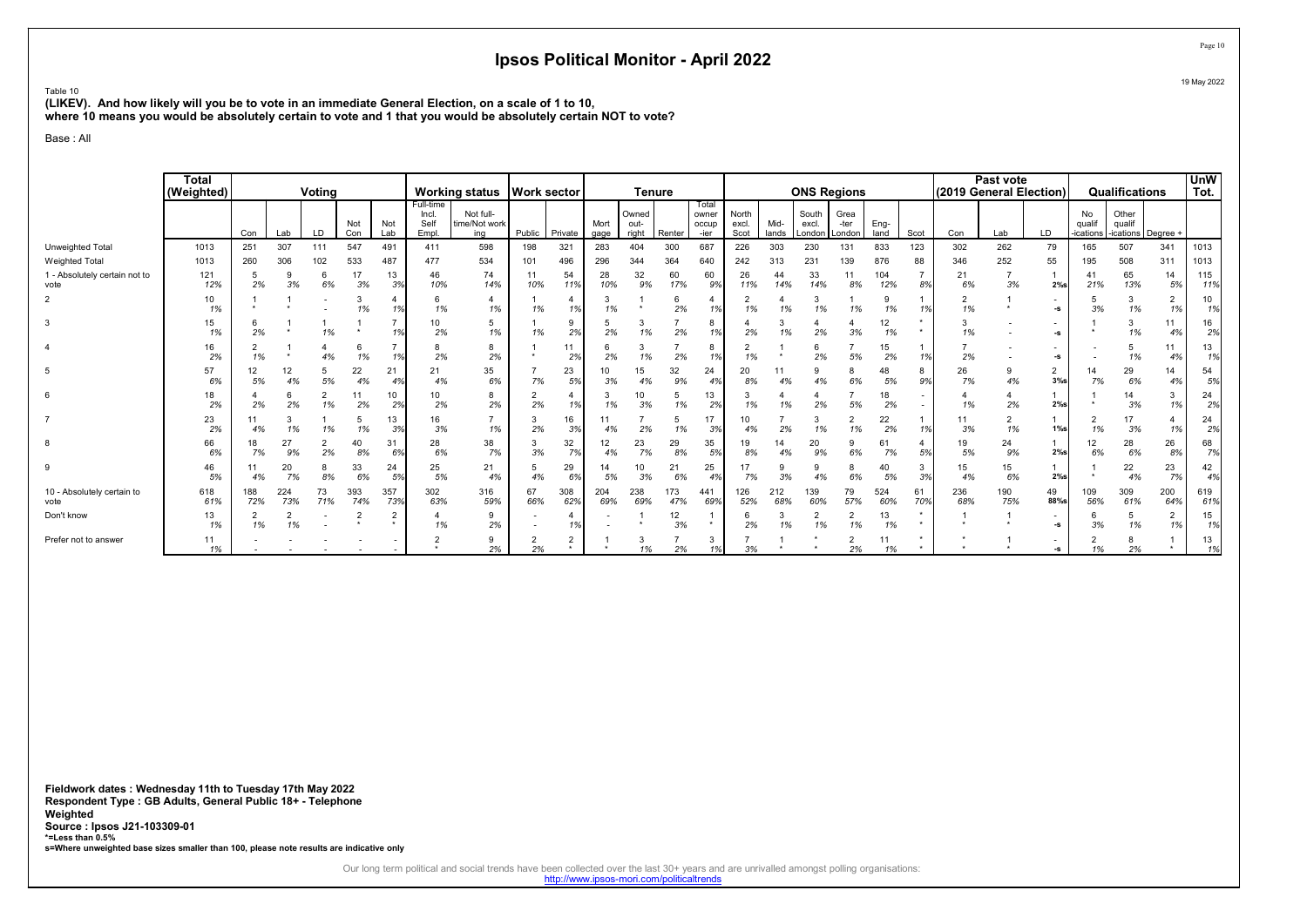Table 11

(ECONOMY). Do you think that the general economic condition of the country will improve, stay the same, or get worse over the next 12 months?

Base : All

|                         | <b>Total</b><br>(W'td) |                             |                                                                |                                   | (General Election) | Likelihood<br>to vote |                                         |                  |                   |                  | Gender           |                  |                  |            |             | Age           |           |           |                |                  |                 |                |           | <b>Social Class</b> |                |                  |                   | <b>Ethnicity</b> |                         | <b>UnWgt</b><br>Total |
|-------------------------|------------------------|-----------------------------|----------------------------------------------------------------|-----------------------------------|--------------------|-----------------------|-----------------------------------------|------------------|-------------------|------------------|------------------|------------------|------------------|------------|-------------|---------------|-----------|-----------|----------------|------------------|-----------------|----------------|-----------|---------------------|----------------|------------------|-------------------|------------------|-------------------------|-----------------------|
|                         |                        | Alwavs<br>usuall<br>depends | Always<br>usually<br>depends<br>AND<br>9/10<br>like-<br>lihood | 10)<br>Absol<br>-utelv<br>certain |                    |                       | (6 to 10) (7 to 10) (8 to 10) (9 to 10) |                  | Would NOT<br>vote | Male             | Female           | 18-34            | 35-54            | $55+$      | 18-24       | 25-34         | 35-44     | 45-54     | 55-64          | $65+$            | $75+$           | AB             | ◡         | C <sub>2</sub>      | DE             | ABC <sup>1</sup> | C <sub>2</sub> DE | White            | Ethnic<br>min-<br>ority | Total                 |
| <b>Unweighted Total</b> | 1013                   | 810                         | 638                                                            |                                   | 777                | 753                   | 729                                     | 661              | 115               | 478              | 527              | 274              | 301              |            | 132         |               |           | 154       |                | 263              | 133             | 220            | 373       | 189                 | 231            | 593              | 420               | 845              | 144                     | 1013                  |
| <b>Weighted Total</b>   | 1013                   | 811                         | 634                                                            |                                   | 771                | 753                   | 730                                     | 664              | 121               | 490              | 512              | 289              | 336              | 388        |             |               | 163       | 173       | 156            | 232              | 107             | 271            | 282       | 209                 | 251            | 553              | 460               | 863              | 124                     | 1013                  |
| Improve                 | 150<br>15%             | 107<br>13%                  | 92<br>15%                                                      | 94<br>15%                         | 119<br>15%         | 114<br>15%            | 110<br>15%                              | 102<br>15%       | 10<br>8%          | 94<br>19%        | 54<br>10%        | 54<br>19%        | 40<br>12%        | 56<br>14%  | 28<br>26%   | 26<br>15%     | 18<br>11% | 22<br>13% | 19<br>12%      | 37<br>16%        | 8<br>7%         | 39<br>14%      | 34<br>12% | 33<br>16%           | 44<br>17%      | 73<br>13%        | 77<br>17%         | 103<br>12%       | 37<br>29%               | 139<br>14%            |
| Stay the same           | 101<br>10%             | 9%                          | 53<br>8%                                                       | 49<br>8%                          | 75<br>10%          | 70<br>9%              | 70<br>10%                               | 58<br>9%         | 15<br>12%         | 47<br>10%        | 54               | 14%              | 30               | 30<br>8%   | 15          | 26            | 15        | 9%        | Ö<br>5%        | 22<br>9%         | 12<br>12%       | 22<br>8%       | 27        | 16                  | 37             | 49<br>9%         | 53                | 83<br>10%        | 18<br>14%               | 90<br>9%              |
| Get worse               | 734<br>72%             | 620<br>76%                  | 480<br>76%                                                     | 468<br>76%                        | 566<br>73%         | 557<br>74%            | 538<br>74%                              | 494<br>74%       | 89<br>74%         | 338<br>69%       | 389<br>76%       | 62%              | 26٬<br>78%       | 293<br>76% | 55%         | 67%           | 26<br>77% | 78%       | 127            | 167<br>72%       | 81<br>76%       | 206<br>76%     | 76%       | 155<br>74%          | 60<br>64%      | 420<br>76%       | 314<br>689        | 656<br>76%       | 64<br>52%               | 747<br>74%            |
| Don't know              | 28<br>3%               | 14<br>2%                    | 1%                                                             | 1%                                | 1%                 | 11<br>2%              | 11<br>2%                                | 10<br>1%         | 6%                | 11<br>2%         | 16<br>3%         |                  | 2%               | 2%         | $\sim$      | 4%            |           |           |                | 3%               | 6<br>5%         | 1%             | n۵        | 3%                  |                | 12<br>2%         | 15<br>3%          | 20<br>2%         | 6<br>5%                 | 37<br>4%              |
| Net improve             | $-584$<br>$-58%$       | $-513$<br>$-63%$            | $-387$<br>-61%                                                 | $-375$<br>$-61%$                  | $-58%$             | $-443$<br>$-59%$      | $-428$<br>$-59%$                        | $-392$<br>$-59%$ | -80<br>-66%       | $-244$<br>$-50%$ | $-335$<br>$-65%$ | $-126$<br>$-44%$ | $-221$<br>$-66%$ | $-237$     | -33<br>-29% | -9:<br>$-52%$ | -66%      | $-65%$    | -108<br>$-69%$ | $-130$<br>$-56%$ | $-73$<br>$-68%$ | -167<br>$-62%$ | -64%      | $-58%$              | $-116$<br>-46% | $-347$<br>$-63%$ | $-237$<br>$-52%$  | $-553$<br>-64%   | $-28$<br>$-22%$         | $-608$<br>$-60%$      |

Fieldwork dates : Wednesday 11th to Tuesday 17th May 2022 Respondent Type : GB Adults, General Public 18+ - Telephone Weighted Source : Ipsos J21-103309-01 \*=Less than 0.5% s=Where unweighted base sizes smaller than 100, please note results are indicative only

Our long term political and social trends have been collected over the last 30+ years and are unrivalled amongst polling organisations:<br>http://www.ipsos-mori.com/politicaltrends

Page 11 19 May 2022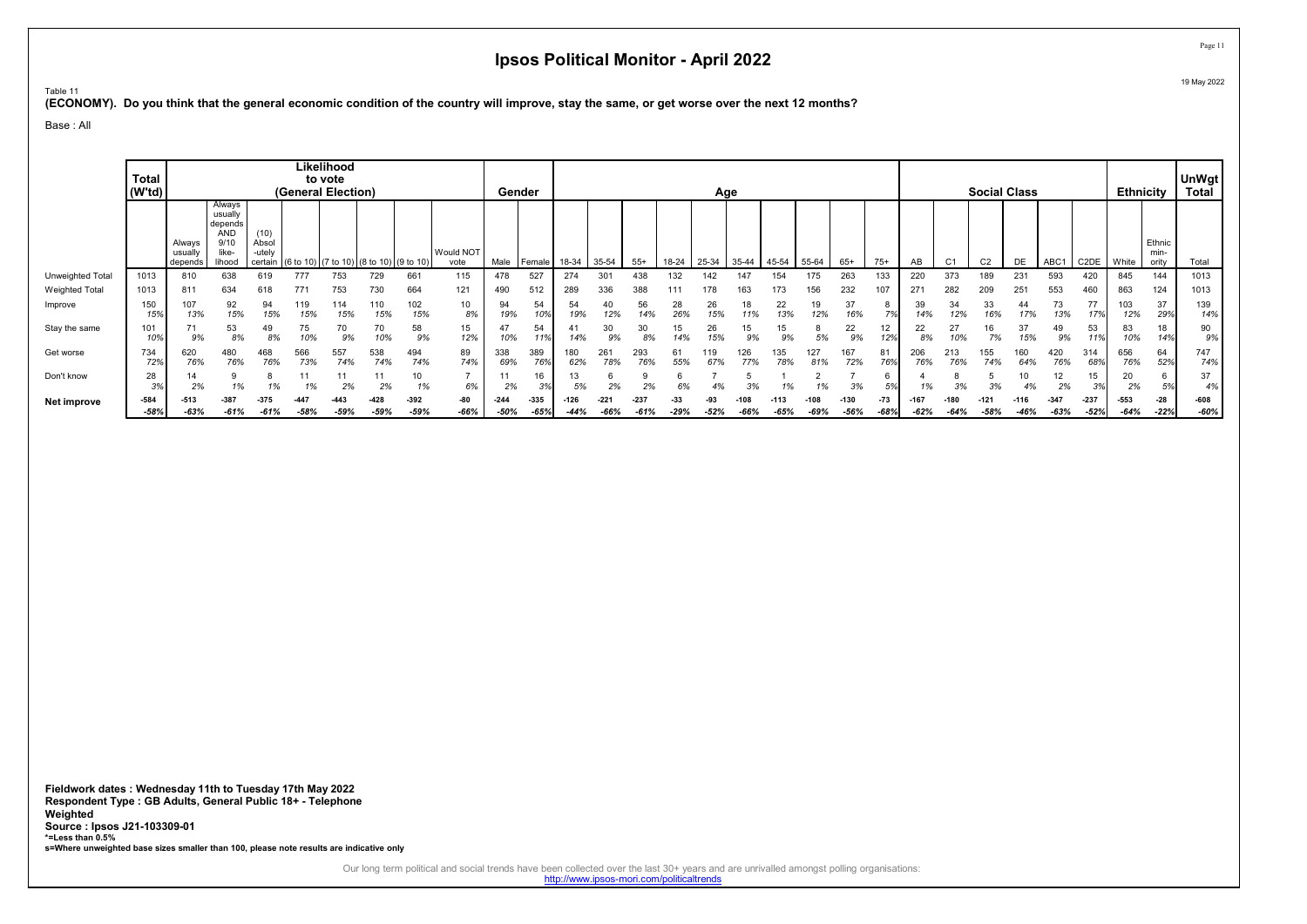Table 12 (ECONOMY). Do you think that the general economic condition of the country will improve, stay the same, or get worse over the next 12 months?

Base : All

|                         | <b>Total</b><br>(Weighted) |            |                  | Voting          |                  |                  |                                     | Working status   Work sector      |                 |                       |                  | Tenure                 |                  |                         |                        |                  |                          | <b>ONS Regions</b>     |                  |               | l (2019 General Election) İ | Past vote      |                   |              | Qualifications                                      |                  | <b>UnW</b><br>Tot. |
|-------------------------|----------------------------|------------|------------------|-----------------|------------------|------------------|-------------------------------------|-----------------------------------|-----------------|-----------------------|------------------|------------------------|------------------|-------------------------|------------------------|------------------|--------------------------|------------------------|------------------|---------------|-----------------------------|----------------|-------------------|--------------|-----------------------------------------------------|------------------|--------------------|
|                         |                            | Con        | Lab              |                 | Not<br>Con       | Not<br>Lab       | Full-time<br>Incl.<br>Self<br>Empl. | Not full-<br>time/Not work<br>ina | Public          | Private               | Mort<br>qage     | Owned<br>out-<br>right | Renter           | Total<br>owner<br>occup | North<br>excl.<br>Scot | Mid-<br>lands    | South<br>excl.<br>London | Grea<br>-ter<br>London | Eng-<br>land     | Scot          | Con                         | ∟ab            |                   | No<br>qualit | Other<br>qualif<br>-ications   -ications   Degree + |                  |                    |
| <b>Unweighted Total</b> | 1013                       | 251        | 307              | 111             | 547              | 491              | 411                                 | 598                               | 198             | 321                   | 283              | 404                    | 300              | 687                     | 226                    | 303              | 230                      | 131                    | 833              | 123           | 302                         | 262            | 79                | 65           | 507                                                 | 341              | 1013               |
| <b>Weighted Total</b>   | 1013                       | 260        | 306              | 102             | 533              | 487              | 477                                 | 534                               | 101             | 496                   | 296              | 344                    | 364              | 640                     | 242                    | 313              | 231                      | 139                    | 876              | 88            | 346                         | 252            | 55                | 195          | 508                                                 | 311              | 1013               |
| Improve                 | 150<br>15%                 | 69<br>27%  | 29<br>9%         | 6%              | 61<br>11%        | 102<br>21%       | 64<br>13%                           | 86<br>16%                         | 70/<br>$1\%$    | 75<br>15%             | 30<br>10%        | 57<br>17%              | 62<br>17%        | 87<br>14%               | 11%                    | 54<br>17%        | 23<br>10%                | 36<br>26%              | 138<br>16%       | 10%           | 66<br>19%                   | 30<br>12%      | 3%                | 45<br>23%    | 59<br>12%                                           | 46<br>15%        | 139<br>14%         |
| Stay the same           | 101<br>10%                 | 39<br>15%  | 22<br>7%         | 1%              | 40<br>8%         | 58<br>12%        | 45<br>10%                           | 55<br>10%                         | 10<br>10%       | 51<br>10%             | 16<br>5%         | 33<br>9%               | 52<br>14%        | 49<br>89                | 14%                    | 6%               | 30<br>13%                | 8%                     | 91<br>10%        | 9%            | 37<br>11%                   | 19<br>8%       | 5%                | 9%           | 56<br>11%                                           | 27<br>9%         | 90<br>9%           |
| Get worse               | 734<br>72%                 | 149<br>58% | 249<br>81%       | 73%             | 424<br>79%       | 324<br>67%       | 360<br>76%                          | 372<br>70%                        | 81<br>80%       | 362<br>73%            | 249<br>84%       | 244<br>71%             | 235<br>65%       | 493<br>77%              | 72%                    | 232<br>74%       | 174<br>75%               | 86<br>62%              | 622<br>71%       | 69<br>79%     | 240<br>69%                  | 199<br>79%     | 51<br>93%s        | 26<br>65%    | 381<br>75%                                          | 228<br>73%       | 747<br>74%i        |
| Don't know              | 28<br>3%                   | 1%         | 2%               |                 | 2%               |                  | 2%                                  | 20<br>4%                          | 3%              | $\sim$                |                  | $\sim$<br>3%           | 15<br>4%         | 12<br>2%                | 3%                     | 3%               | 2%                       |                        | 25<br>3%         | 2%            | 1%                          | 2%             | -s                | 3%           | 12<br>2%                                            | 10<br>3%         | 37<br>4%           |
| Net improve             | $-584$<br>$-58%$           | $-31%$     | $-220$<br>$-72%$ | $-58$<br>$-57%$ | $-362$<br>$-68%$ | $-223$<br>$-46%$ | $-297$<br>$-62%$                    | $-286$<br>$-54%$                  | $-75$<br>$-74%$ | $-287$<br>$-58^\circ$ | $-219$<br>$-74%$ | $-187$<br>$-54%$       | $-173$<br>$-47%$ | $-406$<br>$-63%$        | $-60%$                 | $-178$<br>$-57%$ | $-151$<br>$-65%$         | $-49$<br>$-36%$        | $-484$<br>$-55%$ | $-60$<br>-69% | $-173$<br>$-50%$            | -169<br>$-67%$ | $-50$<br>$-90%$ s | $-41%$       | $-322$<br>$-63%$                                    | $-181$<br>$-58%$ | -608<br>-60%       |

Fieldwork dates : Wednesday 11th to Tuesday 17th May 2022 Respondent Type : GB Adults, General Public 18+ - Telephone Weighted Source : Ipsos J21-103309-01 \*=Less than 0.5% s=Where unweighted base sizes smaller than 100, please note results are indicative only

Our long term political and social trends have been collected over the last 30+ years and are unrivalled amongst polling organisations:<br>http://www.ipsos-mori.com/politicaltrends

Page 12 19 May 2022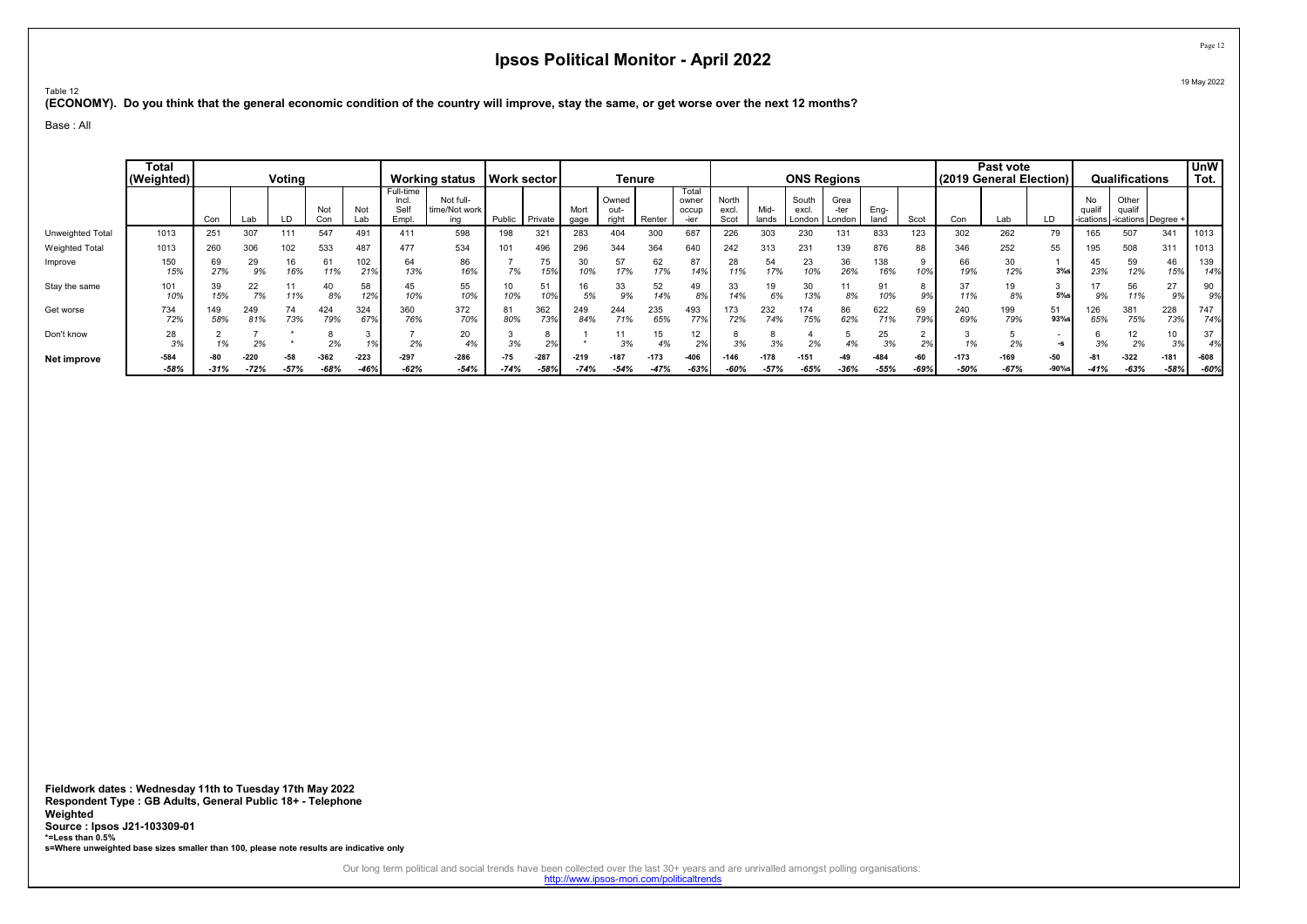Table 13 (JAN22)Q13\_ECONOMY. Which party, if any, do you trust most to grow Britain's economy? The Conservatives, Labour, Liberal Democrats or some other party?

Base : All

|                         | <b>Total</b><br>(W'td) |                              |                                                                |                                    | (General Election) | Likelihood<br>to vote |                     |                             |                          |            | Gender     |           |            |            |           | Age       |                |                      |           |                |                                    |                 |                | <b>Social Class</b> |           |            |                   | <b>Ethnicity</b> |                         | UnWgt<br><b>Total</b> |
|-------------------------|------------------------|------------------------------|----------------------------------------------------------------|------------------------------------|--------------------|-----------------------|---------------------|-----------------------------|--------------------------|------------|------------|-----------|------------|------------|-----------|-----------|----------------|----------------------|-----------|----------------|------------------------------------|-----------------|----------------|---------------------|-----------|------------|-------------------|------------------|-------------------------|-----------------------|
|                         |                        | Always<br>usually<br>depends | Always<br>usually<br>depends<br>ÁND<br>9/10<br>like-<br>lihood | (10)<br>Absol<br>-utely<br>certain | (6 to 10           |                       | (7 to 10) (8 to 10) | (9 to 10)                   | Would NOT<br>vote        | Male       | Female     | 18-34     | 35-54      | $55+$      | 18-24     | 25-34     | 35-44          | 45-54                | 55-64     | $65+$          | $75+$                              | AB              | C <sub>1</sub> | C <sub>2</sub>      | DE        | ABC1       | C <sub>2</sub> DE | White            | Ethnic<br>min-<br>ority | Total                 |
| <b>Unweighted Total</b> | 1013                   | 810                          | 638                                                            | 619                                | 777                | 753                   | 729                 | 661                         | 115                      | 478        | 527        | 274       | 301        | 438        | 132       | 142       | 147            | 154                  | 175       | 263            | 133                                | 220             | 373            | 189                 | 231       | 593        | 420               | 845              | 144                     | 1013                  |
| <b>Weighted Total</b>   | 1013                   | 811                          | 634                                                            | 618                                | 771                | 753                   | 730                 | 664                         | 121                      | 490        | 512        | 289       | 336        | 388        | 111       | 178       | 163            | 173                  | 156       | 232            | 107                                | 27 <sup>4</sup> | 282            | 209                 | 251       | 553        | 460               | 863              | 124                     | 1013                  |
| Conservatives           | 369<br>369             | 327<br>40%                   | 252<br>40%                                                     | 249<br>40%                         | 301<br>39%         | 295<br>39%            | 283<br>39%          | 261<br>39%                  | 34<br>28%                | 206<br>42% | 162<br>32% | 70<br>24% | 114<br>34% | 185<br>48% | 24<br>21% | 46<br>26% | 37<br>23%      | 76<br>44%            | 76<br>49% | 109<br>47%     | 42<br>40%                          | 122<br>45%      | 91<br>32%      | 85<br>41%           | 71<br>28% | 213<br>38% | 156<br>34%        | 340<br>39%       | 24<br>19%               | 331<br>33%            |
| Labour                  | 272<br>279             | 242<br>30%                   | 209<br>33%                                                     | 204<br>33%                         | 247<br>32%         | 242<br>32%            | 241<br>33%          | 219<br>33%                  | 11<br>9%                 | 128<br>26% | 143<br>28% | 89<br>31% | 94<br>28%  | 89<br>23%  | 36<br>32% | 53<br>30% | 48<br>29%      | 46<br>27%            | 32<br>20% | 58<br>25%      | 36<br>33%                          | 78<br>29%       | 79<br>28%      | 52<br>25%           | 64<br>25% | 156<br>28% | 116<br>25%        | 227<br>26%       | 42<br>34%               | 281<br>28%            |
| Liberal Democrats       | 68<br>7%               | 47<br>6%                     | 34<br>5%                                                       | 37<br>6%                           | 54<br>7%           | 48<br>6%              | 46<br>6%            | 43<br>6%                    | 5<br>4%                  | 37<br>8%   | 29<br>6%   | 18<br>6%  | 28<br>8%   | 21<br>5%   | 6%        | 6%        | 22<br>13%      | 4%                   | 10<br>6%  | 5%             | 7%                                 | 6<br>2%         | 27<br>10%      |                     | 26<br>10% | 33<br>6%   | 35<br>8%          | 48<br>6%         | 17<br>14%               | 75<br>7%              |
| Scottish National Party | 23<br>2%               | 22<br>3%                     | 21<br>3%                                                       | 21<br>3%                           | 22<br>3%           | 22<br>3%              | 21<br>3%            | 21<br>3%                    |                          | 12<br>2%   | 11<br>2%   | 2%        | 9<br>3%    | 2%         | 1%        | 3%        | 3%             | 3%                   | 3%        | 1%             | $\overline{\phantom{a}}$<br>$\sim$ | 3%              | 1%             | 3%                  | 2%        | 13<br>2%   | 10<br>2%          | 22<br>3%         |                         | 31<br>3%              |
| Plaid Cymru             | 2<br>٠                 | ے                            | $\overline{2}$                                                 |                                    |                    | 2                     | 2                   | $\overline{2}$<br>$\ddot{}$ | $\overline{\phantom{0}}$ |            |            |           |            |            |           |           |                |                      |           |                |                                    |                 |                |                     |           |            |                   |                  |                         |                       |
| Green party             | 17<br>2%               | 12<br>1%                     | 10<br>2%                                                       | 9<br>1%                            | 14<br>2%           | 14<br>2%              | 14<br>2%            | 10<br>1%                    | 3<br>2%                  | Ð<br>1%    | 12<br>2%   | 3%        | 3<br>1%    | 2%         |           | 4%        |                | 2%                   | 2<br>1%   | 2%             | 2%                                 | 5<br>2%         | 3<br>1%        | 2%                  | 2%        | 8<br>1%    | 9<br>2%           | 12<br>1%         | 3<br>2%                 | 14<br>1%              |
| Other                   | 24<br>2%               | 16<br>2%                     | 14<br>2%                                                       | 13<br>2%                           | 16<br>2%           | 16<br>2%              | 14<br>2%            | 14<br>2%                    | 4%                       | 18         | 5<br>1%    | 8<br>3%   | 5<br>1%    | 3%         | 4%        | 2%        | $\overline{2}$ | $\overline{2}$<br>1% | 9<br>6%   | $\Omega$<br>1% | 1%                                 | 1%              | 2%             | 4%                  | b<br>2%   | 10<br>2%   | 14<br>3%          | 19<br>2%         | $\overline{2}$<br>2%    | 21<br>2%              |
| None of these           | 110<br>11%             | 74<br>9%                     | 46<br>7%                                                       | 37<br>6%                           | 56<br>7%           | 55<br>7%              | 53<br>7%            | 46<br>7%                    | 33<br>28%                | 47<br>10%  | 59<br>12%  | 37<br>13% | 46<br>14%  | 28<br>7%   | 7%        | 29<br>16% | 20<br>12%      | 26<br>15%            | 12<br>8%  | 16<br>7%       | 6%                                 | 19<br>7%        | 38<br>13%      | 15<br>7%            | 38<br>15% | 57<br>10%  | 54<br>12%         | 94<br>11%        | 12<br>9%                | 113<br>11%            |
| Don't know              | 129<br>13%             | 70<br>9%                     | 48<br>8%                                                       | 48<br>8%                           | 8%                 | 60<br>8%              | 57<br>8%            | 50<br>8%                    | 29<br>24%                | 35<br>7%   | 91<br>18%  | 52<br>18% | 38<br>11%  | 39<br>10%  | 31<br>27% | 21<br>12% | 30<br>18%      | 5%                   | 6%        | 29<br>13%      | 12<br>11%                          | 28<br>10%       | 35<br>13%      | 29<br>14%           | 37<br>15% | 63<br>11%  | 66<br>14%         | 99<br>12%        | 24<br>19%               | 143<br>14%            |

Fieldwork dates : Wednesday 11th to Tuesday 17th May 2022 Respondent Type : GB Adults, General Public 18+ - Telephone Weighted Source : Ipsos J21-103309-01 \*=Less than 0.5% s=Where unweighted base sizes smaller than 100, please note results are indicative only

Our long term political and social trends have been collected over the last 30+ years and are unrivalled amongst polling organisations:<br>http://www.ipsos-mori.com/politicaltrends

Page 13 19 May 2022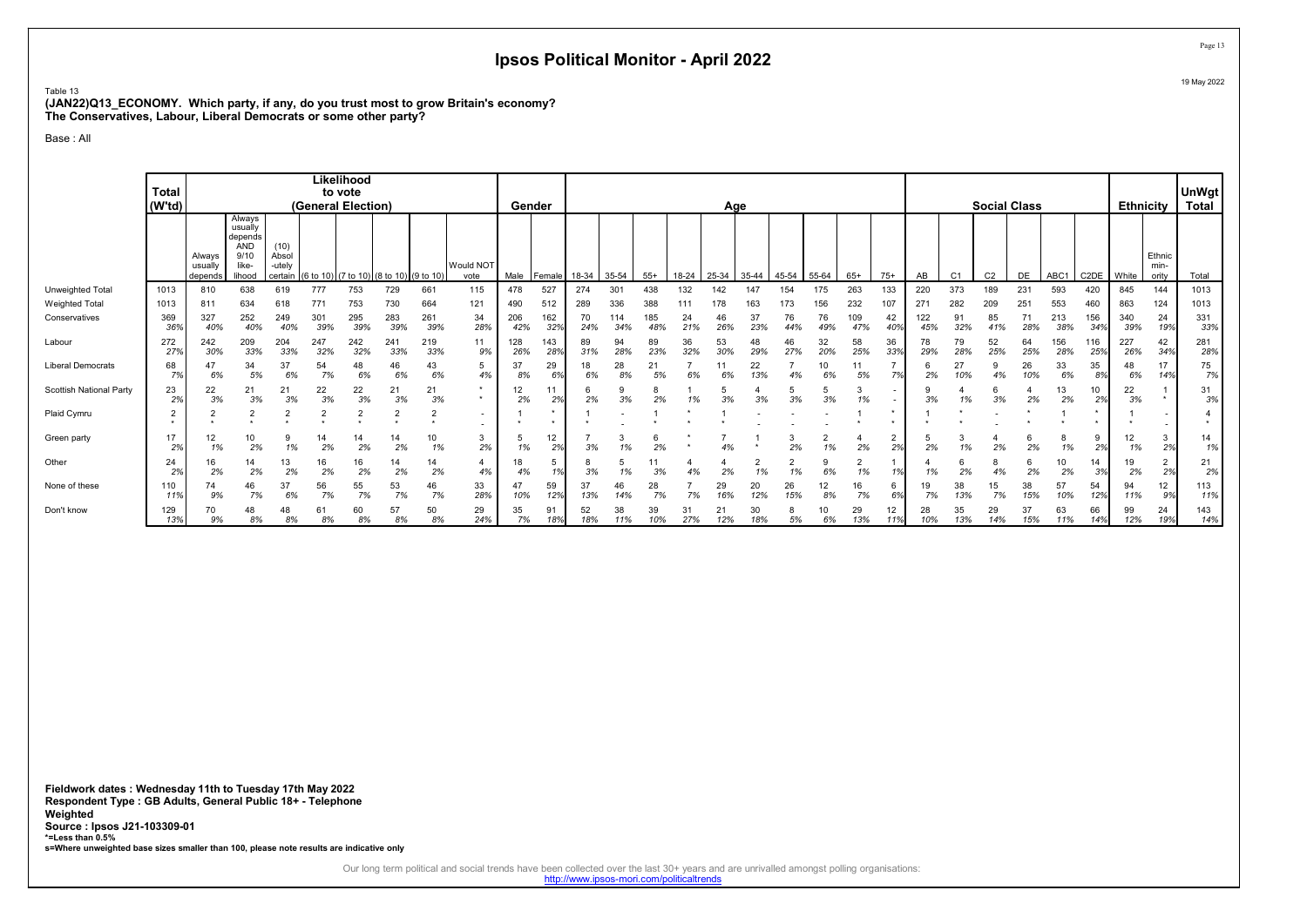Table 14 (JAN22)Q13\_ECONOMY. Which party, if any, do you trust most to grow Britain's economy? The Conservatives, Labour, Liberal Democrats or some other party?

Base : All

|                                | <b>Total</b><br>(Weighted) |            |                   | Voting    |            |            |                                   | <b>Working status</b>             | <b>Work sector</b> |            |              |                        | <b>Tenure</b> |                                 |                        |               | <b>ONS Regions</b>       |                          |              |           | (2019 General Election) | Past vote  |                                |                           | Qualifications                        |            | <b>UnW</b><br>Tot. |
|--------------------------------|----------------------------|------------|-------------------|-----------|------------|------------|-----------------------------------|-----------------------------------|--------------------|------------|--------------|------------------------|---------------|---------------------------------|------------------------|---------------|--------------------------|--------------------------|--------------|-----------|-------------------------|------------|--------------------------------|---------------------------|---------------------------------------|------------|--------------------|
|                                |                            | Con        | Lab               | LD        | Not<br>Con | Not<br>Lab | Full-time<br>Incl<br>Self<br>Empl | Not full-<br>time/Not work<br>ina | Public             | Private    | Mort<br>gage | Owned<br>out-<br>right | Renter        | Total<br>owner<br>occup<br>-ier | North<br>excl.<br>Scot | Mid-<br>lands | South<br>excl.<br>London | Grea<br>-ter<br>l London | Eng-<br>land | Scot      | Con                     | Lab        | LD                             | No<br>qualif<br>-ications | Other<br>qualif<br>-ications Degree + |            |                    |
| Unweighted Total               | 1013                       | 251        | 307               | 111       | 547        | 491        | 411                               | 598                               | 198                | 321        | 283          | 404                    | 300           | 687                             | 226                    | 303           | 230                      | 131                      | 833          | 123       | 302                     | 262        | 79                             | 165                       | 507                                   | 341        | 1013               |
| <b>Weighted Total</b>          | 1013                       | 260        | 306               | 102       | 533        | 487        | 477                               | 534                               | 101                | 496        | 296          | 344                    | 364           | 640                             | 242                    | 313           | 231                      | 139                      | 876          | 88        | 346                     | 252        | 55                             | 195                       | 508                                   | 311        | 1013               |
| Conservatives                  | 369<br>36%                 | 229<br>88% | 36<br>12%         | 21<br>21% | 81<br>15%  | 274<br>56% | 180<br>38%                        | 188<br>35%                        | 31<br>30%          | 196<br>39% | 120<br>40%   | 174<br>51%             | 72<br>20%     | 294<br>46%                      | 92<br>38%              | 123<br>39%    | 99<br>43%                | 41<br>30%                | 346<br>39%   | 13<br>15% | 272<br>79%              | 32<br>13%  | 5<br>$9%$ s                    | 84<br>43%                 | 193<br>38%                            | 92<br>30%  | 331<br>33%         |
| Labour                         | 272<br>27%                 |            | 210<br>69%        | 16<br>16% | 250<br>47% | 45<br>9%   | 136<br>28%                        | 135<br>25%                        | 28<br>27%          | 138<br>28% | 89<br>30%    | 21%                    | 30%           | 160<br>25%                      | 69<br>28%              | 82<br>26%     | 62<br>27%                | 41<br>29%                | 236<br>27%   | 18<br>21% | 17<br>5%                | 162<br>64% | 17<br>30%s                     | 40<br>21%                 | 129<br>25%                            | 103<br>33% | 281<br>28%         |
| <b>Liberal Democrats</b>       | 68<br>7%                   |            | 4%                | 33<br>33% | 54<br>10%  | 44<br>9%   | 34<br>7%                          | 33<br>6%                          | 7%                 | 33<br>7%   | 15<br>5%     | 23<br>7%               | 29<br>8%      | 38<br>6%                        | 16<br>7%               | 12<br>4%      | 14<br>6%                 | 19<br>14%                | 60<br>7%     | 6<br>7%   | 3%                      | 11<br>4%   | 18<br>$32%$ s                  | 6%                        | 32<br>6%                              | 24<br>8%   | 75<br>7%           |
| <b>Scottish National Party</b> | 23<br>2%                   |            |                   |           | 23<br>4%   | 22         | 13<br>3%                          | 10<br>2%                          | 5%                 | 9<br>2%    | 3%           | 1%                     | 10<br>3%      | 13<br>2%                        |                        |               |                          |                          |              | 23<br>26% | ∠<br>1%                 |            | -S                             | 1%                        | 8<br>2%                               | 12<br>4%   | 31<br>3%           |
| Plaid Cymru                    |                            |            |                   |           |            |            |                                   |                                   | 1%                 | $\sim$     |              |                        |               |                                 |                        | 1%            |                          |                          |              |           |                         |            | $\overline{\phantom{a}}$<br>-S |                           |                                       |            | $\bullet$          |
| Green party                    | 17<br>2%                   |            | 1%                | 1%        | 15<br>3%   | 13<br>3%   | b<br>1%                           | 11<br>2%                          | 1%                 | 9<br>2%    |              | 1%                     | 2%            | 10/                             | 1%                     | 6<br>2%       | 1%                       | 3<br>2%                  | 12<br>1%     | 5<br>6%   |                         | 1%         | 3<br>5%                        | 2%                        | 6<br>1%                               | 2%         | 14<br>1%           |
| Other                          | 24<br>2%                   |            | 3<br>1%           |           | 11<br>2%   | 8<br>2%    | 12<br>2%                          | 12<br>2%                          | 2%                 | 13<br>3%   | 2%           | 2%                     | 3%            | 13<br>2%                        | 3<br>1%                | 16<br>5%      | 1%                       | 1%                       | 19<br>2%     |           | b<br>2%                 | 1%         | $1\%$ s                        | 4%                        | 14<br>3%                              | 3<br>1%    | 21<br>2%           |
| None of these                  | 110<br>11%                 |            | 21<br>7%          | 16%       | 48<br>9%   | 41<br>8%   | 56<br>12%                         | 54<br>10%                         | 19<br>18%          | 51<br>10%  | 29<br>10%    | 32<br>9%               | 49<br>14%     | 61<br>9%                        | 28<br>12%              | 9%            | 28<br>12%                | 15<br>11%                | 99<br>11%    | 9<br>10%  | 24<br>7%                | 25<br>10%  | $\overline{7}$<br>$13%$ s      | 20<br>10%                 | 58<br>11%                             | 32<br>10%  | 113<br>11%         |
| Don't know                     | 129<br>13%                 |            | $2^{\cdot}$<br>7% | 13<br>13% | 50<br>9%   | 39<br>8%   | 40<br>8%                          | 89<br>17%                         | 9%                 | 45<br>9%   | 26<br>9%     | 26<br>8%               | 75<br>21%     | 52<br>8%                        | 32<br>13%              | 43<br>14%     | 25<br>11%                | 19<br>13%                | 105<br>12%   | 11<br>13% | 14<br>4%                | 17<br>7%   | $9%$ s                         | 26<br>13%                 | 66<br>13%                             | 38<br>12%  | 143<br>14%         |

Fieldwork dates : Wednesday 11th to Tuesday 17th May 2022 Respondent Type : GB Adults, General Public 18+ - Telephone Weighted Source : Ipsos J21-103309-01 \*=Less than 0.5% s=Where unweighted base sizes smaller than 100, please note results are indicative only

Our long term political and social trends have been collected over the last 30+ years and are unrivalled amongst polling organisations:<br>http://www.ipsos-mori.com/politicaltrends

Page 14 19 May 2022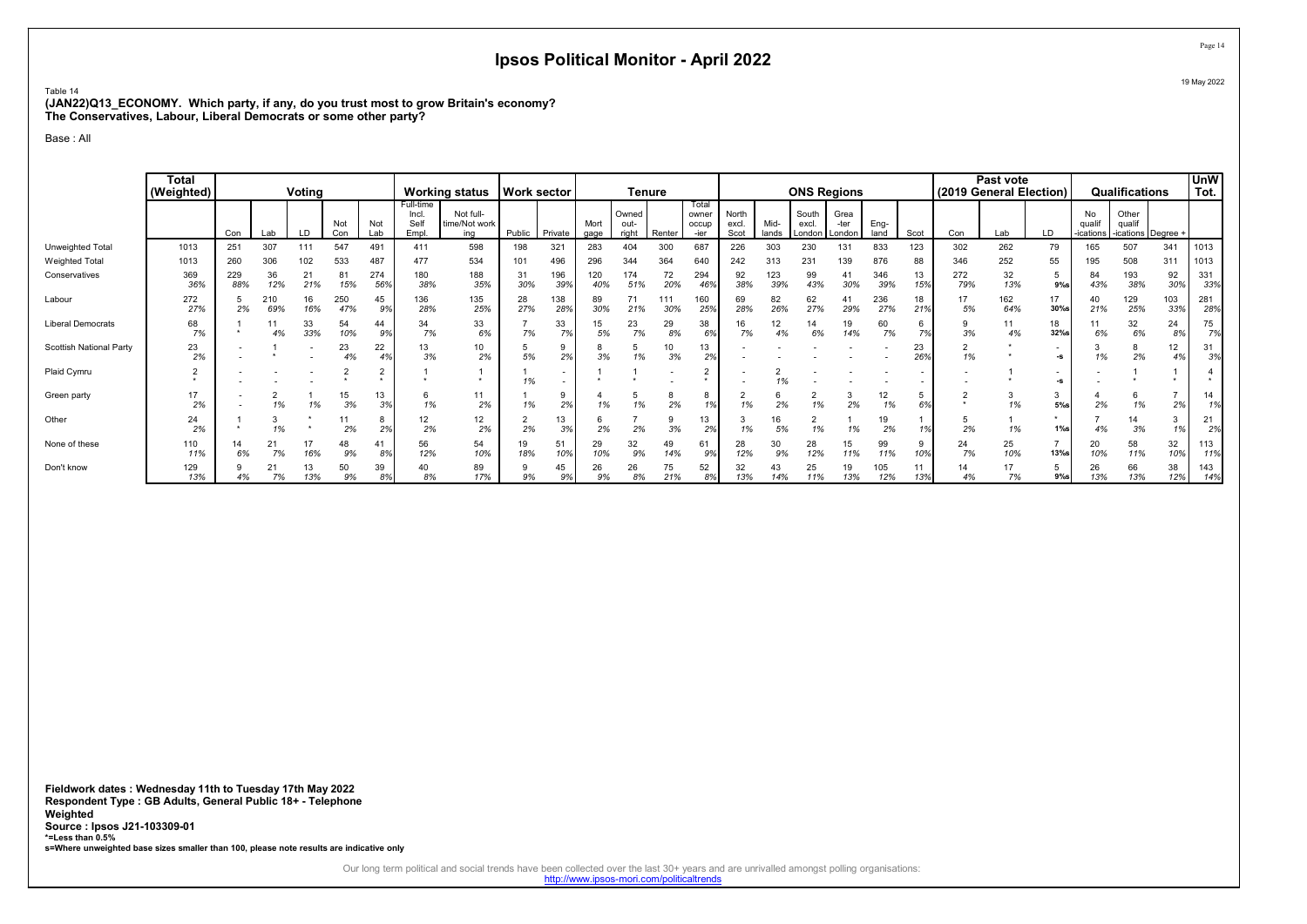Table 15 (JAN22)Q13\_COSTOFLIVING. Which party, if any, do you trust most to reduce you and your family's cost of living? The Conservatives, Labour, Liberal Democrats or some other party?

Base : All

|                                | <b>Total</b><br>(W'td) |                              |                                                                |                                    |            | Likelihood<br>to vote<br>(General Election) |            |                |                                            |            | Gender     |            |            |            |                 | Age       |                      |           |                      |           |                                |                       |                |                | <b>Social Class</b> |            |                   | Ethnicity  |                         | <b>UnWgt</b><br><b>Total</b> |
|--------------------------------|------------------------|------------------------------|----------------------------------------------------------------|------------------------------------|------------|---------------------------------------------|------------|----------------|--------------------------------------------|------------|------------|------------|------------|------------|-----------------|-----------|----------------------|-----------|----------------------|-----------|--------------------------------|-----------------------|----------------|----------------|---------------------|------------|-------------------|------------|-------------------------|------------------------------|
|                                |                        | Always<br>usually<br>depends | Always<br>usually<br>depends<br>AND<br>9/10<br>like-<br>lihood | (10)<br>Absol<br>-utely<br>certain |            | (6 to 10) (7 to 10) (8 to 10) (9 to 10)     |            |                | <b>Would NOT</b><br>vote                   | Male       | Female     | 18-34      | 35-54      | $55+$      | 18-24           | 25-34     | 35-44                | 45-54     | 55-64                | $65+$     | $75+$                          | AB                    | C <sub>1</sub> | C <sub>2</sub> | DE                  | ABC1       | C <sub>2</sub> DE | White      | Ethnic<br>min-<br>ority | Total                        |
| <b>Unweighted Total</b>        | 1013                   | 810                          | 638                                                            | 619                                | 777        | 753                                         | 729        | 661            | 115                                        | 478        | 527        | 274        | 301        | 438        | 132             | 142       | 147                  | 154       | 175                  | 263       | 133                            | 220                   | 373            | 189            | 231                 | 593        | 420               | 845        | 144                     | 1013                         |
| <b>Weighted Total</b>          | 1013                   | 811                          | 634                                                            | 618                                | 771        | 753                                         | 730        | 664            | 121                                        | 490        | 512        | 289        | 336        | 388        | 11 <sup>1</sup> | 178       | 163                  | 173       | 156                  | 232       | 107                            | 271                   | 282            | 209            | 251                 | 553        | 460               | 863        | 124                     | 1013                         |
| Conservatives                  | 227<br>22%             | 193<br>24%                   | 160<br>25%                                                     | 157<br>25%                         | 191<br>25% | 184<br>24%                                  | 179<br>25% | 167<br>25%     | 17<br>14%                                  | 138<br>28% | 90<br>18%  | 30<br>10%  | 71<br>21%  | 127<br>33% | 14<br>13%       | 16<br>9%  | 14<br>9%             | 57<br>33% | 37<br>24%            | 89<br>38% | 32<br>30%                      | 67<br>25%             | 59<br>21%      | 46<br>22%      | 56<br>22%           | 125<br>23% | 102<br>22%        | 205<br>24% | 20<br>16%               | 195<br>19%                   |
| Labour                         | 376<br>37%             | 326<br>40%                   | 276<br>43%                                                     | 272<br>44%                         | 328<br>43% | 322<br>43%                                  | 321<br>44% | 290<br>44%     | 25<br>21%                                  | 177<br>36% | 194<br>38% | 135<br>47% | 133<br>40% | 108<br>28% | 44<br>40%       | 91<br>51% | 75<br>46%            | 58<br>34% | 46<br>30%            | 62<br>27% | 37<br>34%                      | 105<br>39%            | 114<br>41%     | 74<br>36%      | 82<br>33%           | 220<br>40% | 157<br>34%        | 313<br>36% | 57<br>46%               | 383<br>38%                   |
| Liberal Democrats              | 67<br>7%               | 56<br>7%                     | 42<br>7%                                                       | 37<br>6%                           | 52<br>7%   | 52<br>7%                                    | 51<br>7%   | 46<br>7%       | 11<br>9%                                   | 30<br>6%   | 38<br>7%   | 24<br>8%   | 21<br>6%   | 22<br>6%   | 8%              | 14<br>8%  | 16<br>10%            | 6<br>3%   | 10<br>7%             | 12<br>5%  | 8<br>7%                        | 12<br>5%              | 23<br>8%       | 8<br>4%        | 24<br>10%           | 35<br>6%   | 32<br>7%          | 58<br>7%   | 9<br>8%                 | 68<br>7%                     |
| <b>Scottish National Party</b> | 37<br>4%               | 37<br>5%                     | 33<br>5%                                                       | 33<br>5%                           | 37<br>5%   | 37<br>5%                                    | 36<br>5%   | 33<br>5%       | $\overline{\phantom{a}}$<br>$\blacksquare$ | 19<br>4%   | 18         | 13<br>5%   | 13<br>4%   | 11<br>3%   |                 | 9<br>5%   | 8<br>5%              | 6<br>3%   | 5%                   | 2%        |                                | 12 <sup>2</sup><br>4% | 9<br>3%        | 3%             | 9<br>4%             | 21<br>4%   | 16<br>4%          | 36<br>4%   | 1%                      | 43<br>4%                     |
| Plaid Cymru                    | 6<br>1%                | 6<br>1%                      | 6<br>1%                                                        | 1%                                 | 1%         | 6<br>1%                                     | 1%         | 6<br>1%        | $\overline{\phantom{a}}$<br>$\sim$         | 1%         |            |            |            | 5<br>1%    |                 |           |                      |           | 1%                   | 1%        | 1%                             | 1%                    |                | 1%             |                     | 1%         | 2<br>$\ddot{ }$   | 5<br>1%    |                         | 6<br>1%                      |
| Green party                    | 16<br>2%               | 10<br>1%                     | 9<br>1%                                                        | 8<br>1%                            | 13<br>2%   | 13<br>2%                                    | 13<br>2%   | 9<br>1%        | 1%                                         | 2%         | 8<br>2%    | 6<br>2%    | 2%         | 1%         | 1%              | 3%        | $\overline{2}$<br>1% | 5<br>3%   | $\overline{2}$<br>1% |           |                                | 3%                    | 1%             | 2<br>1%        | 3<br>1%             | 2%         | 6<br>1%           | 1%         | 3%                      | 16<br>2%                     |
| Other                          | 16<br>2%               | 11<br>1%                     | 9<br>1%                                                        | 10<br>2%                           | 13<br>2%   | 13<br>2%                                    | 11<br>2%   | 10<br>1%       | 1%                                         | 12<br>2%   | 1%         | 1%         | 1%         | 2%         |                 |           | $\overline{2}$<br>1% | 3<br>2%   | 6<br>4%              |           | $\overline{\phantom{a}}$       |                       | 1%             | 6<br>3%        | 3<br>1%             | 1%         | 9<br>2%           | 13<br>2%   | 3<br>2%                 | 15<br>1%                     |
| None of these                  | 152<br>15%             | 117<br>14%                   | 62<br>10%                                                      | 58<br>9%                           | 78<br>10%  | 77<br>10%                                   | 66<br>9%   | 62<br>9%       | 43<br>36%                                  | 69<br>14%  | 82<br>16%  | 20<br>7%   | 61<br>18%  | 71<br>18%  | 7%              | 13<br>7%  | 28<br>17%            | 33<br>19% | 33<br>21%            | 37<br>16% | 16<br>15%                      | 39<br>14%             | 38<br>14%      | 37<br>18%      | 38<br>15%           | 77<br>14%  | 75<br>16%         | 139<br>16% | 5<br>4%                 | 150<br>15%                   |
| Don't know                     | 114<br>11%             | 53<br>7%                     | 37<br>6%                                                       | 39<br>6%                           | 50<br>6%   | 47<br>6%                                    | 44<br>6%   | 40<br>6%       | 23<br>19%                                  | 33<br>7%   | 77<br>15%  | 56<br>19%  | 24<br>7%   | 35<br>9%   | 27<br>24%       | 29<br>16% | 17<br>11%            | 4%        | 12<br>8%             | 23<br>10% | 13<br>12%                      | 23<br>9%              | 31<br>11%      | 27<br>13%      | 33<br>13%           | 55<br>10%  | 60<br>13%         | 83<br>10%  | 26<br>21%               | 136<br>13%                   |
| Not stated                     | 2<br>٠                 |                              | $\sim$<br>∠                                                    |                                    |            | 2                                           |            | $\overline{2}$ | $\overline{\phantom{a}}$                   |            |            |            | 1%         |            |                 |           | 1%                   |           |                      |           | $\overline{\phantom{a}}$<br>۰. |                       |                |                | ∠<br>1%             |            | ∠                 |            |                         |                              |

Fieldwork dates : Wednesday 11th to Tuesday 17th May 2022 Respondent Type : GB Adults, General Public 18+ - Telephone Weighted Source : Ipsos J21-103309-01 \*=Less than 0.5% s=Where unweighted base sizes smaller than 100, please note results are indicative only

Our long term political and social trends have been collected over the last 30+ years and are unrivalled amongst polling organisations:<br>http://www.ipsos-mori.com/politicaltrends

Page 15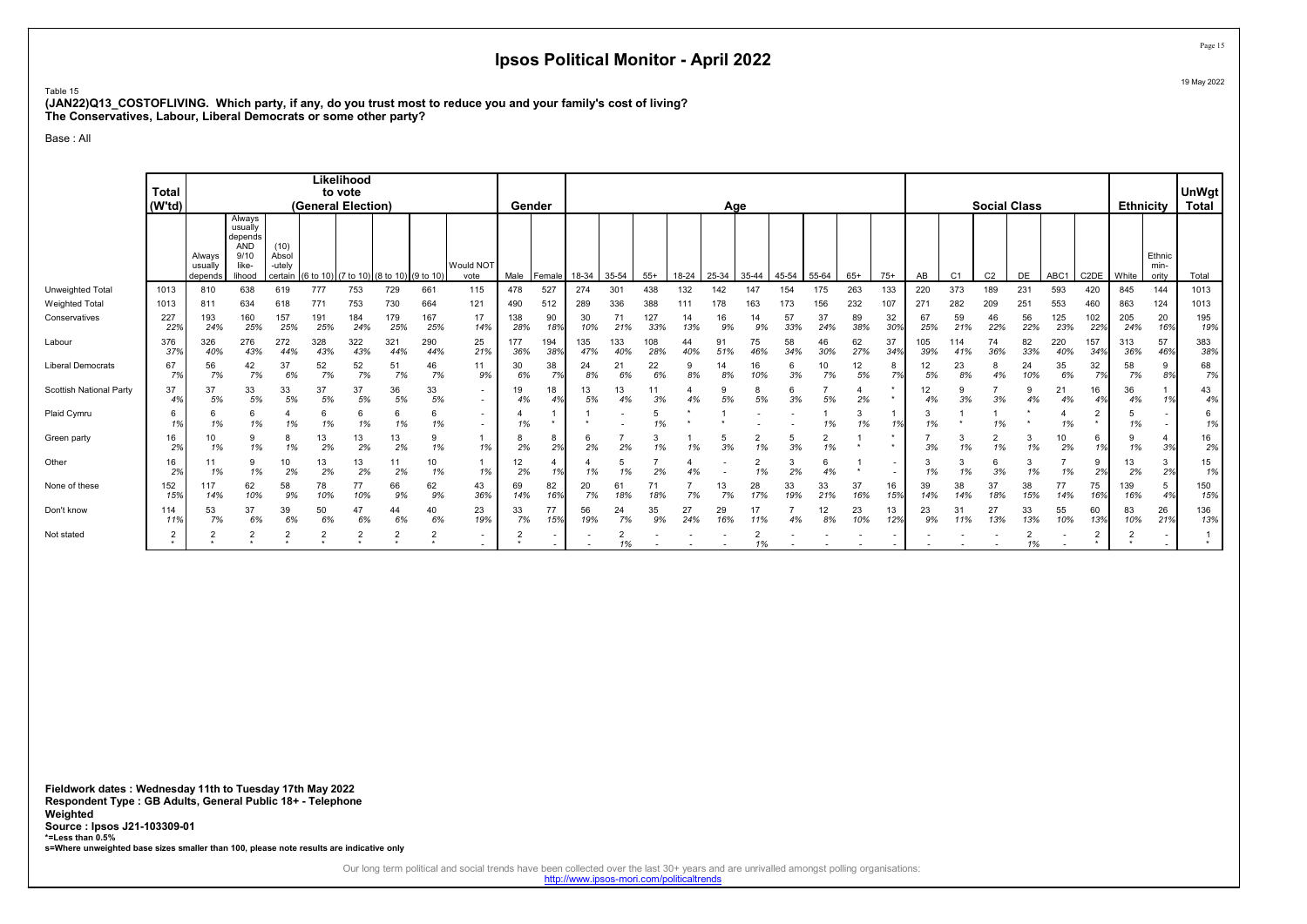Table 16 (JAN22)Q13\_COSTOFLIVING. Which party, if any, do you trust most to reduce you and your family's cost of living? The Conservatives, Labour, Liberal Democrats or some other party?

Base : All

|                          | <b>Total</b><br>(Weighted) |            |            | Voting    |            |            |                                     | <b>Working status</b>             | <b>Work sector</b> |                      |              |                        | <b>Tenure</b> |                                 |                        |               | <b>ONS Regions</b>       |                        |              |           |            | Past vote<br>(2019 General Election) |                                |                           | Qualifications                     |                          | <b>UnW</b><br>Tot. |
|--------------------------|----------------------------|------------|------------|-----------|------------|------------|-------------------------------------|-----------------------------------|--------------------|----------------------|--------------|------------------------|---------------|---------------------------------|------------------------|---------------|--------------------------|------------------------|--------------|-----------|------------|--------------------------------------|--------------------------------|---------------------------|------------------------------------|--------------------------|--------------------|
|                          |                            | Con        | Lab        | LD        | Not<br>Con | Not<br>Lab | Full-time<br>Incl.<br>Self<br>Empl. | Not full-<br>time/Not work<br>ina | Public             | Private              | Mort<br>gage | Owned<br>out-<br>right | Renter        | Total<br>owner<br>occup<br>-ier | North<br>excl.<br>Scot | Mid-<br>lands | South<br>excl.<br>London | Grea<br>-ter<br>London | Eng-<br>land | Scot      | Con        | Lab                                  | LD                             | No<br>qualif<br>-ications | Other<br>quali<br>-ications Degree |                          |                    |
| Unweighted Total         | 1013                       | 251        | 307        | 111       | 547        | 491        | 411                                 | 598                               | 198                | 321                  | 283          | 404                    | 300           | 687                             | 226                    | 303           | 230                      | 131                    | 833          | 123       | 302        | 262                                  | 79                             | 165                       | 507                                | 341                      | 1013               |
| <b>Weighted Total</b>    | 1013                       | 260        | 306        | 102       | 533        | 487        | 477                                 | 534                               | 101                | 496                  | 296          | 344                    | 364           | 640                             | 242                    | 313           | 231                      | 139                    | 876          | 88        | 346        | 252                                  | 55                             | 195                       | 508                                | 311                      | 1013               |
| Conservatives            | 227<br>22%                 | 177<br>68% | 5%         | 9%        | 28<br>5%   | 191<br>39% | 101<br>21%                          | 126<br>24%                        | 11<br>11%          | 116<br>239           | 52<br>18%    | 128<br>37%             | 47<br>13%     | 180<br>28%                      | 57<br>23%              | 76<br>24%     | 56<br>24%                | 31<br>23%              | 216<br>25%   | 8%        | 175<br>51% | 13<br>5%                             | $\overline{2}$<br>3%s          | 70<br>36%                 | 103<br>20%                         | 55<br>18%                | 195<br>19%         |
| Labour                   | 376<br>37%                 | 27<br>10%  | 248<br>81% | 28<br>27% | 308<br>58% | 86<br>189  | 191<br>40%                          | 184<br>34%                        | 38<br>38%          | 201<br>419           | 143<br>48%   | 97<br>28%              | 134<br>37%    | 240<br>38%                      | 80<br>33%              | 126<br>40%    | 85<br>37%                | 65<br>47%              | 334<br>38%   | 20<br>23% | 59<br>17%  | 186<br>74%                           | 21<br>39%s                     | 48<br>25%                 | 185<br>36%                         | 144<br>46%               | 383<br>38%         |
| <b>Liberal Democrats</b> | 67<br>7%                   | 2%         | 12<br>4%   | 35<br>34% | 54<br>10%  | 46<br>9%   | 43<br>9%                            | 24<br>4%                          | 8<br>8%            | 38<br>8%             | 13<br>4%     | 15<br>5%               | 38<br>10%     | 28<br>4%                        | 18<br>7%               | 17<br>5%      | 8%                       | 10<br>7%               | 60<br>7%     | 5<br>6%   | 12<br>3%   | 20<br>8%                             | 16<br>29%s                     | 12<br>6%                  | 32<br>6%                           | 23<br>7%                 | 68<br>7%           |
| Scottish National Party  | 37<br>4%                   |            |            |           | 36<br>7%   | 35<br>7%   | 18<br>4%                            | 19<br>4%                          | 4%                 | 19<br>4%             | 13<br>4%     | 3%                     | 13<br>4%      | 24                              |                        |               |                          |                        |              | 37<br>43% | 1%         |                                      | $\blacksquare$<br>-s           | 1%                        | 22<br>4%                           | 13<br>4%                 | 43<br>4%           |
| Plaid Cymru              | 1%                         |            |            |           | 1%         | 1%         | $\sim$                              | 1%                                | 1%                 |                      |              | $\Omega$<br>∠<br>1%    | 1%            |                                 |                        | 2%            |                          |                        |              |           |            | 1%                                   | -S                             |                           |                                    | 1%                       | 6<br>1%            |
| Green party              | 16<br>2%                   |            | 1%         | 1%        | 14<br>3%   | 12<br>2%   | 9<br>2%                             | 6<br>1%                           | 4%                 | 8<br>2%              | 1%           | 1%                     | 3%            | 10/                             | 1%                     | 2%            | 1%                       | 3%                     | 15<br>2%     | 1%        |            | 2%                                   | 3<br>$6\%$ s                   | 1%                        | 6<br>1%                            | 8<br>2%                  | 16<br>2%           |
| Other                    | 16<br>2%                   |            |            | 2%        | 2%         | 9<br>2%    | 9<br>2%                             | 1%                                | 1%                 | 11<br>2 <sup>9</sup> | 1%           | 1%                     | 2%            |                                 |                        | 12<br>4%      | 1%                       |                        | 15<br>2%     |           | 2%         |                                      | $\overline{\phantom{a}}$<br>-S | 2%                        | 9<br>2%                            | $\overline{2}$<br>1%     | 15<br>1%           |
| None of these            | 152<br>15%                 | 34<br>13%  | 12<br>4%   | 14<br>14% | 46<br>9%   | 67<br>14%  | 71<br>15%                           | 81<br>15%                         | 21<br>21%          | 61<br>12%            | 42<br>14%    | 55<br>16%              | 54<br>15%     | 98<br>15%                       | 46<br>19%              | 44<br>14%     | 45<br>19%                | 6<br>5%                | 133<br>15%   | 10<br>12% | 73<br>21%  | 15<br>6%                             | $\overline{7}$<br>$13%$ s      | 34<br>17%                 | 88<br>17%                          | 30<br>10%                | 150<br>15%         |
| Don't know               | 114<br>11%                 | 17<br>7%   | 14<br>4%   | 13<br>13% | 33<br>6%   | 37<br>8%   | 31<br>6%                            | 83<br>16%                         | 15<br>15%          | 38<br>8%             | 26<br>9%     | 30<br>9%               | 56<br>15%     | 55<br>9%                        | 36<br>15%              | 28<br>9%      | 23<br>10%                | 21<br>15%              | 101<br>12%   | 6<br>7%   | 14<br>4%   | 11<br>4%                             | 6<br>$11\%$ s                  | 22<br>11%                 | 59<br>12%                          | 33<br>11%                | 136<br>13%         |
| Not stated               | $\overline{2}$             |            |            |           |            | ∠          | $\sim$                              | $\overline{\phantom{a}}$          |                    | 2                    |              |                        |               |                                 |                        |               |                          |                        |              |           |            |                                      | -S                             |                           |                                    | $\overline{\phantom{a}}$ |                    |

Fieldwork dates : Wednesday 11th to Tuesday 17th May 2022 Respondent Type : GB Adults, General Public 18+ - Telephone Weighted Source : Ipsos J21-103309-01 \*=Less than 0.5% s=Where unweighted base sizes smaller than 100, please note results are indicative only

Our long term political and social trends have been collected over the last 30+ years and are unrivalled amongst polling organisations:<br>http://www.ipsos-mori.com/politicaltrends

Page 16 19 May 2022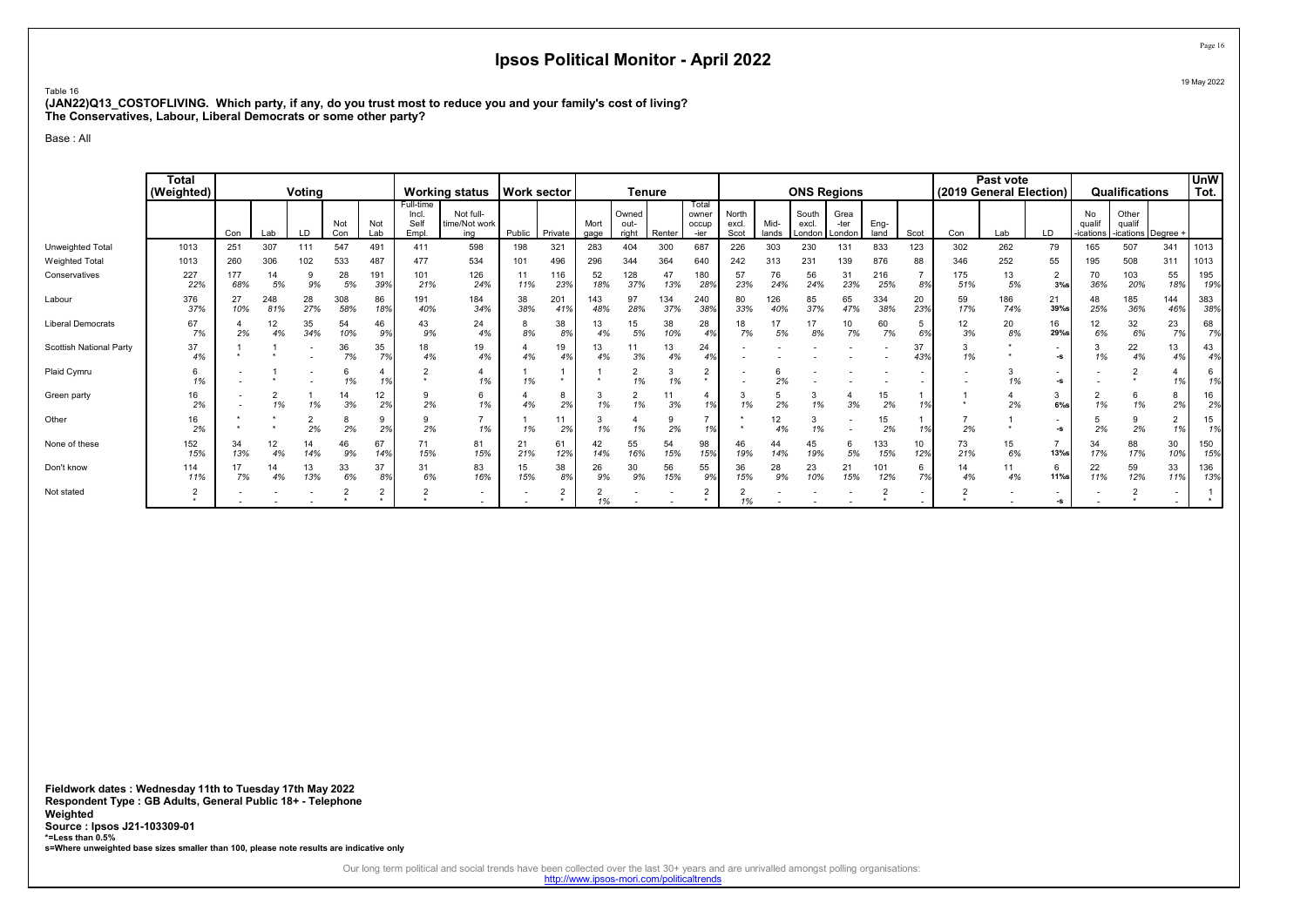Table 17

(JAN22)Q13\_LEVELLINGUP. Which party, if any, do you trust most to reduce inequalities between different regions of the country, also known as 'levelling-up'? The Conservatives, Labour, Liberal Democrats or some other party?

Base : All

|                         | <b>Total</b><br>(W'td) |                              |                                                                       |                                    |            | Likelihood<br>to vote<br>(General Election) |            |            |                          |            | Gender     |            |            |            |           | Age       |           |           |           |           |                                                      |                 |                      | <b>Social Class</b> |           |            |            | <b>Ethnicity</b> |                         | <b>UnWgt</b><br><b>Total</b> |
|-------------------------|------------------------|------------------------------|-----------------------------------------------------------------------|------------------------------------|------------|---------------------------------------------|------------|------------|--------------------------|------------|------------|------------|------------|------------|-----------|-----------|-----------|-----------|-----------|-----------|------------------------------------------------------|-----------------|----------------------|---------------------|-----------|------------|------------|------------------|-------------------------|------------------------------|
|                         |                        | Always<br>usually<br>depends | Always<br>usually<br>depends<br><b>AND</b><br>9/10<br>like-<br>lihood | (10)<br>Absol<br>-utely<br>certain | (6 to 10)  | (7 to 10) (8 to 10) (9 to 10                |            |            | Would NOT<br>vote        | Male       | Female I   | 18-34      | 35-54      | $55+$      | 18-24     | 25-34     | 35-44     | 45-54     | 55-64     | $65+$     | $75+$                                                | AB              | C <sub>1</sub>       | C <sub>2</sub>      | DE        | ABC1       | C2DE       | <b>White</b>     | Ethnic<br>min-<br>ority | Total                        |
| Unweighted Total        | 1013                   | 810                          | 638                                                                   | 619                                | 777        | 753                                         | 729        | 661        | 115                      | 478        | 527        | 274        | 301        | 438        | 132       | 142       | 147       | 154       | 175       | 263       | 133                                                  | 220             | 373                  | 189                 | 231       | 593        | 420        | 845              | 144                     | 1013                         |
| <b>Weighted Total</b>   | 1013                   | 811                          | 634                                                                   | 618                                | 771        | 753                                         | 730        | 664        | 121                      | 490        | 512        | 289        | 336        | 388        | 111       | 178       | 163       | 173       | 156       | 232       | 107                                                  | 27 <sup>′</sup> | 282                  | 209                 | 251       | 553        | 460        | 863              | 124                     | 1013                         |
| Conservatives           | 186<br>18%             | 168<br>21%                   | 138<br>22%                                                            | 134<br>22%                         | 155<br>20% | 150<br>20%                                  | 146<br>20% | 139<br>21% | 18<br>15%                | 105<br>21% | 81<br>16%  | 15<br>5%   | 47<br>14%  | 124<br>32% | 6%        | 5%        | 11<br>7%  | 36<br>21% | 45<br>29% | 79<br>34% | 25<br>23%                                            | 53<br>20%       | 45<br>16%            | 41<br>20%           | 46<br>18% | 98<br>18%  | 88<br>19%  | 175<br>20%       | 10<br>8%                | 161<br>16%                   |
| Labour                  | 397<br>39%             | 355<br>44%                   | 293<br>46%                                                            | 278<br>45%                         | 340<br>44% | 335<br>45%                                  | 333<br>46% | 301<br>45% | 23<br>19%                | 186<br>38% | 205<br>40% | 133<br>46% | 143<br>43% | 121<br>31% | 39<br>35% | 95<br>53% | 73<br>45% | 70<br>41% | 46<br>29% | 75<br>32% | 39<br>37%                                            | 126<br>46%      | 117<br>41%           | 72<br>35%           | 83<br>33% | 242<br>44% | 155<br>34% | 339<br>39%       | 51<br>41%               | 404<br>40%                   |
| Liberal Democrats       | 88<br>9%               | 76<br>9%                     | 62<br>10%                                                             | 62<br>10%                          | 82<br>11%  | 81<br>11%                                   | 79<br>11%  | 70<br>11%  | 4<br>3%                  | 40<br>8%   | 46<br>9%   | 25<br>9%   | 29<br>9%   | 34<br>9%   | 15        | 10<br>6%  | 15<br>9%  | 14<br>8%  | 13<br>8%  | 21<br>9%  | 14<br>14%                                            | 20<br>8%        | 35<br>12%            | 14<br>7%            | 19<br>8%  | 55<br>10%  | 33<br>7%   | 78<br>9%         | 10<br>8%                | 95<br>9%                     |
| Scottish National Party | 27<br>3%               | 25<br>3%                     | 22<br>4%                                                              | 22<br>4%                           | 23<br>3%   | 23<br>3%                                    | 23<br>3%   | 22<br>3%   | 2<br>1%                  | 14<br>3%   | 13<br>2%   | 11<br>4%   | 3%         | 2%         | 5<br>5%   | 3%        | 3%        | 5<br>3%   | 3%        | 1%        | $\blacksquare$                                       | 11<br>4%        | $\overline{2}$<br>1% | 4%                  | 3%        | 13<br>2%   | 14<br>3%   | 25<br>3%         | $\overline{2}$          | 31<br>3%                     |
| Plaid Cymru             |                        |                              | 2<br>$\bullet$                                                        | 1%                                 |            |                                             | 1%         | 1%         | $\sim$<br>$\sim$         |            |            | 3<br>1%    |            |            |           | 2%        |           |           |           |           |                                                      |                 | 2<br>1%              |                     |           | 1%         |            |                  | 1%                      | $\star$                      |
| Green party             | 16<br>2%               | 10<br>1%                     | 10<br>2%                                                              | 10<br>2%                           | 15<br>2%   | 15<br>2%                                    | 15<br>2%   | 11<br>2%   | 1%                       | 2%         | 8<br>2%    | 6<br>2%    | 2%         | 1%         | 2<br>1%   | 2%        | 1%        | 2%        | 2%        | 1%        | $\star$                                              | 2%              | 5<br>2%              | 2<br>1%             | 1%        | 12<br>2%   | 1%         | 11<br>1%         | 3<br>2%                 | $\frac{22}{2\%}$             |
| Other                   | 27<br>3%               | 20<br>2%                     | 16<br>3%                                                              | 16<br>3%                           | 21<br>3%   | 21<br>3%                                    | 19<br>3%   | 16<br>2%   | 3<br>2%                  | 21<br>4%   | 5<br>1%    | 3%         | 2%         | 10<br>3%   | 6%        |           | 3%        | 3<br>2%   | 6%        |           |                                                      | 2%              | 2%                   | 9<br>4%             | 3%        | 11<br>2%   | 16<br>3%   | 22<br>3%         | 3<br>2%                 | 25<br>2%                     |
| None of these           | 123<br>12%             | 88<br>11%                    | 52<br>8%                                                              | 48<br>8%                           | 68<br>9%   | 66<br>9%                                    | 59<br>8%   | 52<br>8%   | 38<br>31%                | 59<br>12%  | 62<br>12%  | 21<br>7%   | 55<br>16%  | 47<br>12%  | 2<br>2%   | 20<br>11% | 29<br>18% | 25<br>15% | 20<br>13% | 27<br>12% | 14<br>13%                                            | 31<br>12%       | 38<br>13%            | 28<br>13%           | 26<br>10% | 70<br>13%  | 53<br>12%  | 108<br>13%       | 9<br>8%                 | 123<br>12%                   |
| Don't know              | 144<br>14%             | 66<br>8%                     | 38<br>6%                                                              | 45<br>7%                           | 62<br>8%   | 57<br>8%                                    | 53<br>7%   | 48<br>7%   | 32<br>27%                | 53<br>11%  | 90<br>18%  | 64<br>22%  | 40<br>12%  | 40<br>10%  | 34<br>31% | 30<br>17% | 24<br>15% | 16<br>10% | 14<br>9%  | 26<br>11% | 14<br>13%                                            | 6%              | 31<br>11%            | 36<br>17%           | 60<br>24% | 48<br>9%   | 96<br>21%  | 103<br>12%       | 35<br>28%               | 146<br>14%                   |
| Not stated              |                        |                              |                                                                       |                                    |            |                                             |            |            | $\overline{\phantom{0}}$ |            |            |            |            |            |           |           |           |           |           |           | $\overline{\phantom{a}}$<br>$\overline{\phantom{a}}$ |                 |                      |                     |           |            |            |                  |                         |                              |

Fieldwork dates : Wednesday 11th to Tuesday 17th May 2022 Respondent Type : GB Adults, General Public 18+ - Telephone Weighted Source : Ipsos J21-103309-01 \*=Less than 0.5% s=Where unweighted base sizes smaller than 100, please note results are indicative only

Our long term political and social trends have been collected over the last 30+ years and are unrivalled amongst polling organisations:<br>http://www.ipsos-mori.com/politicaltrends

Page 17 19 May 2022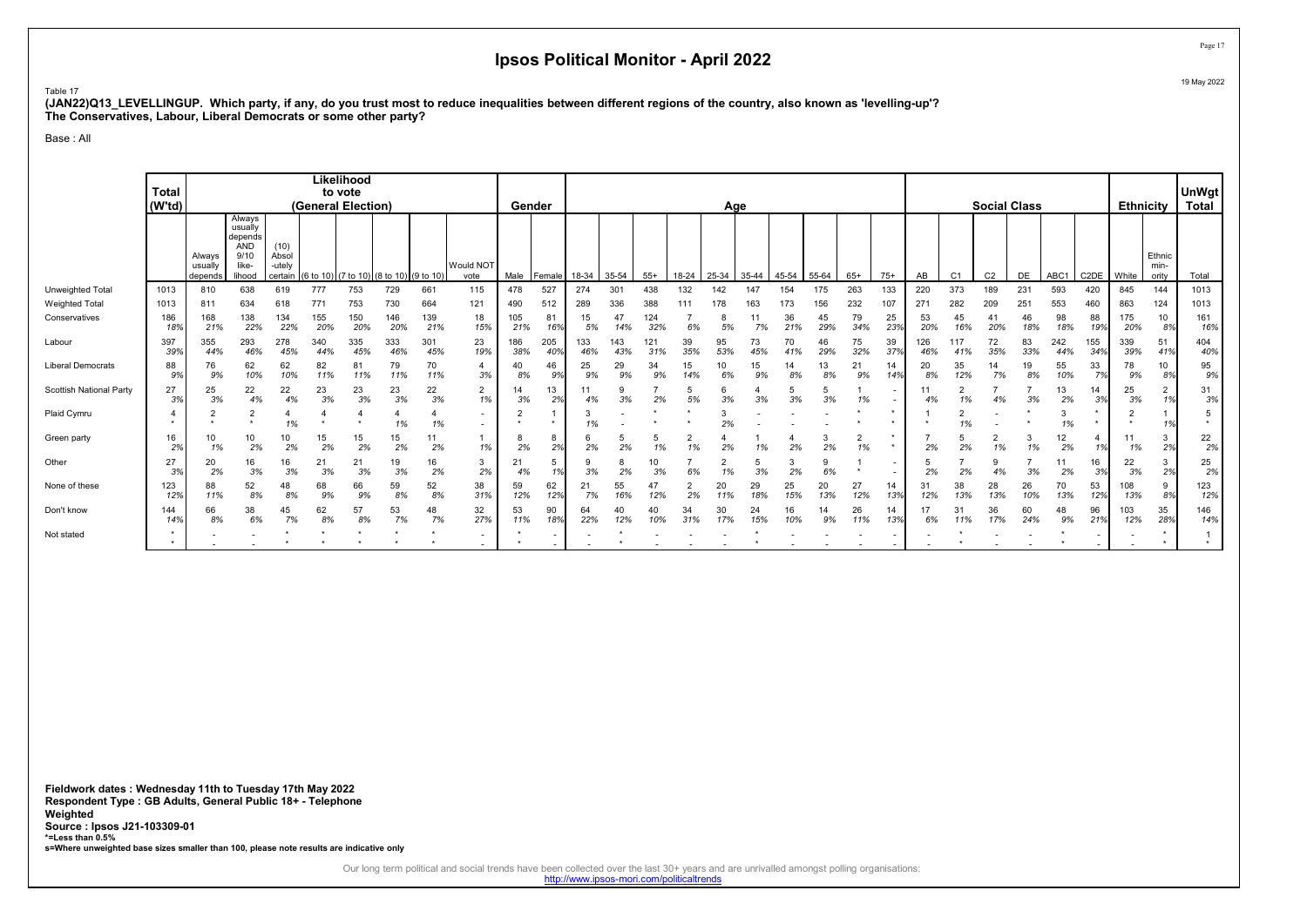Table 18

(JAN22)Q13\_LEVELLINGUP. Which party, if any, do you trust most to reduce inequalities between different regions of the country, also known as 'levelling-up'? The Conservatives, Labour, Liberal Democrats or some other party?

Base : All

|                          | Total<br>(Weighted) |            |            | Voting    |            |            |                                    | Working status   Work sector      |           |            |              |                        | <b>Tenure</b> |                                |                        |               |                          | <b>ONS Regions</b>     |              |                      |                      | Past vote<br>(2019 General Election) |                      |                                  | Qualifications                        |            | <b>UnW</b><br>Tot. |
|--------------------------|---------------------|------------|------------|-----------|------------|------------|------------------------------------|-----------------------------------|-----------|------------|--------------|------------------------|---------------|--------------------------------|------------------------|---------------|--------------------------|------------------------|--------------|----------------------|----------------------|--------------------------------------|----------------------|----------------------------------|---------------------------------------|------------|--------------------|
|                          |                     | Con        | Lab        | LD        | Not<br>Con | Not<br>Lab | Full-time<br>Incl.<br>Self<br>Empl | Not full-<br>time/Not work<br>ina | Public    | Private    | Mort<br>gage | Owned<br>out-<br>right | Renter        | Total<br>owne<br>occup<br>-ier | North<br>excl.<br>Scot | Mid-<br>lands | South<br>excl.<br>London | Grea<br>-ter<br>London | Eng-<br>land | Scot                 | Con                  | Lab                                  | LD                   | <b>No</b><br>qualif<br>-ications | Other<br>qualif<br>-ications Degree + |            |                    |
| Unweighted Total         | 1013                | 251        | 307        | 111       | 547        | 491        | 411                                | 598                               | 198       | 321        | 283          | 404                    | 300           | 687                            | 226                    | 303           | 230                      | 131                    | 833          | 123                  | 302                  | 262                                  | 79                   | 165                              | 507                                   | 341        | 1013               |
| <b>Weighted Total</b>    | 1013                | 260        | 306        | 102       | 533        | 487        | 477                                | 534                               | 101       | 496        | 296          | 344                    | 364           | 640                            | 242                    | 313           | 231                      | 139                    | 876          | 88                   | 346                  | 252                                  | 55                   | 195                              | 508                                   | 311        | 1013               |
| Conservatives            | 186<br>18%          | 148<br>57% | 2%         | 4%        | 16<br>3%   | 157<br>32% | 69<br>14%                          | 117<br>22%                        | 12<br>11% | 88<br>18%  | 45<br>15%    | 107<br>31%             | 32<br>9%      | 153<br>24%                     | 46<br>19%              | 61<br>20%     | 56<br>24%                | 13<br>10%              | 174<br>20%   | 119                  | 158<br>46%           | 1%                                   | $\blacksquare$<br>-S | 49<br>25%                        | 88<br>17%                             | 49<br>16%  | 161<br>16%         |
| Labour                   | 397<br>39%          | 33<br>13%  | 246<br>80% | 40<br>39% | 324<br>61% | 111<br>23% | 220<br>46%                         | 175<br>33%                        | 48<br>47% | 204<br>41% | 139<br>47%   | 108<br>32%             | 148<br>41%    | 248<br>39%                     | 96<br>40%              | 126<br>40%    | 86<br>37%                | 65<br>47%              | 346<br>39%   | 24<br>27%            | 69<br>20%            | 198<br>78%                           | 24<br>44%s           | 24%                              | 197<br>39%                            | 154<br>49% | 404<br>40%         |
| <b>Liberal Democrats</b> | 88<br>9%            | 7%         | 25<br>8%   | 28<br>28% | 64<br>12%  | 57<br>12%  | 33<br>7%                           | 55<br>10%                         | 7%        | 41<br>8%   | 32<br>11%    | 31<br>9%               | 24<br>6%      | 63<br>10%                      | 20<br>8%               | 25<br>8%      | 23<br>10%                | 16<br>12%              | 81<br>9%     | 5<br>6%              | 27<br>8%             | 14<br>6%                             | 17<br>$30\%$ s       | 13<br>7%                         | 48<br>9%                              | 28<br>9%   | 95<br>9%           |
| Scottish National Party  | 27<br>3%            |            | 3<br>1%    |           | 26<br>5%   | 24<br>5%   | 16<br>3%                           | 11<br>2%                          | 4%        | 14<br>3%   | 10<br>4%     | 2%                     | 3%            | 16<br>3%                       |                        |               |                          |                        |              | 27<br>31%            | $\overline{2}$<br>1% |                                      | -s                   | 2%                               | 12<br>2%                              | 4%         | 31<br>3%           |
| Plaid Cymru              |                     |            |            |           |            |            | 1%                                 |                                   | 1%        | 2          |              |                        | 1%            |                                |                        |               |                          |                        |              |                      |                      | 1%                                   | -S                   |                                  |                                       | 1%         | 5<br>$\star$       |
| Green party              | 16<br>2%            |            | 1%         | 1%        | 14<br>3%   | 13<br>3%   | 2%                                 | 2%                                | 2%        | 2%         | 2%           | 1%                     | 2%            | 9<br>1%                        | 2%                     | 1%            | 1%                       | 3<br>2%                | 14<br>2%     | $\overline{2}$<br>2% |                      | 2%                                   | 3<br>$6\%$ s         | 1%                               | $\sim$                                | 12<br>4%   | 22<br>2%           |
| Other                    | 27<br>3%            | -3<br>1%   |            | 3<br>3%   | 14<br>3%   | 15<br>3%   | 14<br>3%                           | 14<br>3%                          | 1%        | 19<br>4%   | 1%           | 2%                     | 16<br>4%      | 11<br>2%                       | 1%                     | 16<br>5%      | 6<br>3%                  | 1%                     | 26<br>3%     |                      | 2%                   | 1%                                   | ٠<br>-S              | 2%                               | 20<br>4%                              | 1%         | 25<br>2%           |
| None of these            | 123<br>12%          | 36<br>14%  | 2%         | 9<br>9%   | 30<br>6%   | 60<br>12%  | 51<br>11%                          | 72<br>13%                         | 17<br>16% | 54<br>11%  | 36<br>12%    | 42<br>12%              | 46<br>12%     | 77<br>12%                      | 37<br>15%              | 39<br>13%     | 26<br>11%                | 14<br>10%              | 106<br>12%   | 8%                   | 53<br>15%            | 11<br>4%                             | 6<br>11%s            | 37<br>19%                        | 62<br>12%                             | 24<br>8%   | 123<br>12%         |
| Don't know               | 144<br>14%          | 22<br>9%   | 15<br>5%   | 17<br>16% | 43<br>8%   | 51<br>10%  | 63<br>13%                          | 81<br>15%                         | 11<br>11% | 65<br>13%  | 23<br>8%     | 38<br>11%              | 80<br>22%     | 61<br>10%                      | 36<br>15%              | 38<br>12%     | 31<br>14%                | 25<br>18%              | 129<br>15%   | 14<br>15%            | 29<br>8%             | 17<br>7%                             | 5<br>$9%$ s          | 39<br>20%                        | 79<br>16%                             | 26<br>8%   | 146<br>14%         |
| Not stated               |                     |            |            |           |            |            |                                    |                                   |           |            |              |                        |               |                                |                        |               |                          |                        |              |                      |                      |                                      | -5                   |                                  |                                       |            |                    |

Fieldwork dates : Wednesday 11th to Tuesday 17th May 2022 Respondent Type : GB Adults, General Public 18+ - Telephone Weighted Source : Ipsos J21-103309-01 \*=Less than 0.5% s=Where unweighted base sizes smaller than 100, please note results are indicative only

Our long term political and social trends have been collected over the last 30+ years and are unrivalled amongst polling organisations:<br>http://www.ipsos-mori.com/politicaltrends

Page 18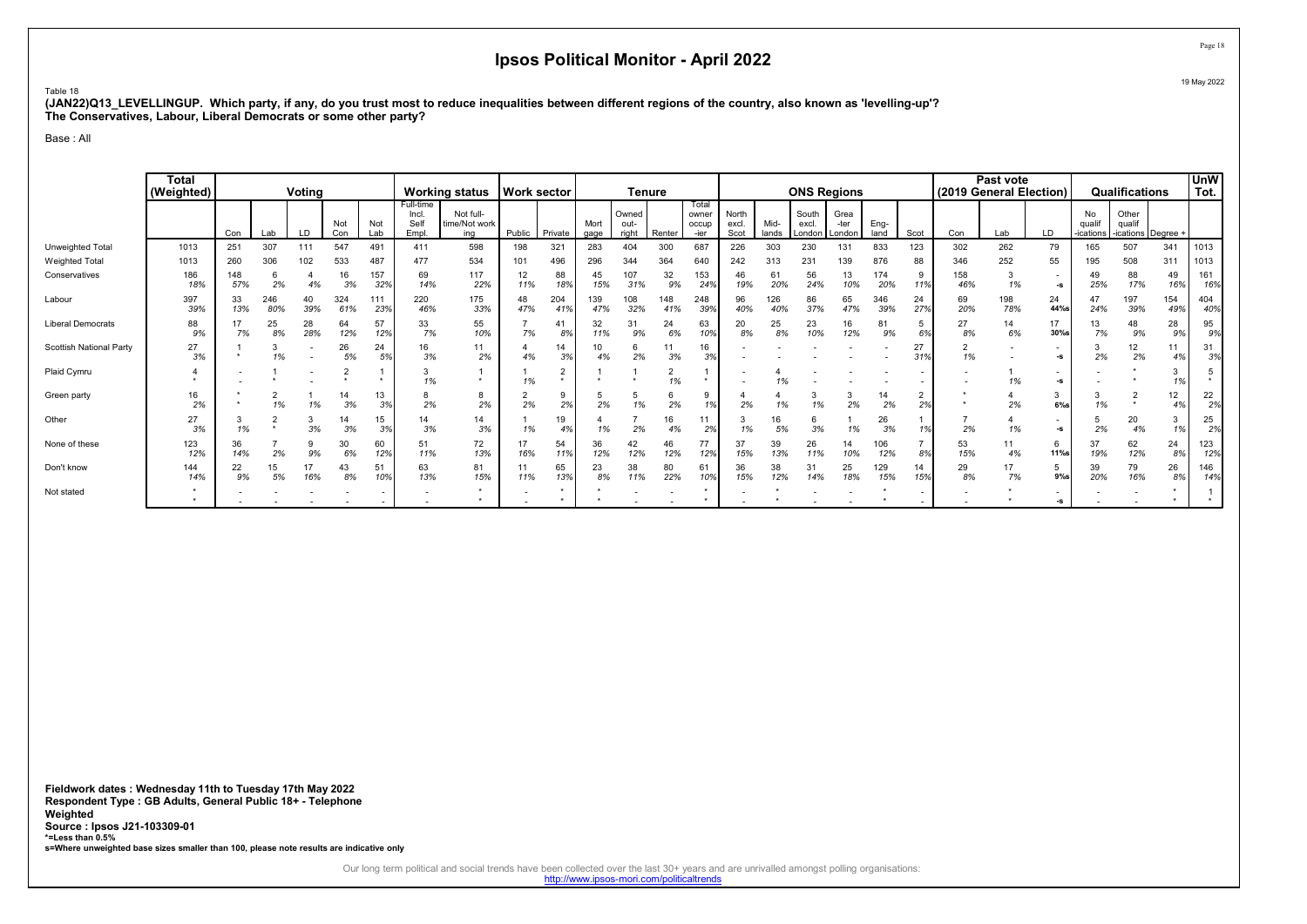Table 19 (JAN22)Q14(MANAGEEU)(d). Which party, if any, do you trust most to manage Britain's relationship with the EU? The Conservatives, Labour, Liberal Democrats, (SNP, Plaid Cymru) or some other party?

Base : All

|                          | <b>Total</b><br>(W'td) |                              |                                                                       |                                    |            | Likelihood<br>to vote<br>(General Election) |            |            |                                                      | Gender     |            |           |            |            |           | Age       |           |           |           |           |                          |           |                | <b>Social Class</b> |           |            |                      | <b>Ethnicity</b> |                         | UnWgt<br>Total                         |
|--------------------------|------------------------|------------------------------|-----------------------------------------------------------------------|------------------------------------|------------|---------------------------------------------|------------|------------|------------------------------------------------------|------------|------------|-----------|------------|------------|-----------|-----------|-----------|-----------|-----------|-----------|--------------------------|-----------|----------------|---------------------|-----------|------------|----------------------|------------------|-------------------------|----------------------------------------|
|                          |                        | Alwavs<br>usually<br>depends | Always<br>usually<br>depends<br><b>AND</b><br>9/10<br>like-<br>lihood | (10)<br>Absol<br>-utelv<br>certain | (6 to 10   | (7 to 10) (8 to 10)                         |            | (9 to 10)  | Would NOT<br>vote                                    | Male       | Female     | 18-34     | 35-54      | $55+$      | 18-24     | 25-34     | 35-44     | 45-54     | 55-64     | $65+$     | $75+$                    | AB        | C <sub>1</sub> | C <sub>2</sub>      | DE        | ABC1       | C <sub>2</sub> DE    | White            | Ethnic<br>min-<br>oritv | Total                                  |
| Unweighted Total         | 1013                   | 810                          | 638                                                                   | 619                                | 777        | 753                                         | 729        | 661        | 115                                                  | 478        | 527        | 274       | 301        | 438        | 132       | 142       | 147       | 154       | 175       | 263       | 133                      | 220       | 373            | 189                 | 231       | 593        | 420                  | 845              | 144                     | 1013                                   |
| <b>Weighted Total</b>    | 1013                   | 811                          | 634                                                                   | 618                                | 771        | 753                                         | 730        | 664        | 121                                                  | 490        | 512        | 289       | 336        | 388        | 111       | 178       | 163       | 173       | 156       | 232       | 107                      | 271       | 282            | 209                 | 251       | 553        | 460                  | 863              | 124                     | 1013                                   |
| Conservatives            | 290<br>29%             | 272<br>34%                   | 205<br>32%                                                            | 194<br>31%                         | 238<br>31% | 234<br>31%                                  | 222<br>30% | 205<br>31% | 29<br>24%                                            | 154<br>31% | 136<br>27% | 52<br>18% | 72<br>22%  | 166<br>43% | 17<br>15% | 36<br>20% | 20<br>12% | 53<br>31% | 69<br>44% | 97<br>42% | 39<br>37%                | 95<br>35% | 66<br>23%      | 73<br>35%           | 56<br>22% | 161<br>29% | 130<br>28%           | 270<br>31%       | 16<br>13%               | 259<br>26%                             |
| Labour                   | 285<br>289             | 240<br>30%                   | 194<br>31%                                                            | 197<br>32%                         | 242<br>31% | 237<br>31%                                  | 234<br>32% | 210<br>32% | 16<br>13%                                            | 137<br>28% | 144<br>28% | 90<br>31% | 113<br>34% | 82<br>21%  | 31<br>28% | 59<br>33% | 56<br>34% | 58<br>33% | 31<br>20% | 51<br>22% | 28<br>27%                | 32%       | 85<br>30%      | 48<br>23%           | 66<br>26% | 172<br>31% | 113<br>25%           | 229<br>27%       | 50<br>40%               | 298<br>29%                             |
| <b>Liberal Democrats</b> | 131<br>139             | 111<br>14%                   | 96<br>15%                                                             | 88<br>14%                          | 116<br>15% | 110<br>15%                                  | 109<br>15% | 103<br>15% | 9<br>8%                                              | 69<br>14%  | 59<br>12%  | 32<br>11% | 57<br>17%  | 42<br>11%  | 14<br>12% | 19<br>10% | 36<br>22% | 21<br>12% | 17<br>11% | 25<br>11% | 11<br>10%                | 30<br>11% | 45<br>16%      | 24<br>12%           | 32<br>13% | 75<br>14%  | 56<br>12%            | 113<br>13%       | 16<br>13%               | 131<br>13%                             |
| Scottish National Party  | 36<br>4%               | 33<br>4%                     | 32<br>5%                                                              | 32<br>5%                           | 33<br>4%   | 33<br>4%                                    | 32<br>4%   | 32<br>5%   | 1%                                                   | 18<br>4%   | 18         | 14<br>5%  | 9<br>3%    | 14<br>4%   | 2%        | 6%        | 2%        | 3%        | 4%        | 3%        | 2%                       | 10<br>4%  | 6<br>2%        | 10<br>5%            | 4%        | 16<br>3%   | 20<br>4%             | 35<br>4%         |                         | 47<br>5%                               |
| Plaid Cymru              |                        |                              |                                                                       |                                    |            |                                             |            |            |                                                      |            |            |           |            |            |           |           |           |           |           |           |                          |           |                |                     |           |            |                      |                  |                         | 2                                      |
| Reform UK                | ٠                      |                              |                                                                       |                                    |            |                                             |            |            | $\overline{\phantom{a}}$                             |            |            |           |            |            |           |           |           |           |           |           | 1%                       | 1%        |                |                     |           |            |                      |                  |                         | $\overline{2}$<br>$\ddot{\phantom{1}}$ |
| Green party              | 13<br>1%               | 8<br>1%                      | 8<br>1%                                                               | 1%                                 | 12<br>2%   | 12<br>2%                                    | 12<br>2%   | 8<br>1%    | $\overline{\phantom{a}}$<br>$\overline{\phantom{a}}$ | 3<br>1%    | 10<br>2%   | 1%        | 6<br>2%    | 1%         |           | 3<br>2%   | 5<br>3%   |           | 2<br>1%   |           | $\overline{\phantom{a}}$ | 8<br>3%   | 1%             |                     | 2<br>1%   | 11<br>2%   | $\overline{2}$<br>1% | 10<br>1%         | 3<br>2%                 | 13<br>1%                               |
| Other                    | 30<br>3%               | 24<br>3%                     | 19<br>3%                                                              | 19<br>3%                           | 24<br>3%   | 24<br>3%                                    | 22<br>3%   | 20<br>3%   | 2<br>2%                                              | 21<br>4%   | 9<br>2%    | 8<br>3%   | 10<br>3%   | 12<br>3%   | 3%        | 5<br>3%   | 8<br>5%   | 1%        | 8<br>5%   | 2%        | $\star$                  | 1%        | 8<br>3%        | 10<br>5%            | 8<br>3%   | 12<br>2%   | 18<br>4%             | 28<br>3%         | $\overline{2}$<br>2%    | 21<br>2%                               |
| None of these            | 92<br>9%               | 58<br>7%                     | 39<br>6%                                                              | 38<br>6%                           | 46<br>6%   | 46<br>6%                                    | 46<br>6%   | 39<br>6%   | 33<br>28%                                            | 51<br>10%  | 41<br>8%   | 24<br>8%  | 35<br>10%  | 33<br>9%   | 6%        | 10%       | 18<br>11% | 17<br>10% | 12<br>8%  | 21<br>9%  | 7%                       | 6%        | 24<br>9%       | 14<br>7%            | 37<br>15% | 7%         | 51<br>11%            | 80<br>9%         | 8<br>7%                 | 95<br>9%                               |
| Don't know               | 133<br>13%             | 63<br>8%                     | 39<br>6%                                                              | 44<br>7%                           | 57<br>7%   | 55<br>7%                                    | 49<br>7%   | 45<br>7%   | 30<br>25%                                            | 36<br>7%   | 95<br>18%  | 65<br>22% | 35<br>10%  | 34<br>9%   | 37<br>33% | 28<br>16% | 18<br>11% | 17<br>10% | 6%        | 25<br>11% | 16<br>15%                | 18<br>7%  | 46<br>16%      | 29<br>14%           | 40<br>16% | 64<br>12%  | 69<br>15%            | 97<br>11%        | 28<br>23%               | 145<br>14%                             |

Fieldwork dates : Wednesday 11th to Tuesday 17th May 2022 Respondent Type : GB Adults, General Public 18+ - Telephone Weighted Source : Ipsos J21-103309-01 \*=Less than 0.5% s=Where unweighted base sizes smaller than 100, please note results are indicative only

Our long term political and social trends have been collected over the last 30+ years and are unrivalled amongst polling organisations:<br>http://www.ipsos-mori.com/politicaltrends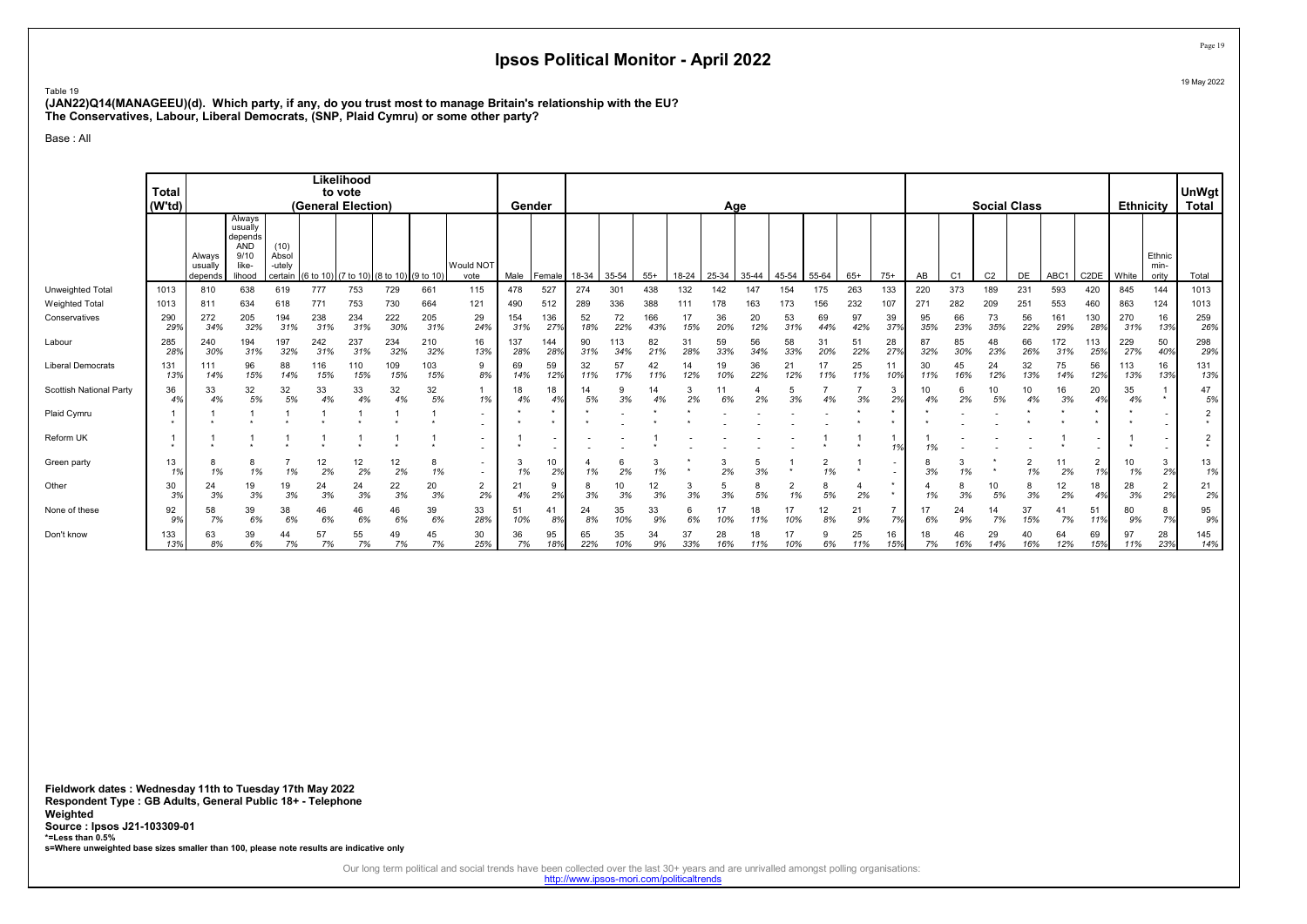Table 20 (JAN22)Q14(MANAGEEU)(d). Which party, if any, do you trust most to manage Britain's relationship with the EU? The Conservatives, Labour, Liberal Democrats, (SNP, Plaid Cymru) or some other party?

Base : All

|                          | <b>Total</b><br>(Weighted) |            |            | Voting    |            |            |                                     | <b>Working status</b>             | <b>Work sector</b> |                          |              |                        | <b>Tenure</b> |                                 |                        |               |                          | <b>ONS Regions</b>     |              |           | (2019 General Election) | Past vote  |                                |                           | Qualifications               |            | <b>UnW</b><br>Tot.        |
|--------------------------|----------------------------|------------|------------|-----------|------------|------------|-------------------------------------|-----------------------------------|--------------------|--------------------------|--------------|------------------------|---------------|---------------------------------|------------------------|---------------|--------------------------|------------------------|--------------|-----------|-------------------------|------------|--------------------------------|---------------------------|------------------------------|------------|---------------------------|
|                          |                            | Con        | Lab        | LD        | Not<br>Con | Not<br>Lab | Full-time<br>Incl.<br>Self<br>Empl. | Not full-<br>time/Not work<br>ina | Public             | Private                  | Mort<br>gage | Owned<br>out-<br>right | Renter        | Total<br>owner<br>occup<br>-ier | North<br>excl.<br>Scot | Mid-<br>lands | South<br>excl.<br>London | Grea<br>-ter<br>London | Eng-<br>land | Scot      | Con                     | Lab        | LD                             | No<br>qualif<br>-ications | Other<br>qualif<br>-ications | Degree +   |                           |
| Unweighted Total         | 1013                       | 251        | 307        | 111       | 547        | 491        | 411                                 | 598                               | 198                | 321                      | 283          | 404                    | 300           | 687                             | 226                    | 303           | 230                      | 131                    | 833          | 123       | 302                     | 262        | 79                             | 165                       | 507                          | 341        | 1013                      |
| <b>Weighted Total</b>    | 1013                       | 260        | 306        | 102       | 533        | 487        | 477                                 | 534                               | 101                | 496                      | 296          | 344                    | 364           | 640                             | 242                    | 313           | 231                      | 139                    | 876          | 88        | 346                     | 252        | 55                             | 195                       | 508                          | 311        | 1013                      |
| Conservatives            | 290<br>29%                 | 192<br>74% | 37<br>12%  | 4%        | 52<br>10%  | 207<br>43% | 132<br>28%                          | 157<br>29%                        | 22<br>21%          | 151<br>30%               | 80<br>27%    | 149<br>43%             | 59<br>16%     | 228<br>369                      | 79<br>33%              | 100<br>32%    | 70<br>30%                | 28<br>21%              | 268<br>31%   | 13<br>15% | 228<br>66%              | 20<br>8%   | $\overline{2}$<br>$3%$ s       | 72<br>37%                 | 158<br>31%                   | 60<br>19%  | 259<br>26%                |
| Labour                   | 285<br>28%                 | 15<br>6%   | 205<br>67% | 25<br>25% | 244<br>46% | 55<br>11%  | 159<br>33%                          | 125<br>23%                        | 34<br>34%          | 147<br>30%               | 94<br>32%    | 71<br>21%              | 118<br>32%    | 165<br>26%                      | 72<br>30%              | 85<br>27%     | 65<br>28%                | 46<br>33%              | 250<br>28%   | 17<br>19% | 26<br>8%                | 173<br>69% | 15<br>26%s                     | 41<br>21%                 | 129<br>25%                   | 114<br>37% | 298<br>29%                |
| <b>Liberal Democrats</b> | 131<br>13%                 | 8<br>3%    | 40<br>13%  | 52<br>51% | 110<br>21% | 78<br>16%  | 65<br>14%                           | 66<br>12%                         | 11<br>11%          | 64<br>13%                | 49<br>16%    | 40<br>12%              | 41<br>11%     | 89<br>14%                       | 29<br>12%              | 29<br>9%      | 38<br>16%                | 28<br>21%              | 115<br>13%   | 6<br>7%   | 24<br>7%                | 29<br>12%  | 31<br>56%s                     | 10<br>5%                  | 70<br>14%                    | 50<br>16%  | 131<br>13%                |
| Scottish National Party  | 36<br>4%                   |            | 1%         |           | 33<br>6%   | 32<br>7%   | 16<br>3%                            | 20<br>4%                          | 6<br>6%            | 17<br>3%                 | 4%           | 9<br>3%                | 15<br>4%      | 20<br>3%                        |                        |               |                          |                        |              | 36<br>419 | $\overline{2}$<br>1%    | 1%         | $\overline{\phantom{a}}$<br>-s | 3%                        | 17<br>3%                     | 14<br>4%   | 47<br>5%                  |
| Plaid Cymru              |                            |            |            |           |            |            |                                     |                                   |                    | $\overline{\phantom{a}}$ |              |                        |               |                                 |                        |               |                          |                        |              |           |                         |            | -S                             |                           |                              |            | $\overline{2}$<br>$\star$ |
| Reform UK                |                            | 1%         |            |           |            |            |                                     |                                   |                    | $\overline{\phantom{a}}$ |              |                        |               |                                 |                        |               |                          |                        |              | 1%        |                         |            | -S                             |                           |                              |            | 2<br>$\star$              |
| Green party              | 13<br>1%                   |            | 1%         |           | 13<br>2%   | 10<br>2%   | 8<br>2%                             | 5<br>1%                           | 2%                 | 1%                       | 1%           | 1%                     | 1%            | 8<br>1%                         | 1%                     | 2%            | 1%                       |                        | 1%           |           | 5<br>1%                 | 1%         | $*_s$                          | 1%                        | 5<br>1%                      | 6<br>2%    | 13<br>1%                  |
| Other                    | 30<br>3%                   |            |            | 2<br>2%   | 22<br>4%   | 21<br>4%   | 19<br>4%                            | 11<br>2%                          | 1%                 | 21<br>4%                 | 10<br>3%     | 6<br>2%                | 14<br>4%      | 16<br>2%                        | 1%                     | 19<br>6%      | 2%                       | 3%                     | 27<br>3%     |           | 13<br>4%                | 1%         | -S                             | 10<br>5%                  | 18<br>4%                     | 3<br>1%    | 21<br>2%                  |
| None of these            | 92<br>9%                   | 23<br>9%   | 2%         | 4%        | 21<br>4%   | 39<br>8%   | 40<br>8%                            | 52<br>10%                         | 17%                | 33<br>7%                 | 26<br>9%     | 36<br>10%              | 30<br>8%      | 62<br>10%                       | 23<br>9%               | 32<br>10%     | 21<br>9%                 | 5%                     | 81<br>9%     | 10<br>12% | 27<br>8%                | 3%         | 3<br>5%                        | 21<br>11%                 | 40<br>8%                     | 31<br>10%  | 95<br>9%                  |
| Don't know               | 133<br>13%                 | 7%         | 4%         | 14<br>14% | 38<br>7%   | 44<br>9%   | 38<br>8%                            | 95<br>18%                         | 8%                 | 56<br>11%                | 23<br>8%     | 27<br>8%               | 8.<br>22%     | 50<br>8%                        | 36<br>15%              | 40<br>13%     | 29<br>12%                | 24<br>17%              | 125<br>14%   | 5<br>6%   | 19<br>6%                | 6%         | 5<br>$9%$ s                    | 32<br>17%                 | 68<br>13%                    | 33<br>10%  | 145<br>14%                |

Fieldwork dates : Wednesday 11th to Tuesday 17th May 2022 Respondent Type : GB Adults, General Public 18+ - Telephone Weighted Source : Ipsos J21-103309-01 \*=Less than 0.5% s=Where unweighted base sizes smaller than 100, please note results are indicative only

Our long term political and social trends have been collected over the last 30+ years and are unrivalled amongst polling organisations:<br>http://www.ipsos-mori.com/politicaltrends

Page 20 19 May 2022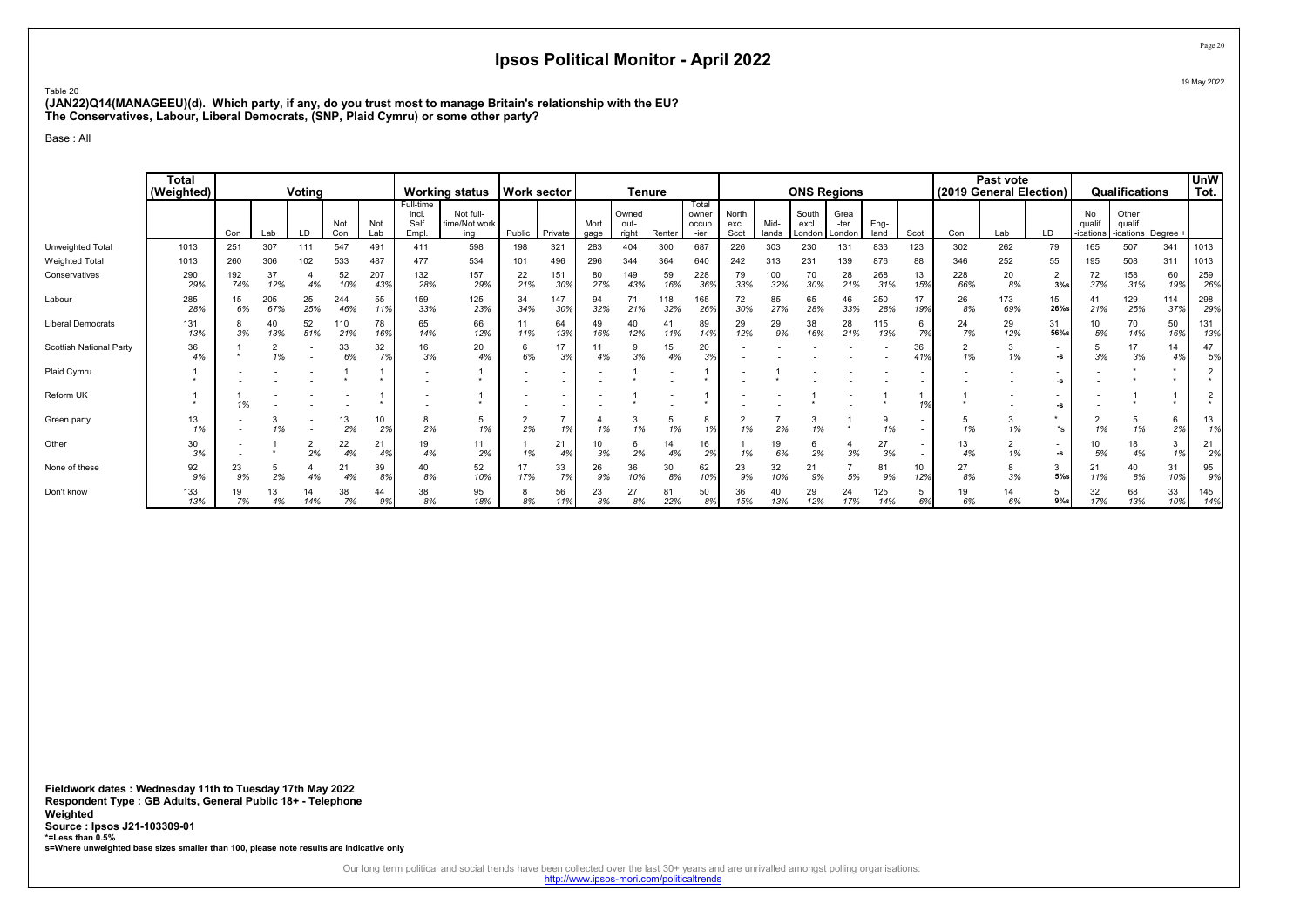Table 21

(MAY22)Q15. Since the start of the year, have you cut back in any of the following areas because of rises in the cost of living, or not?

Base : All

|                                                                                                              |              |                              |                                                                       |                                    |                     | Likelihood         |                     |            |                                                      |            |            |            |            |            |           |            |            |            |            |            |           |            |                |                      |            |            |            |            |                         |              |
|--------------------------------------------------------------------------------------------------------------|--------------|------------------------------|-----------------------------------------------------------------------|------------------------------------|---------------------|--------------------|---------------------|------------|------------------------------------------------------|------------|------------|------------|------------|------------|-----------|------------|------------|------------|------------|------------|-----------|------------|----------------|----------------------|------------|------------|------------|------------|-------------------------|--------------|
|                                                                                                              | <b>Total</b> |                              |                                                                       |                                    |                     | to vote            |                     |            |                                                      |            |            |            |            |            |           |            |            |            |            |            |           |            |                |                      |            |            |            |            |                         | UnWgt        |
|                                                                                                              | (W'td)       |                              |                                                                       |                                    |                     | (General Election) |                     |            |                                                      | Gender     |            |            |            |            |           | Age        |            |            |            |            |           |            |                | <b>Social Class</b>  |            |            |            | Ethnicity  |                         | <b>Total</b> |
|                                                                                                              |              | Always<br>usually<br>depends | Always<br>usually<br>depends<br><b>AND</b><br>9/10<br>like-<br>lihood | (10)<br>Absol<br>-utelv<br>certain | (6 to 10) (7 to 10) |                    | (8 to 10) (9 to 10) |            | Would NOT<br>vote                                    | Male       | Female     | 18-34      | 35-54      | $55+$      | 18-24     | 25-34      | 35-44      | 45-54      | 55-64      | $65+$      | $75+$     | AB         | C <sub>1</sub> | C <sub>2</sub>       | DE         | ABC1       | C2DE White |            | Ethnic<br>min-<br>ority | Total        |
| Unweighted Total                                                                                             | 1013         | 810                          | 638                                                                   | 619                                | 777                 | 753                | 729                 | 661        | 115                                                  | 478        | 527        | 274        | 301        | 438        | 132       | 142        | 147        | 154        | 175        | 263        | 133       | 220        | 373            | 189                  | 231        | 593        | 420        | 845        | 144                     | 1013         |
| <b>Weighted Total</b>                                                                                        | 1013         | 811                          | 634                                                                   | 618                                | 771                 | 753                | 730                 | 664        | 121                                                  | 490        | 512        | 289        | 336        | 388        | 111       | 178        | 163        | 173        | 156        | 232        | 107       | 271        | 282            | 209                  | 251        | 553        | 460        | 863        | 124                     | 1013         |
| How much food you buy                                                                                        | 369<br>36%   | 282<br>35%                   | 217<br>34%                                                            | 220<br>36%                         | 284<br>37%          | 279<br>37%         | 268<br>37%          | 237<br>36% | 47<br>39%                                            | 158<br>32% | 210<br>41% | 105<br>36% | 134<br>40% | 130<br>34% | 39<br>35% | 66<br>37%  | 65<br>40%  | 70<br>40%  | 66<br>42%  | 64<br>28%  | 36<br>34% | 71<br>26%  | 97<br>34%      | 93<br>45%            | 108<br>43% | 168<br>30% | 201<br>44% | 315<br>36% | 48<br>39%               | 347<br>34%   |
| How much you travel by car or<br>train                                                                       | 317<br>31%   | 252<br>31%                   | 194<br>31%                                                            | 195<br>31%                         | 240<br>31%          | 237<br>32%         | 233<br>32%          | 200<br>30% | 44<br>36%                                            | 139<br>28% | 178<br>35% | 94<br>33%  | 33%        | 112<br>29% | 39<br>35% | 56<br>31%  | 54<br>33%  | 57<br>33%  | 58<br>37%  | 54<br>23%  | 29<br>27% | 83<br>30%  | 97<br>34%      | 71<br>34%            | 67<br>27%  | 179<br>32% | 138<br>30% | 269<br>31% | 43<br>34%               | 331<br>33%   |
| Your holiday plans                                                                                           | 312<br>319   | 253<br>31%                   | 194<br>31%                                                            | 185<br>30%                         | 244<br>32%          | 239<br>32%         | 226<br>31%          | 196<br>30% | 37<br>31%                                            | 134<br>27% | 176<br>34% | 100<br>35% | 106<br>32% | 106<br>27% | 36<br>33% | 64<br>36%  | 52<br>32%  | 54<br>31%  | 52<br>34%  | 53<br>23%  | 25<br>24% | 85<br>31%  | 92<br>33%      | 66<br>32%            | 68<br>27%  | 177<br>32% | 135<br>29% | 259<br>30% | 44<br>36%               | 295<br>29%   |
| How much you go out/socialise<br>with friends or family                                                      | 347<br>34%   | 278<br>34%                   | 213<br>34%                                                            | 207<br>33%                         | 258<br>34%          | 255<br>34%         | 249<br>34%          | 218<br>33% | 50<br>42%                                            | 160<br>33% | 182<br>36% | 111<br>39% | 130<br>39% | 106<br>27% | 49<br>44% | 62<br>35%  | 68<br>42%  | 62<br>36%  | 54<br>34%  | 52<br>23%  | 25<br>24% | 85<br>32%  | 104<br>37%     | 80<br>38%            | 77<br>31%  | 190<br>34% | 157<br>34% | 293<br>34% | 47<br>38%               | 342<br>34%   |
| How many treats or luxuries<br>vou buv for vourself                                                          | 390<br>39%   | 312<br>39%                   | 244<br>38%                                                            | 237<br>38%                         | 310<br>40%          | 306<br>41%         | 292<br>40%          | 251<br>38% | 56<br>46%                                            | 157<br>32% | 227<br>44% | 121<br>42% | 153<br>46% | 116<br>30% | 44<br>39% | 77<br>43%  | 78<br>48%  | 75<br>43%  | 66<br>42%  | 50<br>22%  | 23<br>22% | 96<br>35%  | 116<br>41%     | 86<br>41%            | 91<br>36%  | 212<br>38% | 178<br>39% | 328<br>38% | 55<br>44%               | 397<br>39%   |
| How much you use your heating,<br>electricity or water                                                       | 566<br>56%   | 465<br>57%                   | 373<br>59%                                                            | 366<br>59%                         | 441<br>57%          | 434<br>58%         | 424<br>58%          | 390<br>59% | 63<br>52%                                            | 260<br>53% | 299<br>58% | 160<br>56% | 203<br>60% | 203<br>52% | 58<br>52% | 103<br>58% | 96<br>59%  | 107<br>62% | 91<br>58%  | 112<br>48% | 58<br>54% | 151<br>56% | 155<br>55%     | 119<br>57%           | 142<br>57% | 305<br>55% | 261<br>57% | 488<br>56% | 67<br>54%               | 546<br>54%   |
| How much you spend on premium<br>or expensive brands (by<br>switching to cheaper or value<br>brands instead) | 381<br>38%   | 313<br>39%                   | 238<br>38%                                                            | 236<br>38%                         | 305<br>40%          | 300<br>40%         | 286<br>39%          | 251<br>38% | 39<br>32%                                            | 159<br>32% | 220<br>43% | 114<br>40% | 139<br>41% | 128<br>33% | 42<br>38% | 72<br>40%  | 65<br>40%  | 73<br>42%  | 65<br>42%  | 62<br>27%  | 30<br>28% | 107<br>39% | 105<br>37%     | 86<br>41%            | 84<br>33%  | 211<br>38% | 169<br>37% | 327<br>38% | 48<br>39%               | 379<br>37%   |
| Buying new large household<br>items such as TVs, furniture,<br>kitchen appliances                            | 278<br>27%   | 214<br>26%                   | 164<br>26%                                                            | 159<br>26%                         | 211<br>27%          | 208<br>28%         | 201<br>28%          | 170<br>26% | 41<br>34%                                            | 121<br>25% | 157<br>31% | 102<br>35% | 84<br>25%  | 92<br>24%  | 38<br>35% | 63<br>36%  | 40<br>25%  | 44<br>25%  | 51<br>33%  | -41<br>18% | 20<br>19% | 70<br>26%  | 74<br>26%      | 66<br>32%            | 68<br>27%  | 144<br>26% | 134<br>29% | 231<br>27% | 40<br>32%               | 280<br>28%   |
| Other                                                                                                        | 16<br>2%     | 1%                           | 1%                                                                    | 5<br>1%                            | 1%                  | 1%                 | 1%                  | -5<br>1%   | $\overline{\phantom{a}}$<br>$\overline{\phantom{a}}$ | 11<br>2%   | 6<br>1%    | 3%         | 1%         | 1%         | 5%        | 2%         |            | 2%         |            | 2%         | 4<br>4%   |            | 6<br>2%        |                      | 8<br>3%    | 1%         | 9<br>2%    | 15<br>2%   |                         | 6<br>1%      |
| None of these                                                                                                | 215<br>219   | 189<br>23%                   | 147<br>23%                                                            | 137<br>22%                         | 161<br>21%          | 156<br>21%         | 155<br>21%          | 149<br>22% | 33<br>27%                                            | 126<br>26% | 86<br>17%  | 42<br>15%  | 62<br>18%  | 111<br>29% | 8%        | 33<br>19%  | 24<br>15%  | 38<br>22%  | 29<br>19%  | 81<br>35%  | 27<br>26% | 79<br>29%  | 51<br>18%      | 34<br>16%            | 51<br>20%  | 130<br>24% | 85<br>18%  | 197<br>23% | 13<br>11%               | 210<br>21%   |
| Don't know                                                                                                   | 21<br>2%     | 3                            |                                                                       |                                    | $\overline{2}$      |                    |                     |            | 4<br>3%                                              | 11<br>2%   | 2%         | 11<br>4%   | 2%         | 1%         | 7%        | 2%         | ĥ<br>4%    |            | 1%         | 3<br>1%    | 2<br>2%   |            | 8<br>3%        | $\overline{2}$<br>1% | 10<br>4%   | 9<br>2%    | 12<br>3%   | 11<br>1%   | $\mathbf{B}$<br>3%      | 25<br>2%     |
| Any                                                                                                          | 777<br>77%   | 619<br>76%                   | 486<br>77%                                                            | 480<br>78%                         | 607<br>79%          | 595<br>79%         | 573<br>79%          | 514<br>77% | 85<br>70%                                            | 353<br>72% | 417<br>81% | 236<br>82% | 268<br>80% | 273<br>70% | 94<br>85% | 142<br>80% | 133<br>82% | 135<br>78% | 125<br>80% | 148<br>64% | 78<br>73% | 191<br>71% | 223<br>79%     | 173<br>83%           | 190<br>76% | 415<br>75% | 363<br>79% | 656<br>76% | 108<br>87%              | 778<br>77%   |
| More than one                                                                                                | 611<br>60%   | 491<br>61%                   | 380<br>60%                                                            | 380<br>61%                         | 476<br>62%          | 468<br>62%         | 452<br>62%          | 397<br>60% | 73<br>61%                                            | 260<br>53% | 344<br>67% | 181<br>63% | 228<br>68% | 202<br>52% | 77<br>69% | 105<br>59% | 110<br>68% | 117<br>68% | 97<br>63%  | 105<br>45% | 53<br>49% | 145<br>53% | 182<br>64%     | 132<br>63%           | 152<br>61% | 327<br>59% | 284<br>62% | 516<br>60% | 84<br>68%               | 619<br>61%   |

Fieldwork dates : Wednesday 11th to Tuesday 17th May 2022 Respondent Type : GB Adults, General Public 18+ - Telephone Weighted Source : Ipsos J21-103309-01 \*=Less than 0.5% s=Where unweighted base sizes smaller than 100, please note results are indicative only

Our long term political and social trends have been collected over the last 30+ years and are unrivalled amongst polling organisations:<br>http://www.ipsos-mori.com/politicaltrends

Page 21